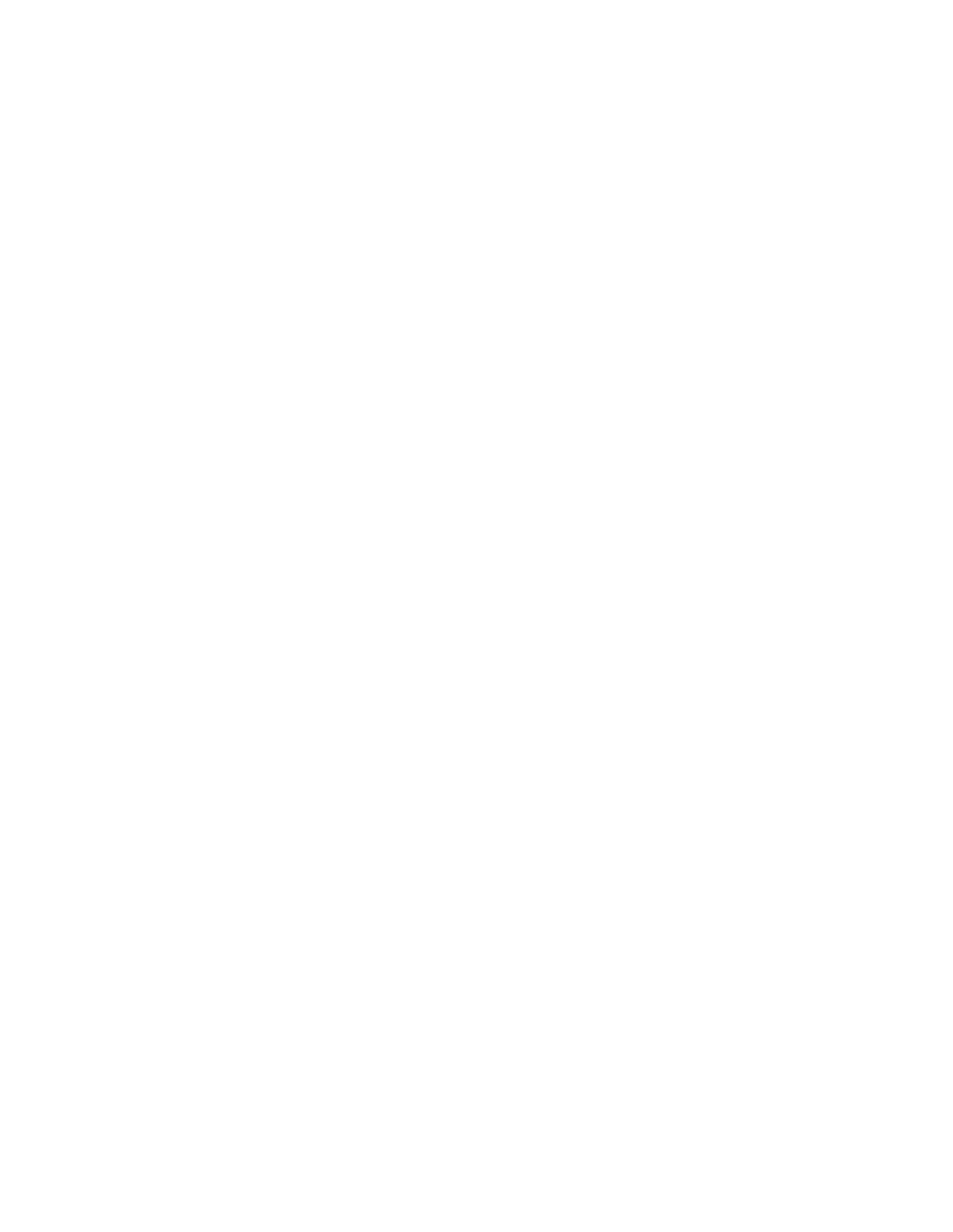### Table of Contents

- 1. Executive Summary
- 9. Introduction
- 11. Assets and Liabilities
- 14. City Revenues and the Great Recession
- 22. City Operating Expenses
- 24. City Legacy Expenses
- 33. Conclusions
- 37. Appendix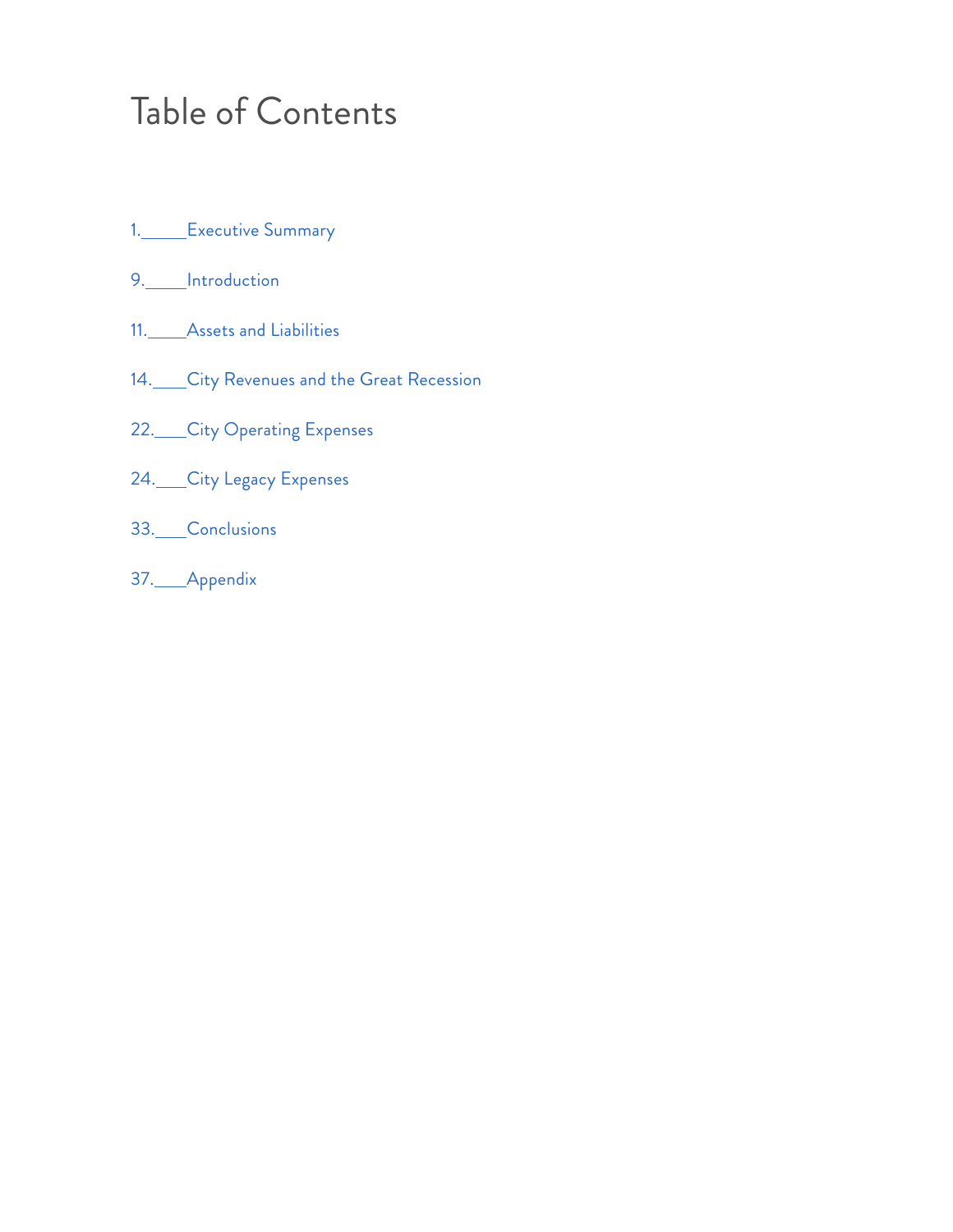# **Executive Summary**

The State of Michigan exacerbated the problems by a severe decline in revenues (and, importantly, not an increase in obligations to fund pensions). Depopulation and long-term unemployment caused Detroit's property and inco he City of Detroit's bankruptcy was driven by a severe decline in revenues (and, importantly, not an increase in obligations to fund pensions). Depopulation and long-term unemployment caused Detroit's property and income tax revenues to plummet. shared with the city. The city's overall expenses have declined over the last five years, although its financial expenses have increased. In addition, Wall Street sold risky financial instruments to the city, which now threaten the resolution of this crisis. To return Detroit to long-term fiscal health, the city must increase revenue and extract itself from the financial transactions that threaten to drain its budget even further.

#### **THE SHORTFALL**

Detroit's emergency manager, Kevyn Orr, asserts that the city is bankrupt because it has \$18 billion in long-term debt. However, that figure is irrelevant to analysis of Detroit's insolvency and bankruptcy filing, highly inflated and, in large part, simply inaccurate. In reality, the city needs to address its cash flow shortfall, which the emergency manager pegs at only \$198 million, although that number too may be inflated because it is based on extraordinarily aggressive assumptions of the contributions the city needs to make to its pension funds.

#### *Cash flow crisis.*

In a corporate bankruptcy, the judge takes stock of a company's total assets and liabilities because the company can be liquidated and all its assets sold to pay down its debts. However, municipal bankruptcies are inherently different because they do not contemplate the liquidation of a city. Municipal bankruptcies are about cash flow—a city's ability to match revenue against expenses so that it can pay its bills. Under Chapter 9 of the United States Bankruptcy Code, a municipality is eligible to file bankruptcy when it is unable to pay its debts as they come due.

This means that Detroit is bankrupt not because of its outstanding debt, but because it is no longer bringing in enough revenue to cover its immediate expenses. According to the city's bankruptcy filing, the emergency manager projects a \$198 million annual cash flow shortfall for fiscal year (FY) 2014 (though, as explained below, the portion of this amount that is related to pension fund contributions is an estimate that requires deeper analysis). To get out of bankruptcy, the city needs to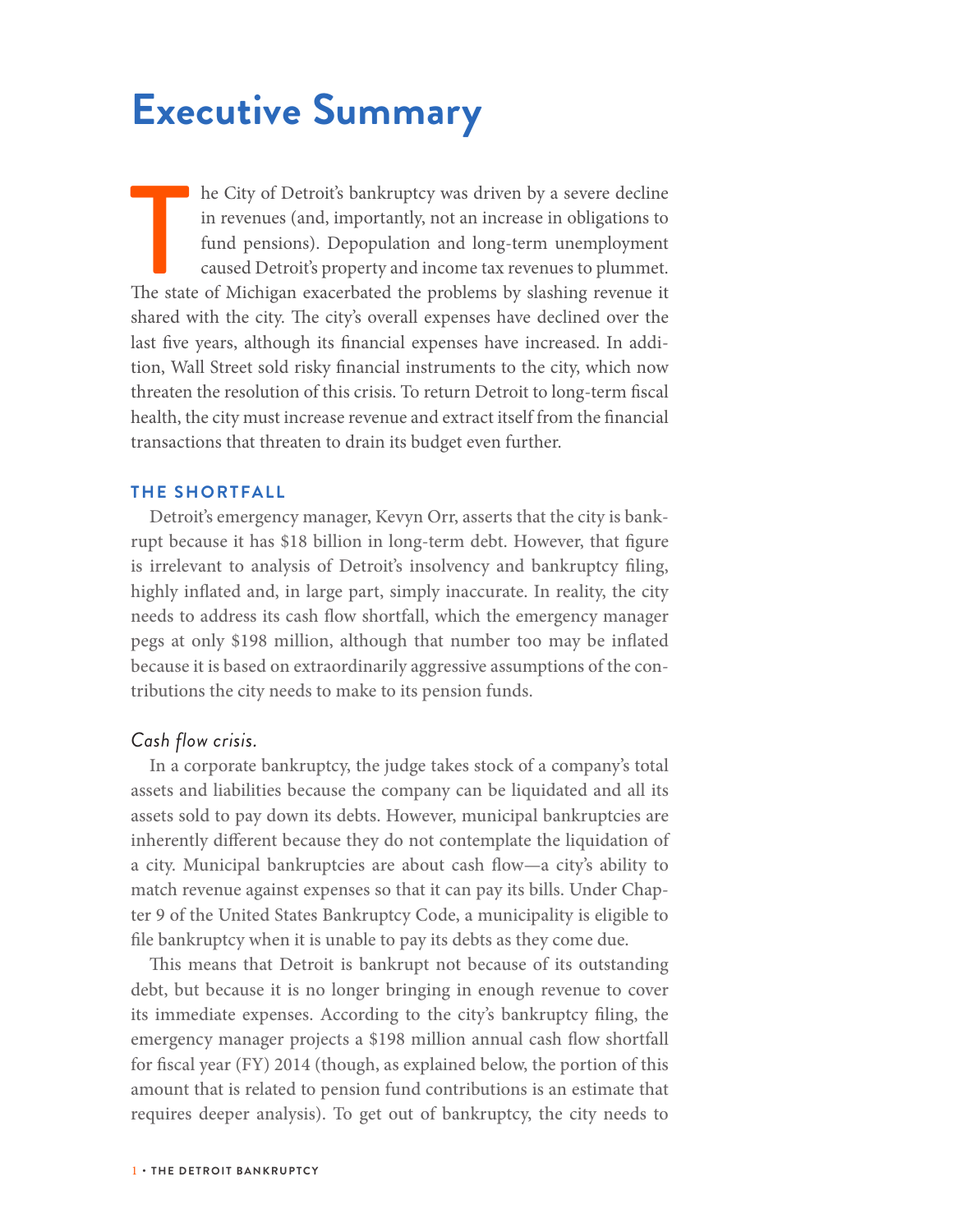address this annual shortfall—whether it is \$198 million or a smaller number—not its total outstanding long-term debt.

#### *Total outstanding debt.*

Not only is the \$18 billion outstanding debt figure irrelevant to Detroit's bankruptcy, it is also misleading and inflated. There are several reasons, including the following examples:

- The emergency manager includes \$5.8 billion of the Water and Sewerage Department's debt as a liability of the city, even though the Water and Sewerage Department serves more than 3 million people all across southeastern Michigan, an area far larger than just the city of Detroit, which has just 714,000 residents. This debt is not a liability of the city's general fund; and, even if it were, only a fraction of it would allocable to the city.
- The emergency manager's assertion that the city's pension funds have a \$3.5 billion shortfall is an estimate, very different from the certain liability of a financial debt, based on calculations that use extreme assumptions that depart from most cities' and states' general practice.

To pinpoint the causes of Detroit's bankruptcy, it is necessary to identify the reasons for the city's cash flow shortfall, which are best understood through an analysis of the city's revenue and expenses.

#### **REVENUE**

Detroit has been in a state of decline for several decades. The city's population has fallen from a high mark of nearly 2 million residents in 1950 to just 714,000 in 2010. This long-term decline has also taken a toll on the city's revenue base, causing both property and income tax revenues to shrink as homeowners and jobs have left the city. Altogether, Detroit's revenues have decreased by more than 20 percent since FY 2008, declining by \$257.7 million.

#### *Tax revenue.*

Because of the Great Recession, this gradual decline in revenue became a massive leak. Detroit was hit particularly hard by both the foreclosure and unemployment crises. The number of employed Detroit residents fell by 53 percent from 2000 through 2012, but half of that decline occurred in a single year, 2008, as the recession took hold.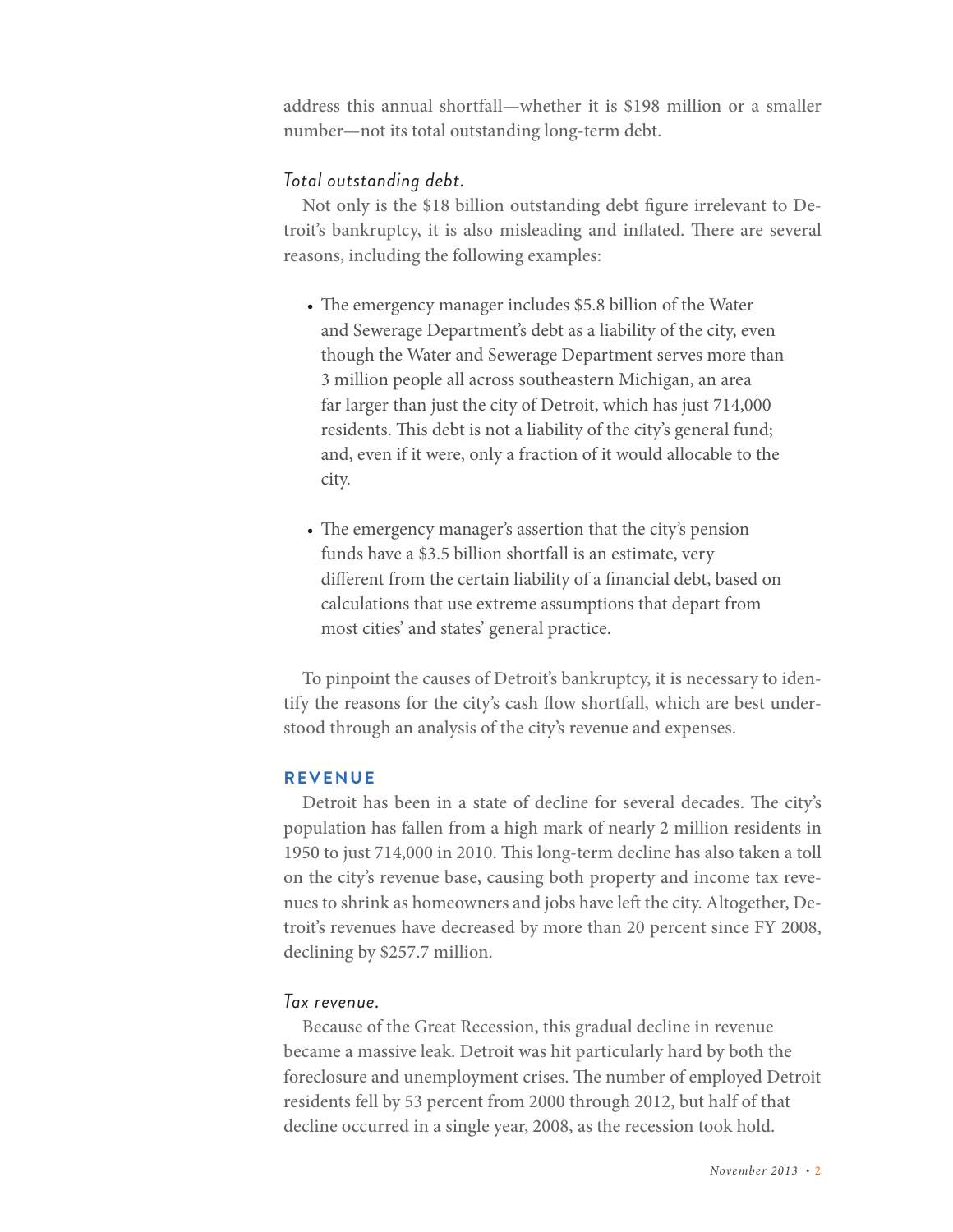During the recession, property values declined substantially, eating into the city's property tax base. The recession has cut deeply into key property and income tax revenue and fee revenue from utilities owned and operated by the city.

#### *State revenue sharing.*

The state of Michigan has exacerbated Detroit's revenue crisis by slashing \$67 million in state revenue sharing with the city. About \$24 million dollars of these cuts were due to revenues shared pursuant to the Michigan State Constitution, allocated among cities and towns based on population. Detroit's allocation was reduced because of population loss in the 2010 census. However, the remaining \$42.8 million (64 percent of the total state cuts) were due to statutory revenue sharing and were at the discretion of the state Legislature. By cutting revenue sharing with the city, the state effectively reduced its own budget challenges on the backs of the taxpayers of Detroit (and other cities). These cuts account for nearly a third of the city's revenue losses between FY 2011 and FY 2013, coming on the heels of the revenue losses from the Great Recession and tipping the city into the cash flow crisis that it is now experiencing. Furthermore, the Legislature placed strict limits on the city's ability to raise revenue itself to offset these losses.

#### *Corporate subsidies.*

The city has provided significant tax subsidies to a large number of enterprises as incentives to engage in development projects in downtown Detroit. In some years, the city handed out as much as \$20 million to private interests. To the extent that the development would have occurred without these tax subsidies, or with less subsidies, the program was a burden on city revenues at a time when it was particularly damaging. In any event, the subsidies that have not yet been received should be treated as obligations of the city, in the same category as debt service and funding of future employee benefits, subject to readjustment to help resolve the cash flow crisis to the extent revenue is not increased to cover the demands on cash.

#### **EXPENSES**

Contrary to widely held belief, Detroit does not have a spending problem. Since the onset of the Great Recession, the city's total expenses have actually decreased by \$356.3 million, driven by a 38 percent reduction (\$419.1 million in absolute terms) in operating expenses, although its financial expenses have gone up.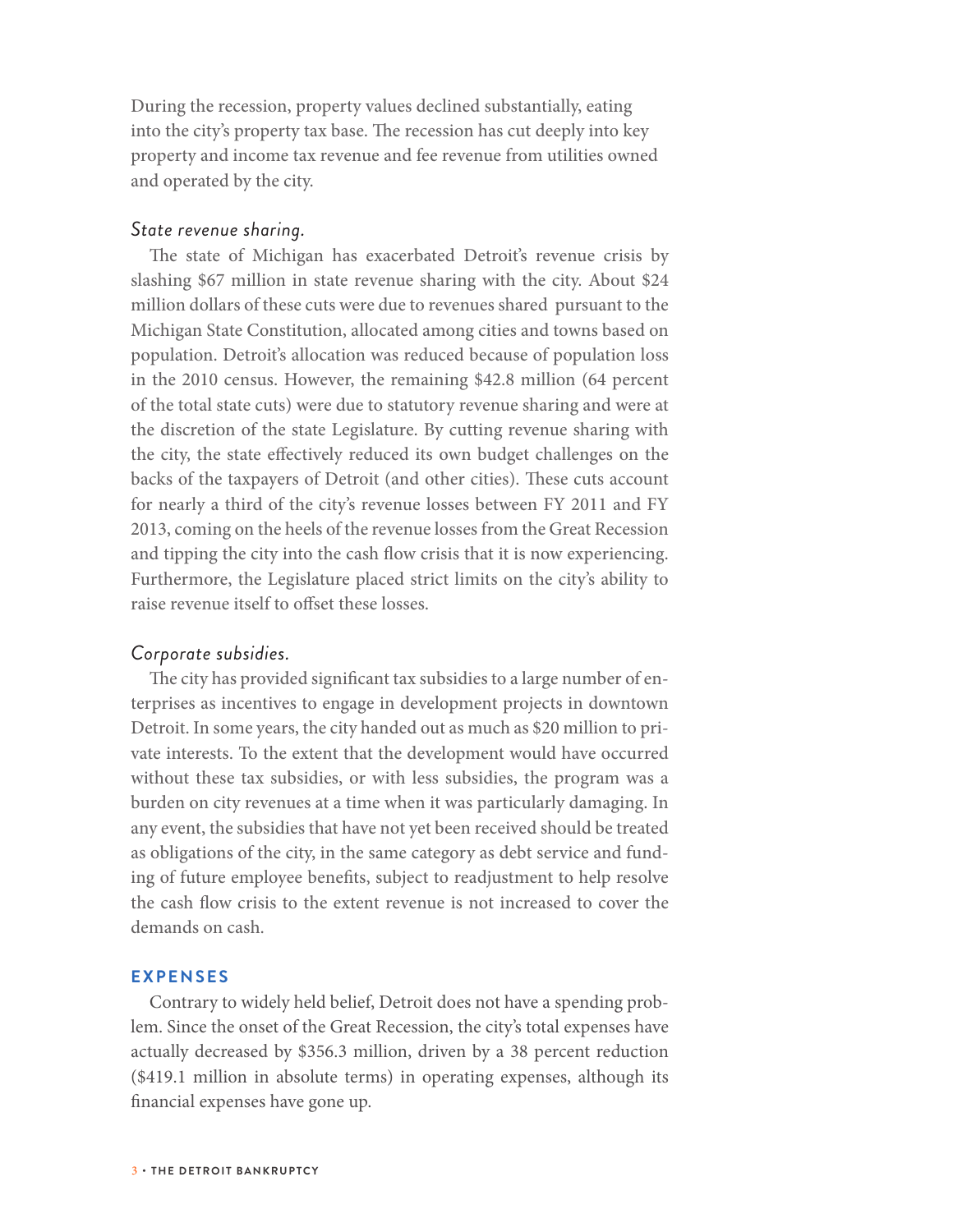#### *Operating expenses.*

Between FY 2008 and FY 2013, the city drastically cut operating expenses by \$419.1 million. This was accomplished in large part by laying off more than 2,350 workers, cutting worker pay, and reducing future healthcare and future benefit accruals for workers. The city reduced salary expenses by 30 percent between FY 2008 and FY 2013. Total operating expenses have been reduced by nearly 38 percent during that same time.

#### *Legacy expenses.*

The city's "legacy expenses" increased by \$62.8 million between FY 2008 and FY 2013. These legacy expenses include the city's debt service and financial expenses as well estimates of its future liability for healthcare and pension benefits it pays to retirees. A close look at the city's legacy expenses reveals that this \$62.8 million increase was driven heavily by the city's complex financial deals, not retiree benefits.

- The city's financial expenses increased by \$38.5 million between FY 2008 and FY 2013, accounting for more than 60 percent of the total increase in legacy expenses.
- The city's pension contribution expenses remained relatively flat, rising only \$2 million during this time. The city's contribution might have been larger if it had had more money, but increases in the actual contributions it did make did not contribute materially to the cash flow crisis.
- The city's healthcare contribution expenses increased by \$24.3 million. This constitutes an increase of 3.25 percent, per year, which is less than the nationwide annual increase in healthcare costs of 4 percent.

The city's pension contributions in particular did not play a role in pushing it into bankruptcy because they did not contribute materially to the increase in the city's legacy expenses that added to the cash flow shortfall. While the city's healthcare contributions did increase, this was largely because of rising healthcare costs nationally, not because the city's benefits were too generous. In fact, a comparative analysis of Detroit's retiree benefits shows that its pension and healthcare benefits are in line with those of other comparable cities.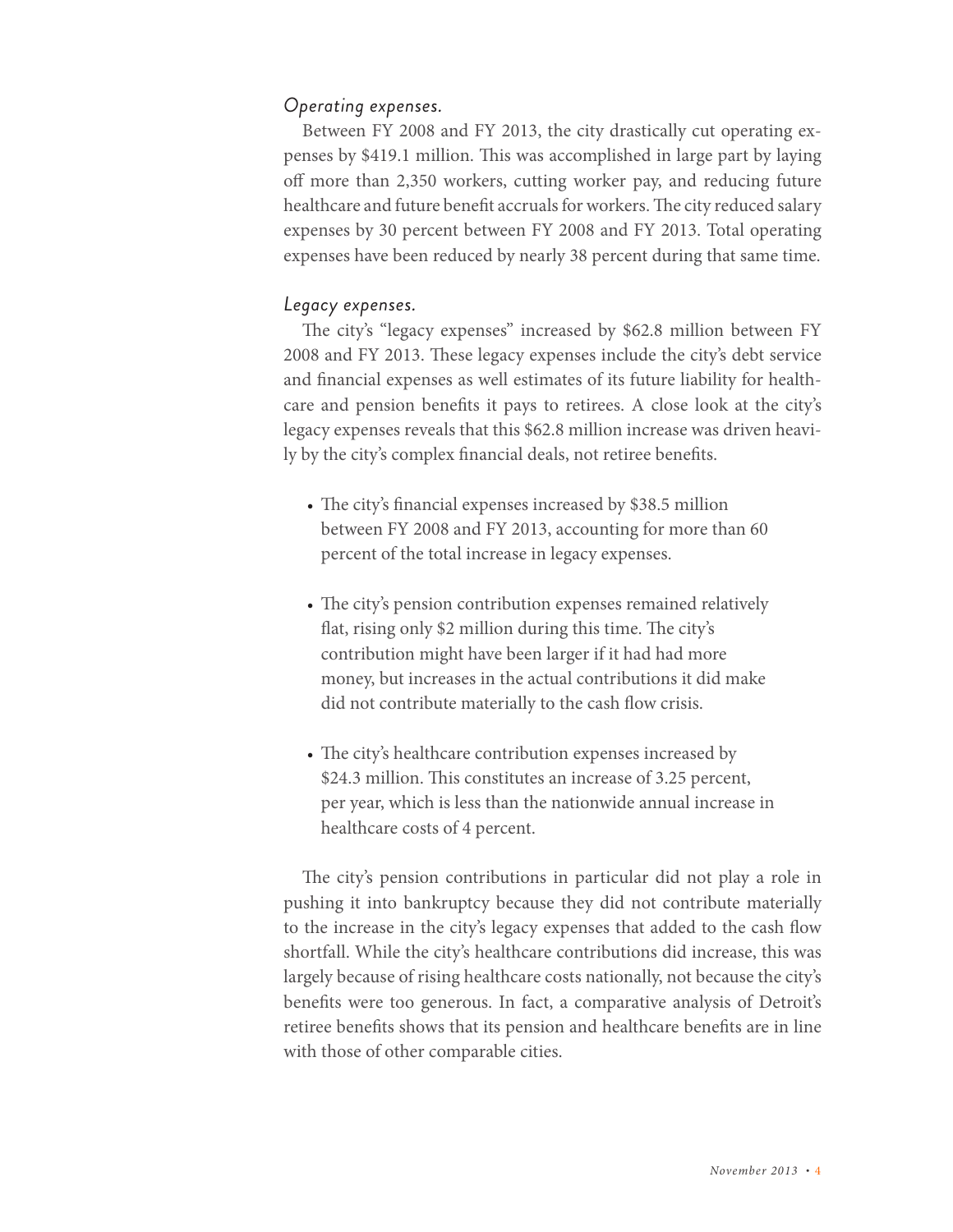#### *Financial deals.*

Detroit's financial expenses have increased significantly, and that is a direct result of the complex financial deals Wall Street banks urged on the city over the last several years, even though its precarious cash flow position meant these deals posed a great threat to the city. The biggest contributing factor to the increase in Detroit's legacy expenses is a series of complex deals it entered into in 2005 and 2006 to assume \$1.6 billion in debt. Instead of issuing plain vanilla general obligation bonds, the city financed the debt using certificates of participation (COPs), which is a financial structure that municipalities often use to get around debt restrictions. Eight hundred million dollars of these COPs carried a variable interest rate, which the city synthetically converted to a fixed rate using interest rate swaps.

These swaps carried hidden risks, and these risks increased after the Federal Reserve drove down interest rates to near zero in response to the financial crisis. The deals included provisions that would allow the banks to terminate the swaps under specified conditions and collect termination payments, which would entitle the banks to immediate payment of all projected future value of the swaps to the bank counterparties. Such conditions included a credit rating downgrade of the city to a level below "investment grade," appointment of an emergency manager to run the city and failure of the city to make timely payments. Projected future value balloons in low, short-term rate conditions. This is because the difference between the fixed swap payments made by the city and the floating swap payments projected to be paid by the banks increases. Because all of these events have occurred, the banks are now demanding upwards of \$250-350 million in swap termination payments.

These swap deals were particularly ill-suited for a city like Detroit, which had been hovering on the edge of a credit rating downgrade for years. Because the risk of a credit downgrade below "investment grade" was so great, the likelihood of a termination was imprudently high. The banks and insurance companies were in a far better position to understand the magnitude of these risks and they had at least an ethical duty to forbear from providing the swaps under such precarious circumstances. The law recognizes special duties that sophisticated financial institutions owe to special entities like cities in providing complex financial products. A strong case can be made that the banks that sold these swaps may have breached their ethical, and possibly legal, obligations to the city in executing these deals.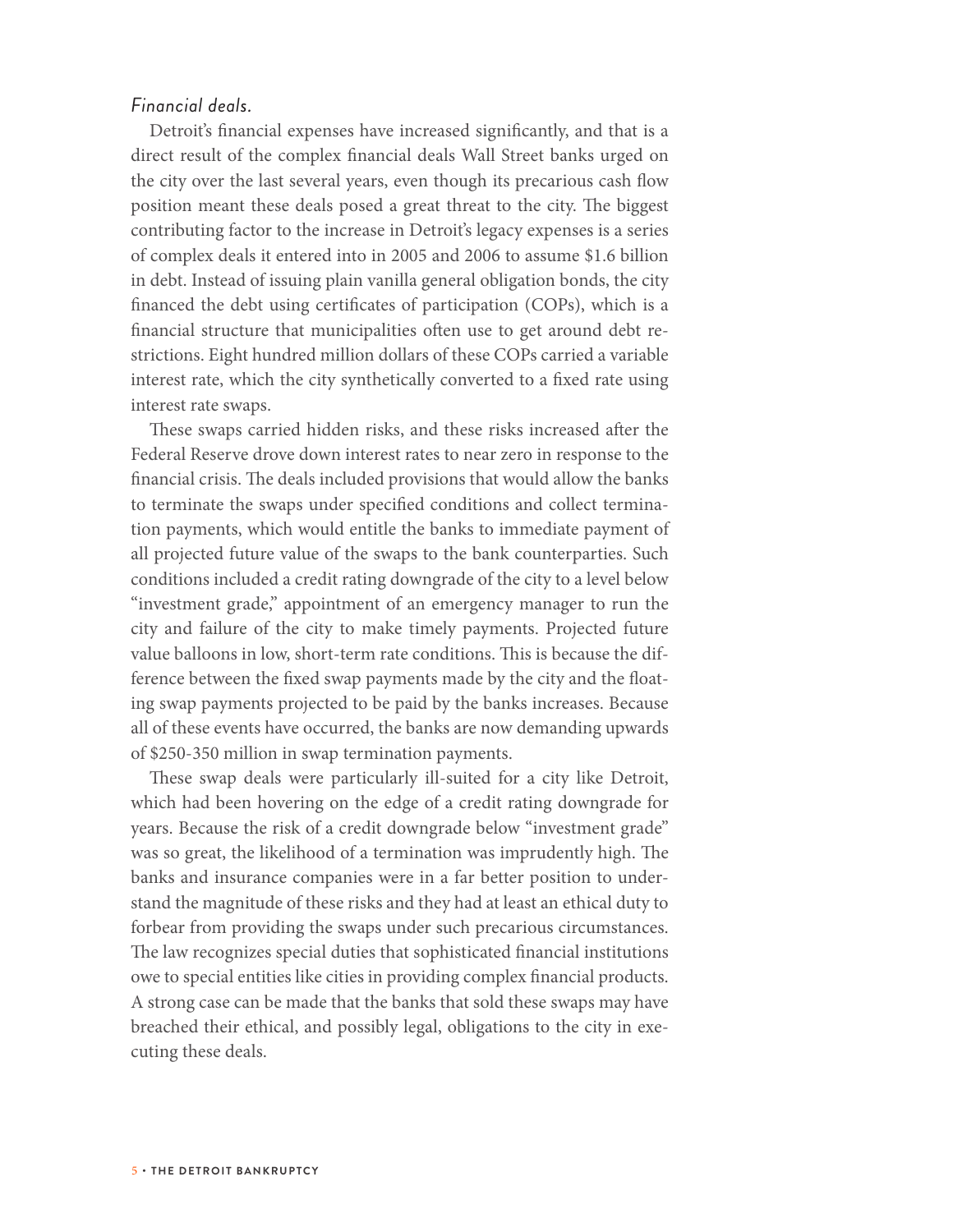#### **CONCLUSION**

Detroit's bankruptcy is, at its core, a cash flow problem caused by its inability to bring in enough revenue to pay its bills. While emergency manager Kevyn Orr has focused on cutting retiree benefits and reducing the city's long-term liabilities to address the crisis, an analysis of the city's finances reveals that his efforts are inappropriate and, in important ways, not rooted in fact. Detroit's bankruptcy was primarily caused by a severe decline in revenue and exacerbated by complicated Wall Street deals that put its ability to pay its expenses at greater risk. To address the city's cash flow shortfall and get it out of bankruptcy, the emergency manager should focus on increasing revenue and extricating the city from these toxic financial deals. Here are some recommendations for doing that:

- The emergency manager, ideally in collaboration with the state, needs to increase revenue by \$198 million annually to bridge Detroit's budget gap until structural programs can be put in place and the city can benefit from increased general economic improvement. This includes enlisting state involvement on an emergency basis and restoring discretionary state revenue sharing to pre-crisis levels. The shortfall amount can be reduced as FY 2014 proceeds by factors such as improved collection of unpaid taxes (which has yielded modest results to date).
- The emergency manager should drop his proposal to move city workers to a defined contribution pension plan and abrogate vested pension benefits. The city's pension fund contributions did not cause the crisis. Reducing benefits runs counter to the long-term goal of structurally improving city services. Moreover, converting to a defined contribution plan at just the moment when new active employees will be added as services are improved (a goal of the emergency manager) would adversely affect the financial dynamics of the pension fund for existing retirees and other beneficiaries who have already vested under the defined benefit system. Over time, the new active employees will rebalance a fund that is currently top-heavy with retirees and will improve the longterm investment horizon of the plan, to the benefit of city cash flow.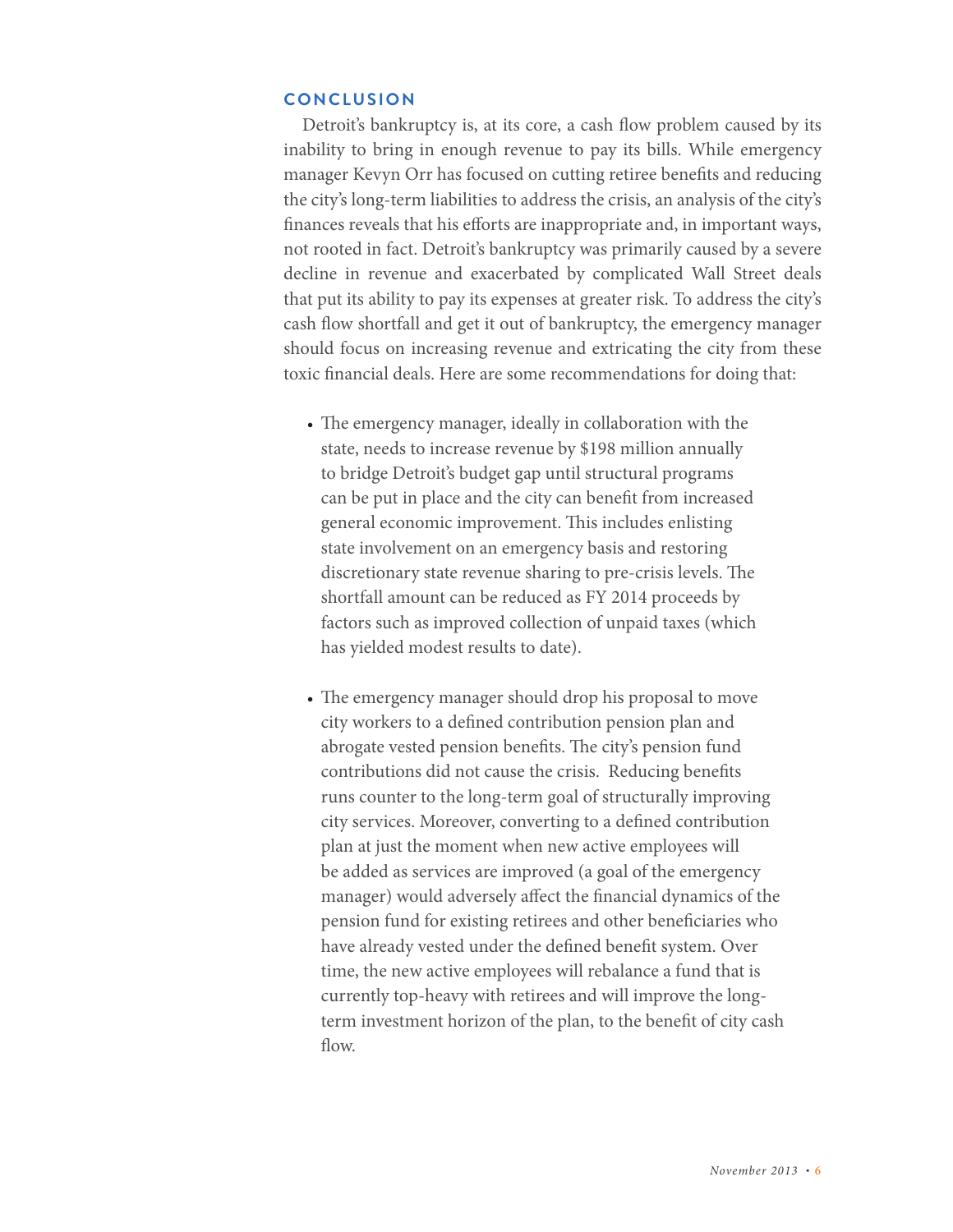- The emergency manager should drop any plans to privatize or otherwise monetize the Water and Sewerage Department, since the asserted benefits of such a plan are not likely to be realized and, even if they were, would have no net effect on the current cash flow crisis. The sale price of the system or components represents an investment by a buyer that must be repaid by system revenues, the same as bonds issued against those revenues. If the sale price is applied to retire existing bonds, the effects balance out. If they are not used to retire bonds, it is just like issuing new debt, which presumably the system could do without selling off parts of itself. The plan calls for an annual payment to the city, but this payment is from user fee revenues net of operational expenses and debt service (and return on equity investment if true privatization is used), a financial structure that is parallel to the current system.
- The emergency manager's plan to pay the swap termination fees outside of the bankruptcy process should be abandoned. The bank counterparties should be made to bear the consequences of the original swap transaction, and they should be pushed to forego their projected profit (the measure of the termination payment), given the large profits they have already earned as a result of the unusually low interest rates that resulted from the financial crash. The emergency manager should also press for prorated rebates on the premiums for insurance on the swaps. And, if necessary, the state should be enlisted to guarantee the city's swaps to avoid payment of termination fees. The termination fees will become smaller as interest rates rise over time, which they are likely to do.
- The emergency manager should negotiate directly with the holders of the pension financing certificates of participation, apart from other unsecured creditors. The circumstances of the COPs issue are unique. Unless these circumstances are shown to have benign explanations that are not currently available generally to the public, the leverage that the emergency manager has over this negotiation is high.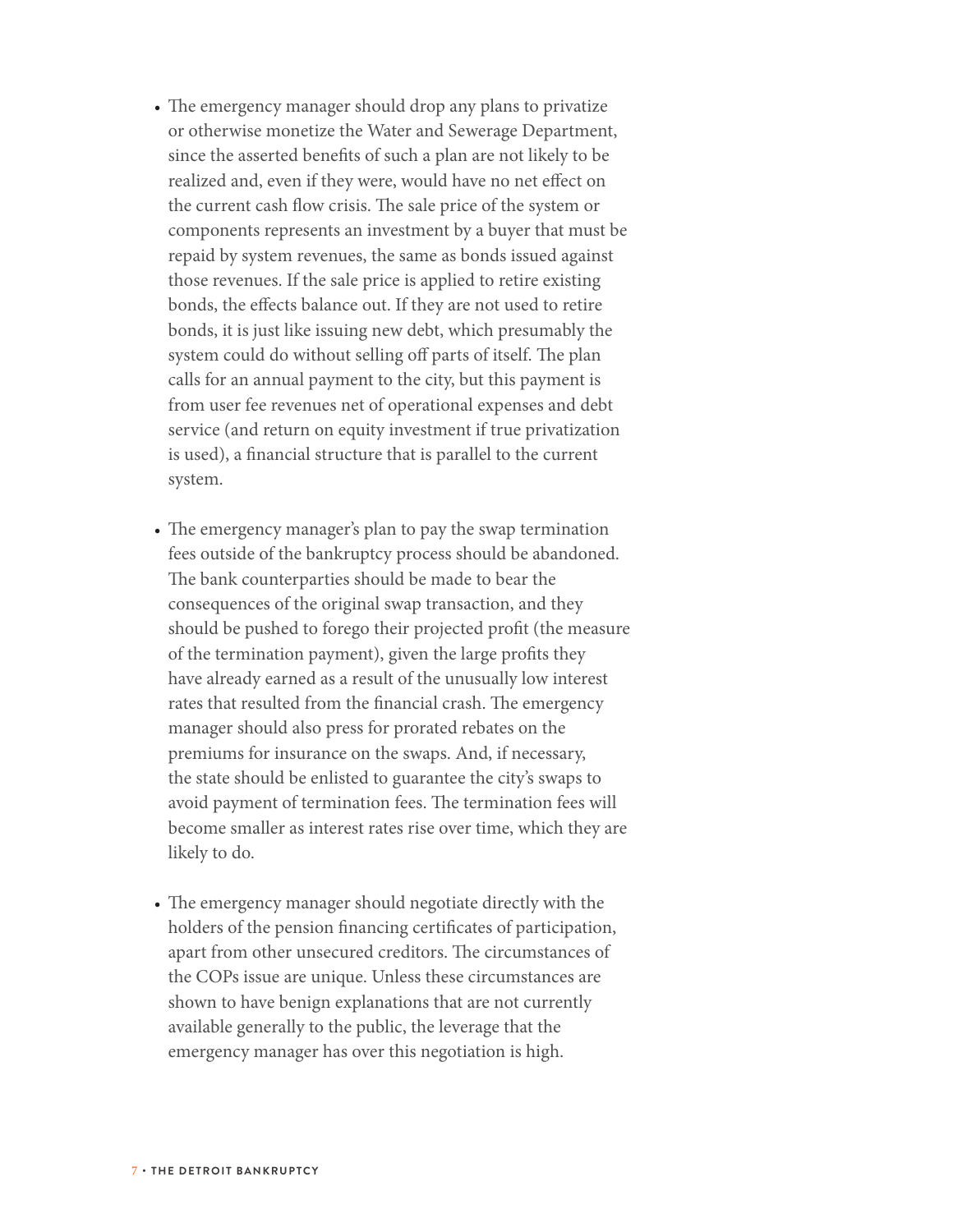• The emergency manager should reclaim tax subsidies and other expenditures to incentivize investment in the downtown area. These tax subsidies should be treated similarly to the city's other financial obligations. The residents of Detroit have already suffered as a result of the crisis, as have the public employees. The recipients of tax expenditures should share in the sacrifice as well.

Once Detroit gets through this immediate crisis, the city's elected officials, hopefully working collaboratively with the state Legislature and the governor, can turn their attention to post-crisis, structural programs that would grow the city's tax base and allow it to return to prosperity over time.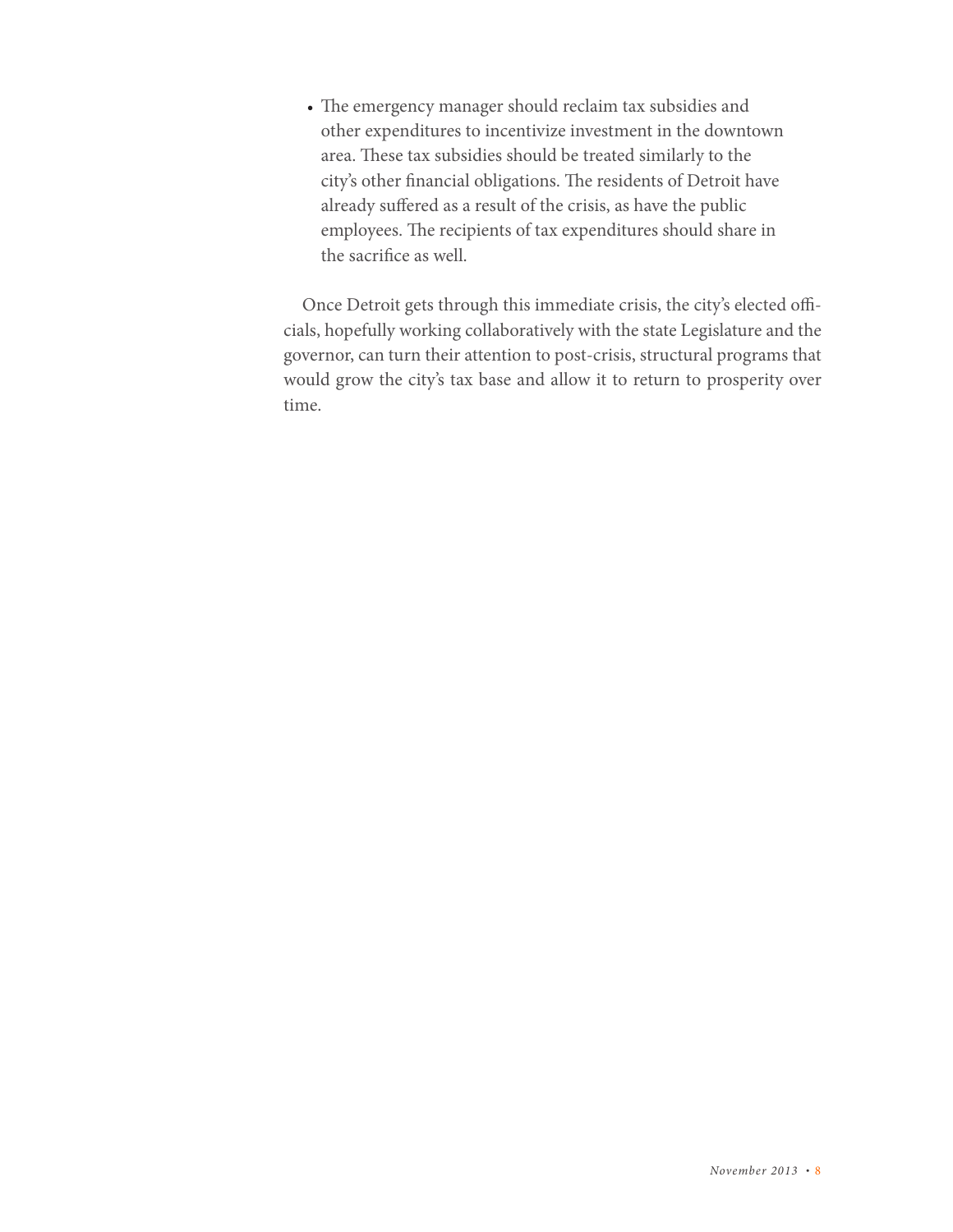### **Introduction**

I n March 2013, Michigan Governor Rick Snyder delivered a letter to the mayor and the City Council of Detroit stating that he had appointed Kevyn Orr as emergency manager of the city. The governor had, by the stroke of his pen, transferred all political authority in the city to Orr (assuming that the appointment was valid). This was the culmination of a process that found that the city's finances were untenable and that the requirements of a recent state statute providing for such takeovers had been satisfied. In June, the city, now operating under the Orr regime, ceased meeting basic cash flow obligations, and on July 18, the emergency manager, purportedly on behalf of the city of Detroit, filed for bankruptcy. The filing occurred minutes before the commencement of a court hearing that, according to the judge, would have blocked the bankruptcy action.<sup>1</sup>

The public characterization of the bankruptcy filing and the supporting documentation make it clear that, through the bankruptcy process, the emergency manager has at least two strategic goals in filing and pursuing the petition. First, he seeks to transform the retirement and benefits systems for city employees to a defined contribution plan, transferring financial market risk to employees. It is a form of the thinking behind the proposals to privatize Social Security. Second, he seeks to organizationally and politically separate the Water and Sewerage Department's system, which serves more than 3 million people in the city and surrounding areas (roughly 40 percent of the population of Michigan), from the city government, enabling (a) the department's revenue to be monetized through privatization and/or other means and (b) system employee pension and healthcare benefits to be separated from the city's programs.<sup>2</sup> It is unlikely that either of these actions will actually help the city recover from the cash flow crisis or even improve its long-term prospects.

The papers filed with the U.S. Bankruptcy Court for the Eastern District of Michigan, consistent with public statements to the media, detail the tragic long-term decline of the city's economy, including the loss of population and the deterioration of city services.

There is no doubt that the city has suffered from structural decline and that state and city policies have not successfully addressed that decline. *But that is not the immediate issue in a municipal insolvency.* The issue is that the cash currently available does not cover the current expenses of the city. Structural concerns must be addressed, and this can only be accomplished over time. Recounting the past can inform decisions to re-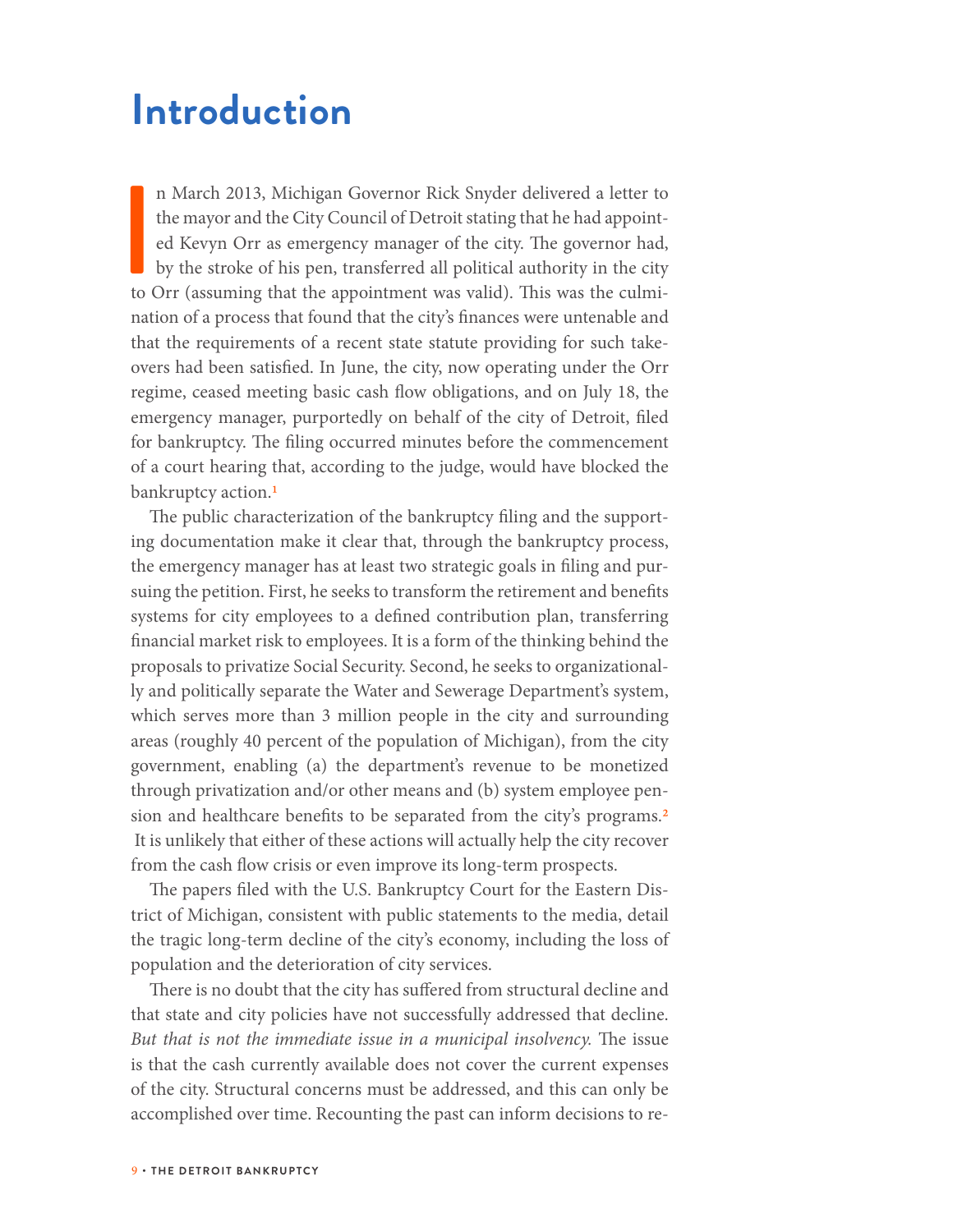build the economic viability of the city. But the following questions frame the immediately pertinent issues: Why is the cash shortfall that underlies the bankruptcy occurring at this moment, and what can be done to keep the city operating?

The balance of this paper will address in detail the major topics associated with the current cash flow crisis and insolvency of the city of Detroit. It will examine assets and liabilities because these have become the focus of public discussion, though they are not directly relevant to the insolvency. It will then analyze the actual causes of the cash flow crisis and the components of cash flow: revenues, operating expenses and legacy expenses.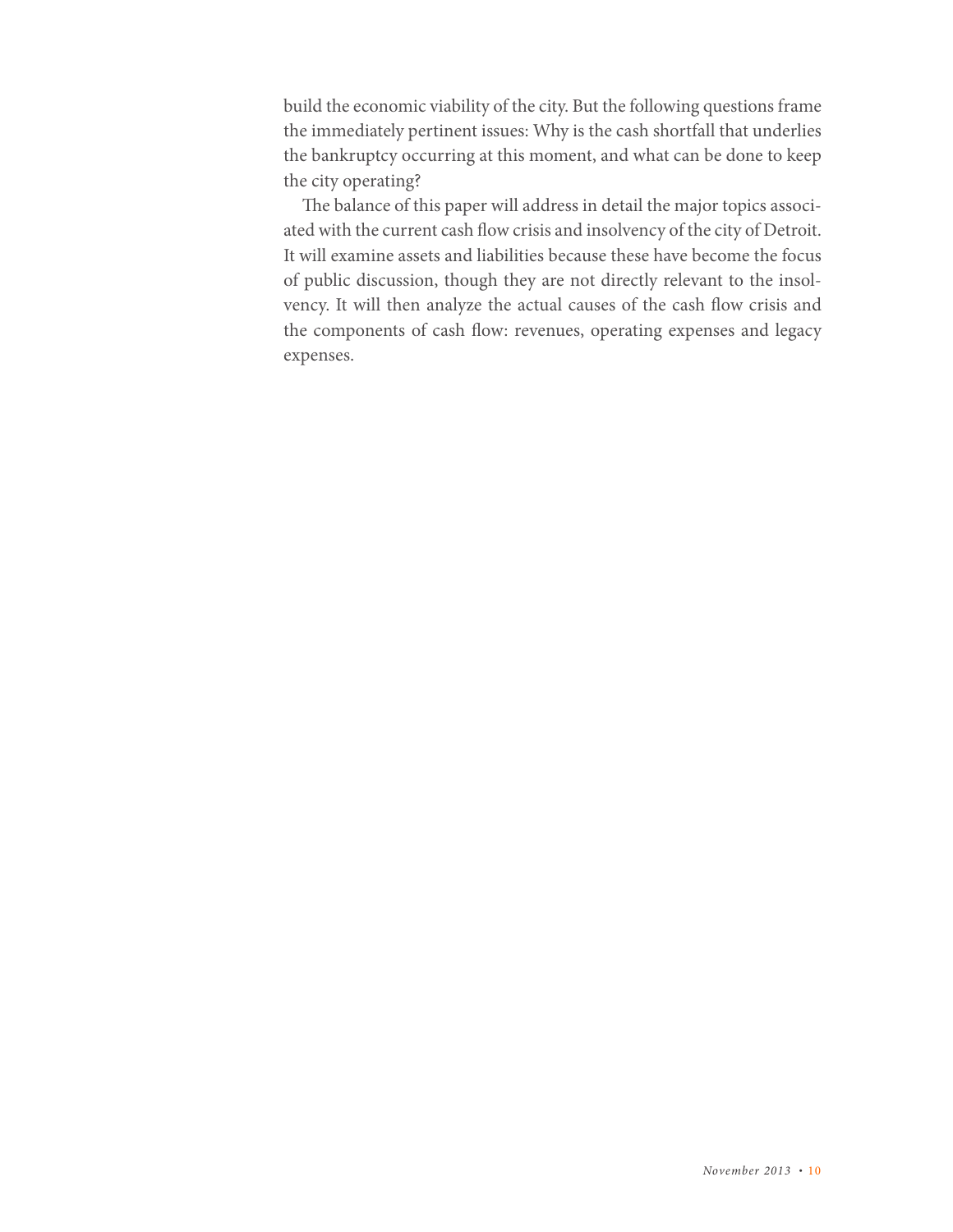# **Assets and Liabilities**

unicipal assets have little relevance to a bankruptcy proceeding. The absolute amount of long-term liabilities is similarly irrelevant. This is different from corporate bankruptcies. The reason for this difference is that ceeding. The absolute amount of long-term liabilities is similarly irrelevant. This is different from corporate bankruptcies. The reason for this difference is that corporations have an enterprise value equal to the value of their assets, less the amount of their debt. Corporations can be liquidated and sold. The absolute amount of the long-term debt of a corporation directly affects its liquidation value. In contrast, a municipality cannot be liquidated or sold. The value of individual assets is generally a function of the value that they provide the public, not a commercial value. That is why municipal bankruptcy and insolvency principles do not contemplate liquidation of the municipality. The amount of long-term debt is a concern only because of its cash flow implications. The city's insolvency results from available cash being insufficient to meet cash demands, not from its liabilities exceeding its assets.

Nonetheless, the emergency manager has often recited the figure of \$18 billion in liabilities. As a result, any discussion of the bankruptcy must examine the issue of city liabilities in order to introduce rational analysis to the public discourse, even though the issue is not directly relevant to the insolvency and bankruptcy. Though the number has become symbolic of the city's cash flow shortfall, it is made up of apples and oranges, and (far worse) includes obvious conceptual errors and mischaracterizations.

A careful analysis of the city's liabilities is enlightening, demonstrating the danger of the headline phrase, "Detroit \$18 Billion in Debt." Below in Figure 1 is the list of liabilities that are constituent elements of the purported \$18 billion of city liabilities:

| <b>On Balance Sheet</b>              |                 |
|--------------------------------------|-----------------|
| General Obligation Bonds and Notes   | \$1,130         |
| Water and Sewer Enterprise Debt      | 5,840           |
| Pension COPs                         | 1,430           |
| Pension Swap Termination Amount      | 347             |
| Other Balance Sheet Liabilities      | 300             |
| <b>Off Balance Sheet</b>             |                 |
| Unfunded Pension (Emergency Manager) | 3,500           |
| Unfunded Health Benefits             | 5,700           |
|                                      | Total: \$18,244 |

#### **Figure 1. City of Detroit Emergency Manager Claimed Liabilities (\$ Million)**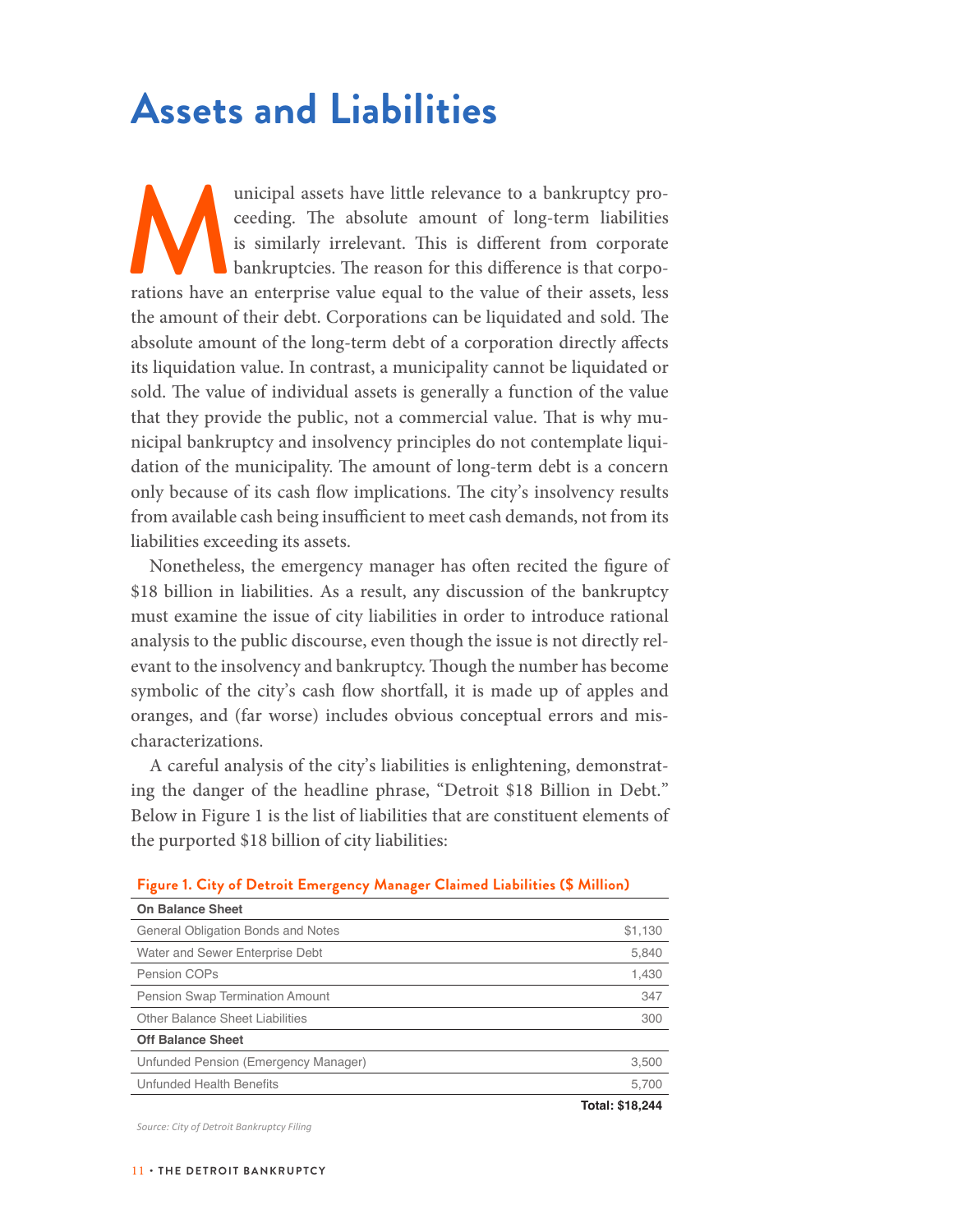The \$18 billion figure is misleading when used in connection with the insolvency and bankruptcy in several ways. Foremost is the principle, long understood in the law and by financial professionals, that municipal insolvency and bankruptcy are issues of cash flow. Unlike in businesses or even nonprofit corporations, values of assets and liabilities have very little to do with municipal bankruptcy. Under the bankruptcy laws, obligations are adjusted only if and to the extent that it is necessary to allow cash flow to be positive for a reasonable period.

In addition, the components of the aggregate \$18 billion amount are not comparable. Thus, it is misleading to aggregate them, especially since the resulting amount understandably seems alarming to the less-informed public. Moreover, some of the components are simply misrepresented as liabilities of the city. An analysis of these components is included in the text box on the following page:

A more in-depth analysis of the asserted city liabilities is set forth in Appendix A—City Liabilities Asserted by the Emergency Manager.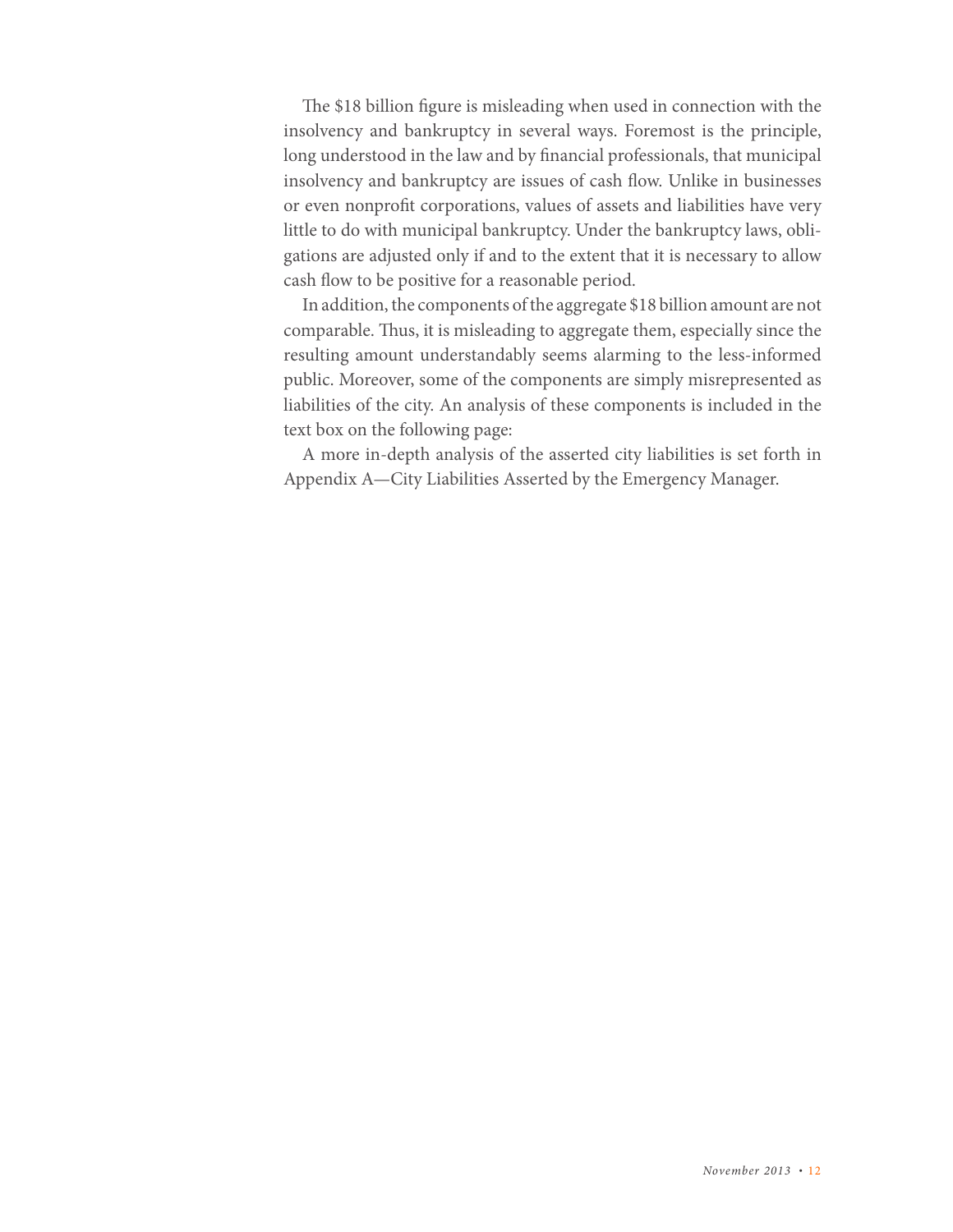#### **COMPONENTS** *of* **LEGACY LIABILITIES**

*Asserted by the Emergency Manager*

- About \$1.1 billion of the liabilities asserted by the emergency manager is clearly owed by the city as general obligation debt. This is indisputably a liability of the general budget of the city.
- An additional \$5.8 billion is debt owed from the Water and Sewerage Department, which serves in excess of 3 million people all across southeastern Michigan (roughly 40 percent of the state's population). The debt is payable from the fees charged for that service rather than from city resources. This is debt of an enterprise that reaches far beyond the city and is not a direct obligation of the city's budget. Thus, asserting that the total bond amount is a liability of the city is not appropriate.
- The city is obligated to repay \$1.4 billion of debt associated with its pension funds. The proceeds from this borrowing were deposited in a fund and invested in securities and other investments that generate a return. The excess of this return on investments (as estimated) over the interest cost of the pension debt (which was the core rationale for the pension financing) should be a net benefit to the city. While it is a debt of the general budget of the city, its relationship with the city's pension funds and with the swap transaction described below are complex.
- Another \$350 million represents termination payments on swaps that may or may not be payable and changes over time as market interest rates move. The amount of the payment is a mathematical function of short-term interest rates. Lower interest rates increase the amount. This "legacy liability" is really an

obligation to pay interest and is improperly included in the list without explanation. The termination payment should also be seen as an asserted current liability, but one that may be avoidable through negotiation or sensible coordinated effort between the city and state to avoid its effects.

- An additional component relates to retirement benefits for city employees. Much of that amount was claimed because the emergency manager used a nonstandard set of assumptions to estimate what the city will have to contribute to these benefits over time. One can debate the assumptions for calculating unfunded retirement benefit obligations, but the city has used assumptions that are aggressive yet within conventional bounds and has estimated approximately \$800 million for pensions. While key components of these assumptions are omitted, those that are disclosed are clearly more conservative than even the assumptions used by the emergency manager's own consultant in studies other than the ones issued in connection with Detroit. In both cases, the amount of the unfunded liability is an estimate. The only way to know for certain what the contribution must be is to wait 30 years and see.
- Finally, \$5.7 billion relates to unfunded healthcare costs. This figure appears to come from calculations done as a part of the city's financial statements. It is large because the assumptions used by the city's finance professionals were unusually conservative. The city's healthcare benefits are far from excessive and have even been reduced in recent years.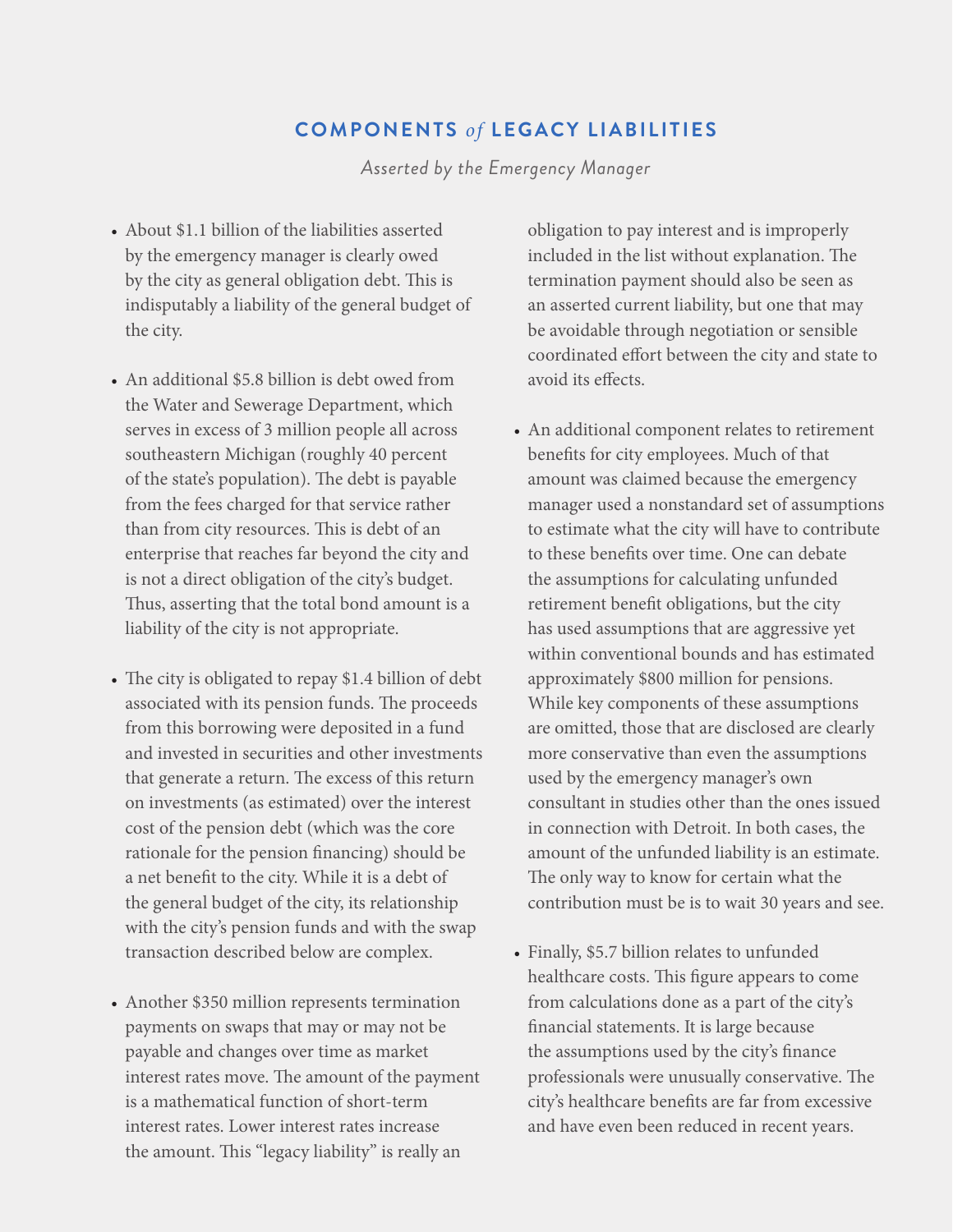# **City Revenues & the Great Recession**

The finances of the city of Detroit, like any other city, are a function of the economic productivity of its commercial and non-profit enterprises. That is measured by the number of people employed and the aggregate income he finances of the city of Detroit, like any other city, are a function of the economic productivity of its commercial and non-profit enterprises. That is measured by the number of people employed and the aggregate income of the city's population. Everything, related to productivity and income. Other matters, such as tax collection rates, that are stressed in the bankruptcy filing are significant (approximately \$131 million in uncollected property taxes in 2011 and \$30-45 million estimated annual income tax non-filing by reverse commuters) but do not drive the overall results since a substantial amount of this has remained uncollected after recent efforts and may not be collectable in the current economic conditions.3

Detroit's population has fallen precipitously from a high of nearly 2 million residents and 14,000 people per square mile, constituting the fifth largest city in America during the post-World War II years. At its height, almost one-third of the state of Michigan's population were living within its borders.4 In the 2010 census, its population was reported as 714,000.

The number of employed Detroit residents fell by 53 percent from 2000 to 2012. *But half of that decline occurred in a single year, 2008, as the Great Recession took hold.*5 *There is one inescapable fact: The most significant proximate cause of the cash flow cliff off of which the city fell was the Great Recession.* The city's structural problems amplified the consequences of the recession for Detroit. The employment opportunities in the city were vulnerable to the economic downturn. And there is little doubt that the effect of the recession on the auto industry was particularly damaging to the city. In the short term, the effects of depopulation and the decline in employment on the city's financial health could not be avoided. These structural problems can be addressed, but the task at hand for political leaders at the state and municipal levels is to get beyond the crisis and then go to work on the structural weaknesses of the city.

The effect of the Great Recession was particularly damaging to Detroit. Comparing the city with St. Louis and Cleveland, the two cities cited as comparable by the emergency manager in the bankruptcy filing, makes this effect is especially clear. It is illustrated in Figure 2 and Figure 3.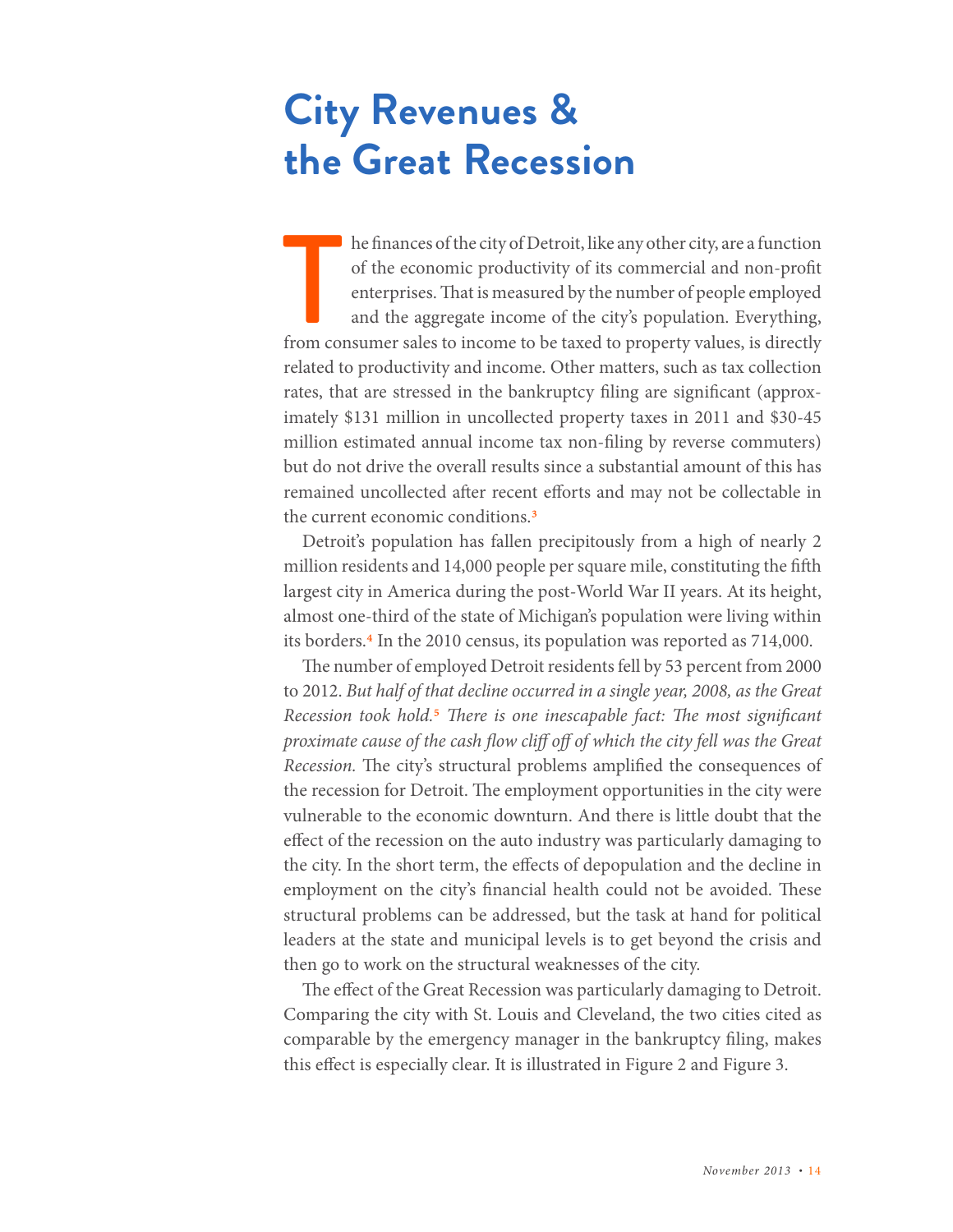

#### **Figure 2. Non-Seasonally Adjusted Unemployment Rate 2008-2012**6

*Source: U.S. Bureau of Labor Statistics. (2013). Unemployment rate - Not Seasonally Adjusted. Retrieved September 23, 2013, from https://www.google.com: http://tinyurl.com/q58wjjb.*

#### **Figure 3. City of Detroit Long-term Population Decline**

by 2010, Detroit's population was down 61% from its peak of 1.8 million residents in the 1950 census. Detroit has two decades with more than 20% decline, and one hopeful decade of the 1990s during which the decline slowed to 7.5%



*Source: U.S. Census Bureau, Bomey, N., & Gallagher, J. (2013, September 15). How Detroit went broke: The answers may surprise you - and don't blame Coleman Young. Detroit Free Press. Retrieved September 30, 2013, from http://www.freep.com/interactive/ article/20130915/NEWS01/130801004/Detroit-Bankruptcy-history-1950-debt-pension-revenue*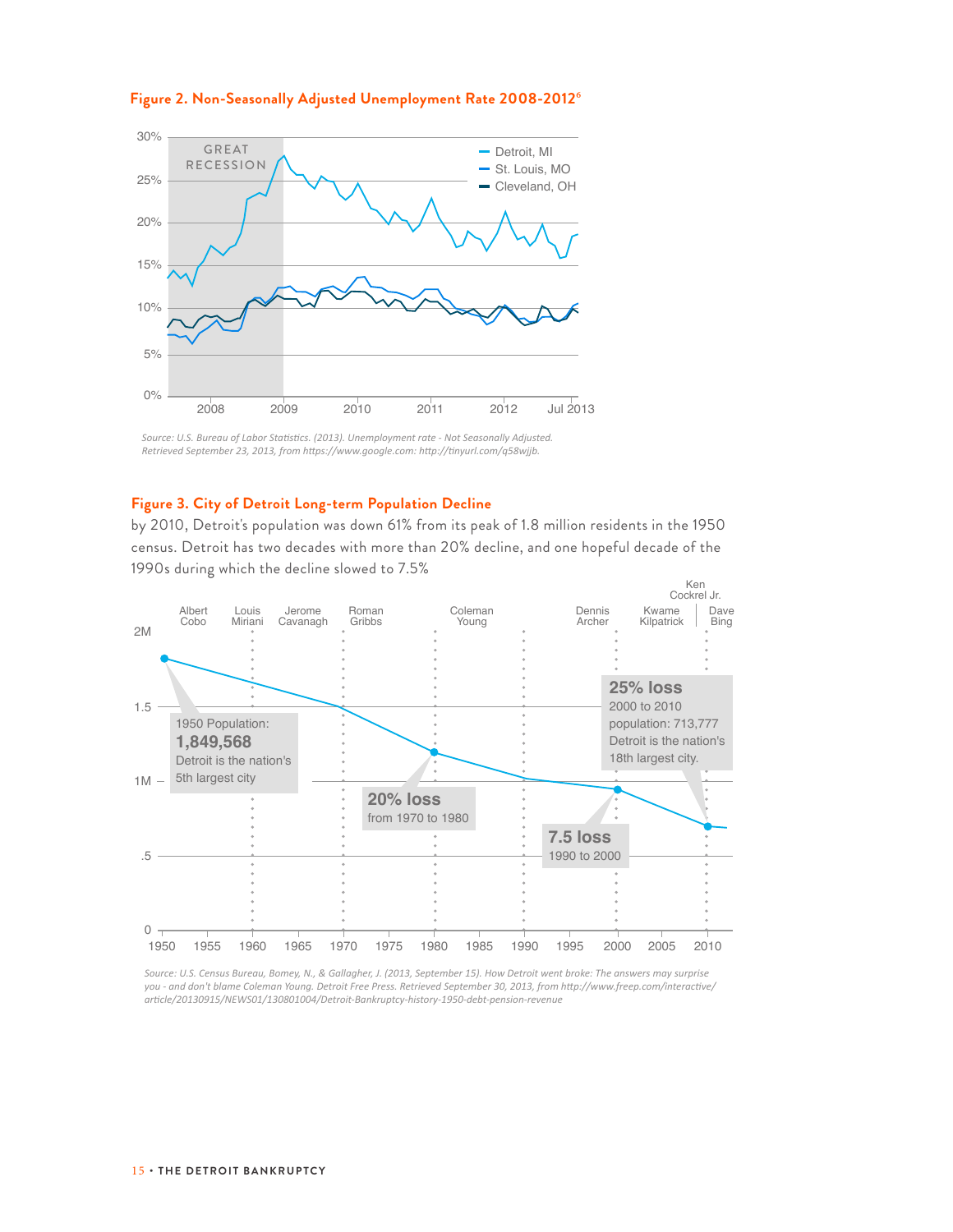The city's financial condition has been weak for many years. This has, among other things, narrowed its fiscal options. However, the Great Recession changed the city's cash flow dynamics materially, driving the current crisis. The long-term future of the city depends entirely on how it takes advantage of the general economy's cyclical recovery that appears to be beginning. The short-term cash flow shortfall is an issue that must be solved as a precondition to longer-term solutions.

City revenues since the onset of the Great Recession, as set forth in Figure 4, complete the story. The decline in revenue over the period since the onset of the Great Recession is the major driving force behind the current cash flow crisis. The enhancement of revenue is at the core of the answer to both the crisis and the long-term structural issues faced by the city.

#### **Figure 4. City of Detroit Revenues (\$ Millions)**

|                               | 2008    | 2009    | 2010    | 2011    | 2012    | 2013    |
|-------------------------------|---------|---------|---------|---------|---------|---------|
| Muni Income Tax               | 276.5   | 240.8   | 216.5   | 228.3   | 233.0   | 238.7   |
| State Revenue Sharing         | 249.6   | 266.6   | 263.6   | 239.3   | 173.3   | 182.8   |
| <b>Wagering Tax</b>           | 180.4   | 173.0   | 183.3   | 176.9   | 181.4   | 173.0   |
| <b>Property Taxes</b>         | 155.2   | 163.7   | 143.0   | 182.7   | 147.8   | 134.9   |
| Sales & Service Charges       | 191.3   | 166.7   | 154.1   | 155.0   | 145.4   | 120.4   |
| Utility Users and other taxes | 73.0    | 71.5    | 64.8    | 64.8    | 57.1    | 54.8    |
| Other Revenue                 | 156.9   | 142.7   | 134.2   | 152.4   | 125.5   | 93.4    |
| General Fund Reimbursement    | 34.7    | 55.7    | 47.6    | 32.3    | 47.6    | 31.2    |
| <b>Transfers</b>              | 80.1    | 82.5    | 83.8    | 85.1    | 85.8    | 92.8    |
| Total                         | 1.397.7 | 1.363.2 | 1.290.9 | 1,316.8 | 1.196.9 | 1,122.0 |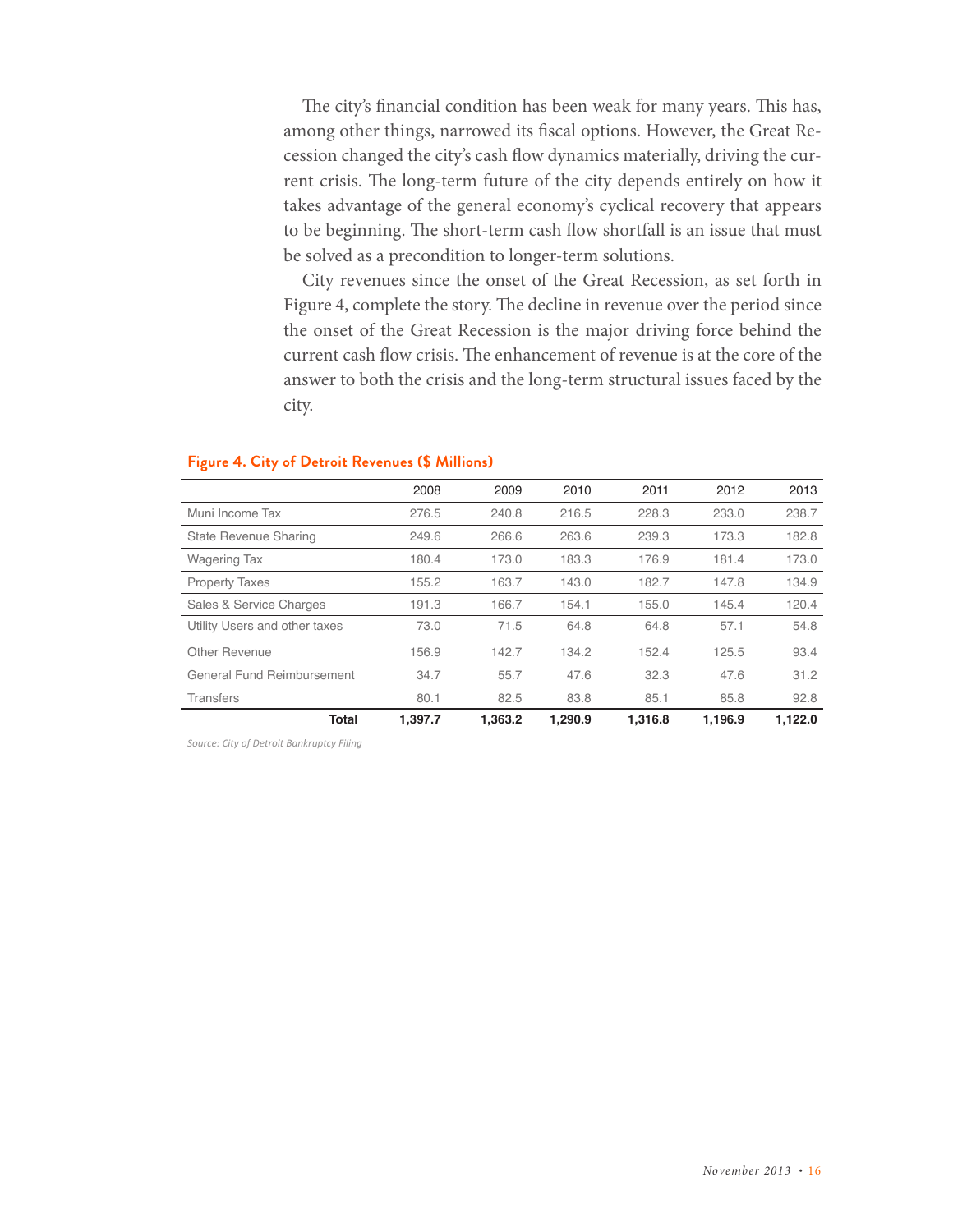Figure 5 illustrates the relationship between municipal taxes, state revenue sharing and other revenue over the period.





Thus, while cash flow outlays decreased by \$356.3 million (described in detail below in "City Operating Expenses"), revenue decreased by \$275.7 million. It is clear that the controllable budgetary expenditures could not be cut fast enough or deep enough to keep up with the loss in revenue.

Again, further analysis of the revenues outlined above is useful and is described in Figure 6.

|                                   | % Decrease | Absolute Decrease | Absolute Decrease<br>as % of Total Decrease |
|-----------------------------------|------------|-------------------|---------------------------------------------|
| Muni Income Tax                   | 14%        | 37.8              | 14%                                         |
| State Revenue Sharing             | 27%        | 66.8              | 24%                                         |
| <b>Wagering Tax</b>               | 4%         | 7.4               | 3%                                          |
| <b>Property Taxes</b>             | 13%        | 20.3              | 7%                                          |
| Sales & Service Charges           | 37%        | 70.9              | 26%                                         |
| Utility Users and other taxes     | 25%        | 18.2              | 7%                                          |
| Other Revenue                     | 40%        | 63.5              | 23%                                         |
| <b>General Fund Reimbursement</b> | 10%        | 3.5               | 1%                                          |
| <b>Transfers</b>                  | $-16%$     | $-12.7$           | $-5%$                                       |
| Total                             | 20%        | 275.7             | 100%                                        |

#### **Figure 6. City of Detroit Revenue Analysis (\$ Millions)**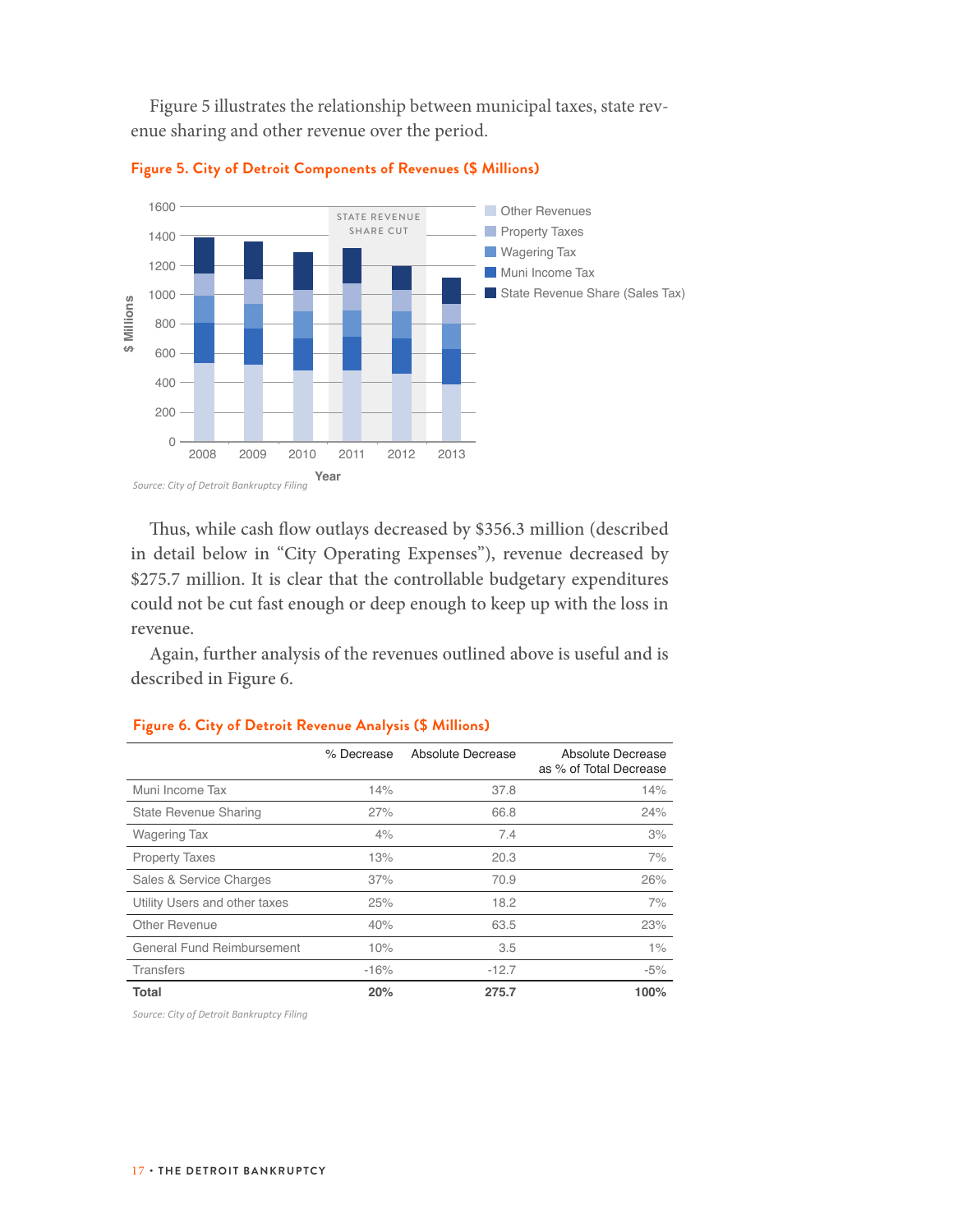The detailed components included in Other Revenue are not clear from the city's financial reports. However, it specifically includes funds from the federal government and from a number of city activities.

The other large line items are Sales and Service Charges and State Revenue Sharing. Sales and Service Charges includes utilities payments that are closely related to the economic downturn. State Revenue Sharing is another matter. It fell off precipitously commencing in 2011, dropping by almost 28 percent from 2010, which accounted for the entire decline over the period.

The critical period in terms of the bankruptcy includes fiscal years 2011 through 2013. Figure 7 provides a revenue comparison for these years.

|                               | % Decrease | Absolute<br>Decrease (\$<br>Millions) | Absolute Decrease<br>as % of Total<br>Decrease |
|-------------------------------|------------|---------------------------------------|------------------------------------------------|
| Muni Income Tax               | $-4%$      | $-10.4$                               | $-5%$                                          |
| State Revenue Sharing         | 31%        | 56.5                                  | 29%                                            |
| <b>Wagering Tax</b>           | 2%         | 3.9                                   | 2%                                             |
| <b>Property Taxes</b>         | 35%        | 47.8                                  | 25%                                            |
| Sales & Service Charges       | 29%        | 34.6                                  | 18%                                            |
| Utility Users and other taxes | 18%        | 10.0                                  | 5%                                             |
| Other Revenue                 | 63%        | 59.0                                  | 30%                                            |
| General Fund Reimbursement    | 4%         | 1.1                                   | 1%                                             |
| <b>Transfers</b>              | $-8%$      | $-7.7$                                | $-4%$                                          |
| <b>Total</b>                  | 17%        | 194.8                                 | 100%                                           |

#### **Figure 7. City of Detroit FY 2011-2013 Revenue Analysis**

*Source: City of Detroit Bankruptcy Filing*

Figure 8 illustrates the relationship among the components of the revenue decline during the Great Recession.



#### **Figure 8. City of Detroit Relationship Among Components of Revenue Loss**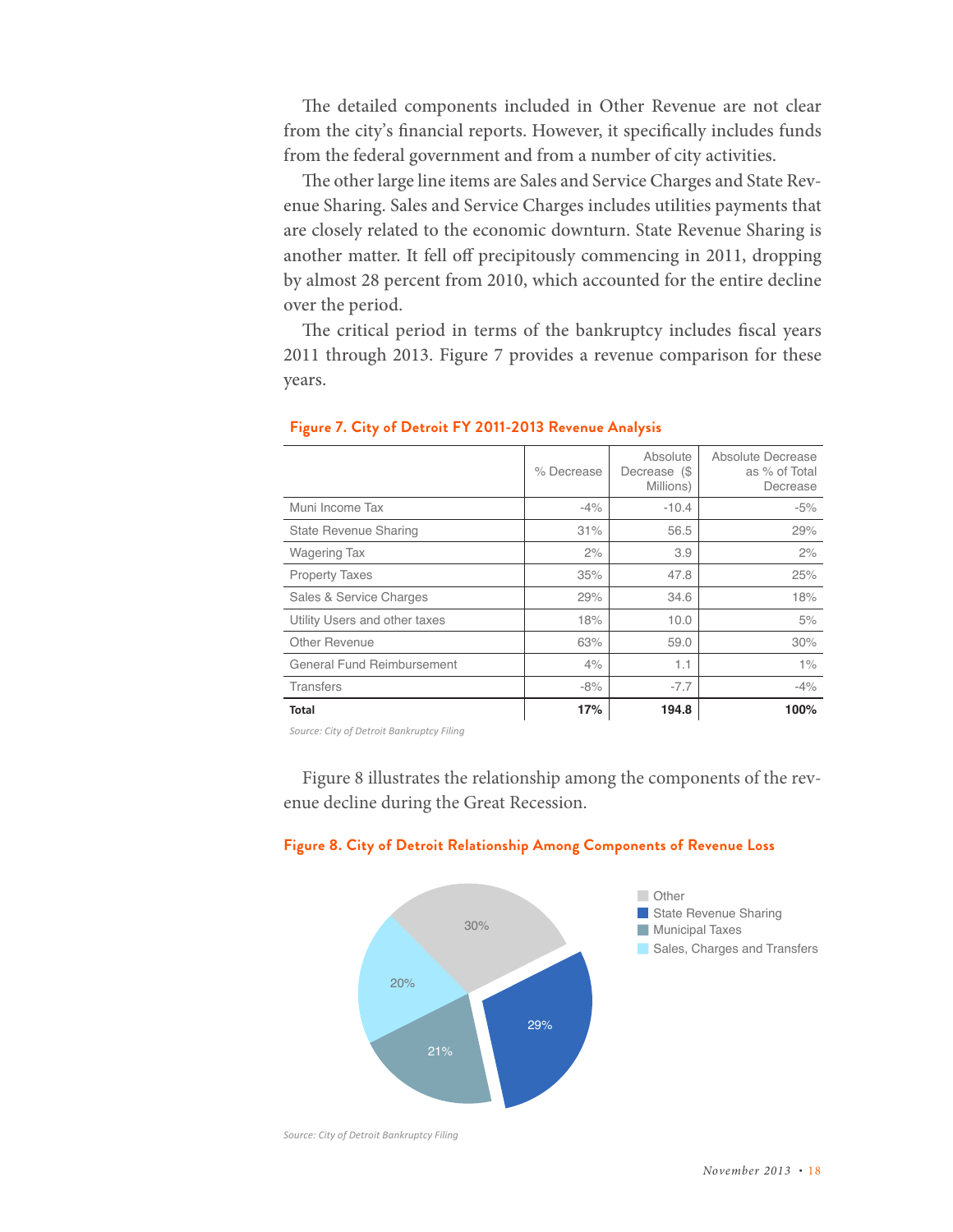This revenue decline of almost \$200 million over an exceedingly short period proved to be devastating. Its size must be compared with the \$887.5 million of operating expenditures in FY 2011 and the \$692.0 million of operating expenditures in FY 2013 (see "City Operating Expenses," below). These were the controllable expenditures that had to absorb the revenue loss.

Thirty percent of the decline is in Other Revenue, which includes available excess revenue from the Water and Sewerage Department, and excess revenue from running the department accrues to the city. This enterprise serves Detroit and an extensive geographical area around the city. During 2011 and 2012, the city issued more than \$1.16 billion of bonds for its water and sewer enterprise. Approximately half of this debt was issued to fund \$547 million in swap termination payments on financial deals that had been terminated by financial institutions because of a credit rating downgrade of the city. Undoubtedly, debt service increases and revenue declines due to poor economic performance contributed to this decline in "Other Revenue" for the city.

Reduced property tax revenues accounted for 25 percent of the post-2008 decline. The collapse of the housing market hit the city hard. Property tax valuations have dropped by approximately 12 percent since the collapse in 2008, as illustrated by Figure 9 (a chart reproduced from the city's FY 2012 financial statements). In addition, the skyrocketing unemployment affected incomes dramatically, leading to a decline in collections.



**Figure 9. City of Detroit Assessed and Taxable Value of Residential Property (\$ Thousands)**

*Source: Citizens Research Council of Michigan, Detroit City Government Revenues (Livonia, MI: Citizens Research Council of Michigan, 2013), accessed September 30, 2013, www.crcmich.org/PUBLICAT/2010s/2013/rpt382.pdf.*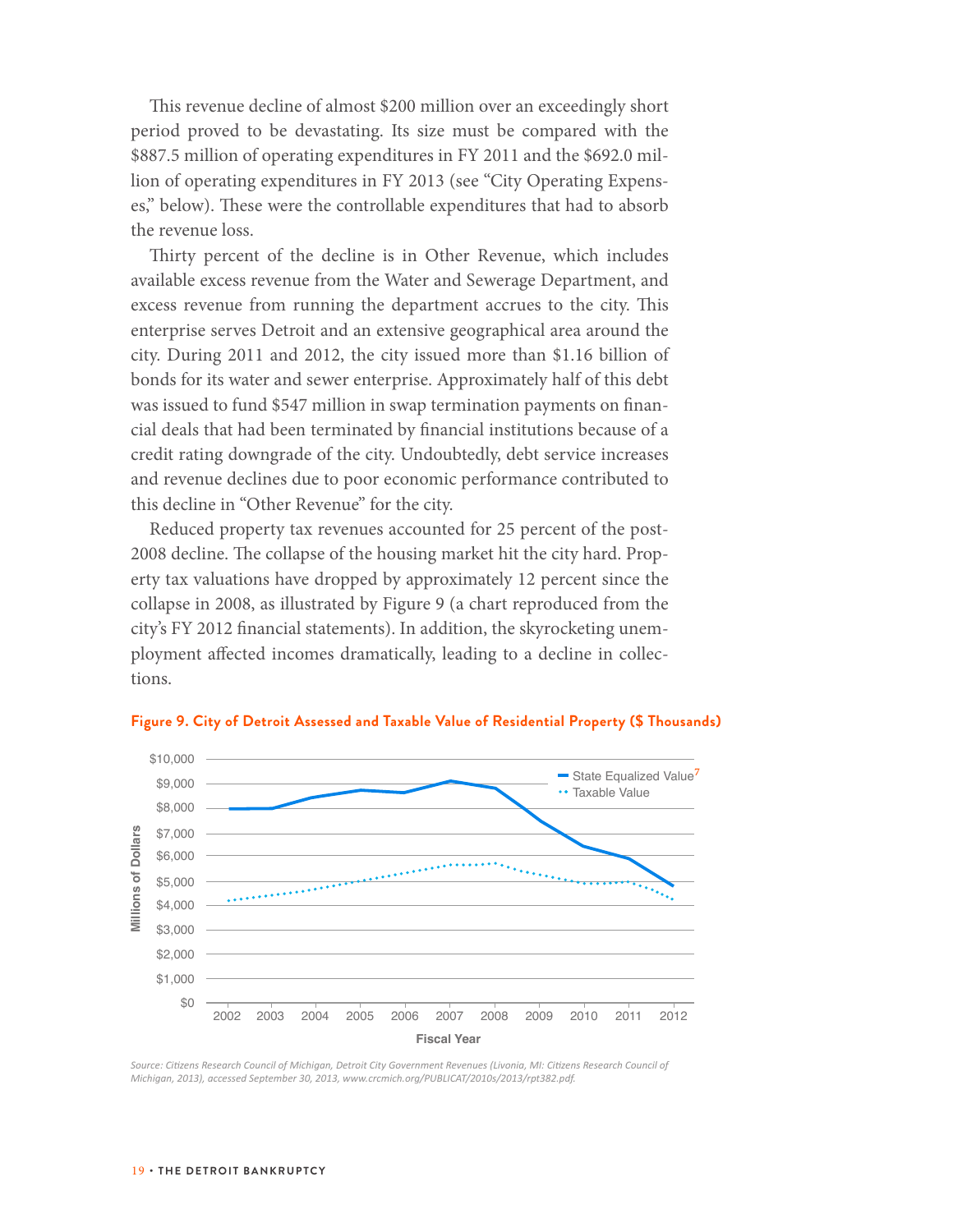Lowered state revenue sharing represents 29 percent of the decline. This was particularly devastating to the city from a cash flow perspective since it occurred in FYs 2011 and 2012 rather than over a period of years. There are two components of state revenue sharing. One is based on a Michigan Constitution requirement that a portion of the proceeds of a 4 percent (of the 6 percent) state sales tax be made available for distribution to cities and towns. Fifteen percent of these proceeds is distributed among the cities and towns based on population. Detroit's share of this constitutionally required sum declined after the 2010 census by approximately \$24 million.

Additional state revenue sharing is mandated by statute. This statute was amended in 2011 for the period beginning in FY 2012. Because of this action of the Michigan Legislature and the governor, Detroit's state revenue sharing declined by an additional \$43 million in FY 2012. This is qualitatively different from other components of revenue decline, since, unlike revenue declines because of the Great Recession and population reduction, this loss was based on policy decisions at a time when the city was particularly vulnerable to a cash flow crisis.

Emergency revenue enhancement from the state is not part of the emergency manager's plan. The emergency manager has two primary proposals relating to revenue. The first is to address uncollected taxes owed to the city. The City of Detroit Bankruptcy Filing indicates that up to \$131 million in property taxes due to the city were unpaid in FY 2011. Efforts have been underway since 2011 to recover all or a portion of that amount. Further, income taxes owed by non-filers are estimated at \$250 million in aggregate. Approximately \$30-45 million per year is owed by reverse commuter non-filers. Efforts to collect these amounts have been underway for some time. The amount that can be recovered from unpaid taxes is unknown, but efforts to date have had modest results.

The emergency manager has also proposed to generate unrestricted revenue from the Water and Sewerage enterprise. The proposal would either privatize elements of the system, transfer the system to a new governmental entity or both. In exchange, the city would receive a stream of payments that, according to the City of Detroit Bankruptcy Filing, would be unrestricted. However, the basic enterprise structure would remain in place. Water and Sewerage usage fees would be used to make debt service payments and (in the case of privatization) pay back private investment. By creating a separate governmental entity or privatizing, the payments to the city would be free of encumbrances placed on it by the city, but it would be encumbered by the debt and other obligations of the new owner. This would change nothing. Any upfront payments to the city would simply increase the debt (and private investment) taken on to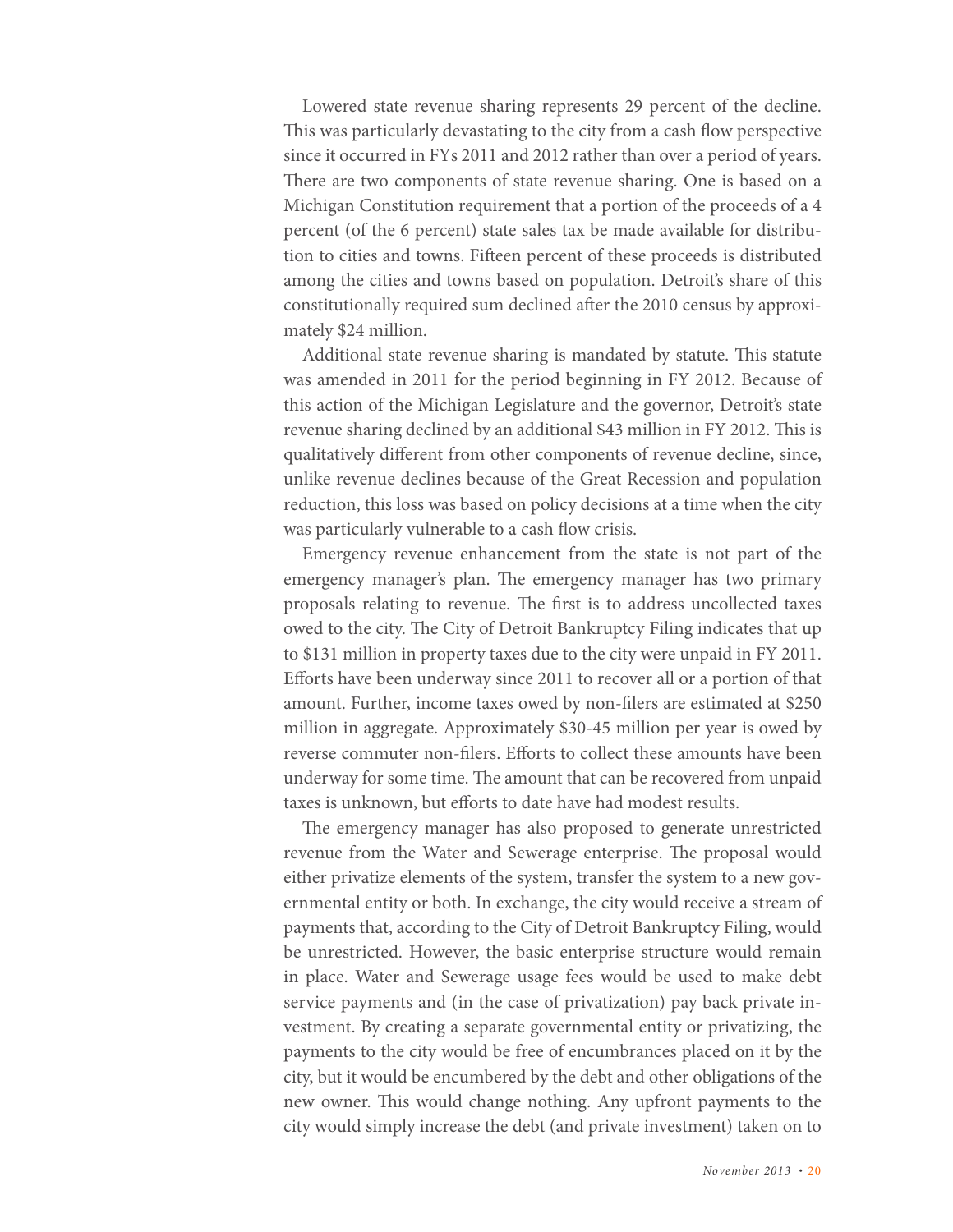finance the payments.

The other major change that is referenced in the proposal to monetize and/or privatize the Water and Sewerage system enterprise is a conversion of the pension plan and the health benefit plan for the employees of the system. The city would be relieved of its legacy funding obligations and they would be assumed by the new owner, which would then convert the pension plan to an unspecified new one and would consider the discontinuance of health benefits. This element of the Water and Sewerage restructuring proposal may have significant effects that may exceed the recapitalization proposal significantly.

Another important issue, not considered by the emergency manager, is the possibility that the extensive subsidies in the form of city tax expenditures to incentivize downtown development in fact caused the city to forego revenue it otherwise would have received. The total amount of these tax benefits is significant. The Detroit Economic Development Council reports in excess of \$20 million per year of tax expenditures awarded to enterprises such as the Detroit Medical Center, DTE Energy, Comerica Bank, Rock Ventures/Garbsman, the Farbman Group, Compuware, and Quicken Loans.8 The effectiveness of such incentive programs is an area of great controversy.<sup>9</sup> Even the most effective tax incentive development programs are blunt instruments. To the extent that the development would have occurred without these tax expenditures, or with less tax expenditure, the program was a burden on city revenue at a time when it was particularly damaging.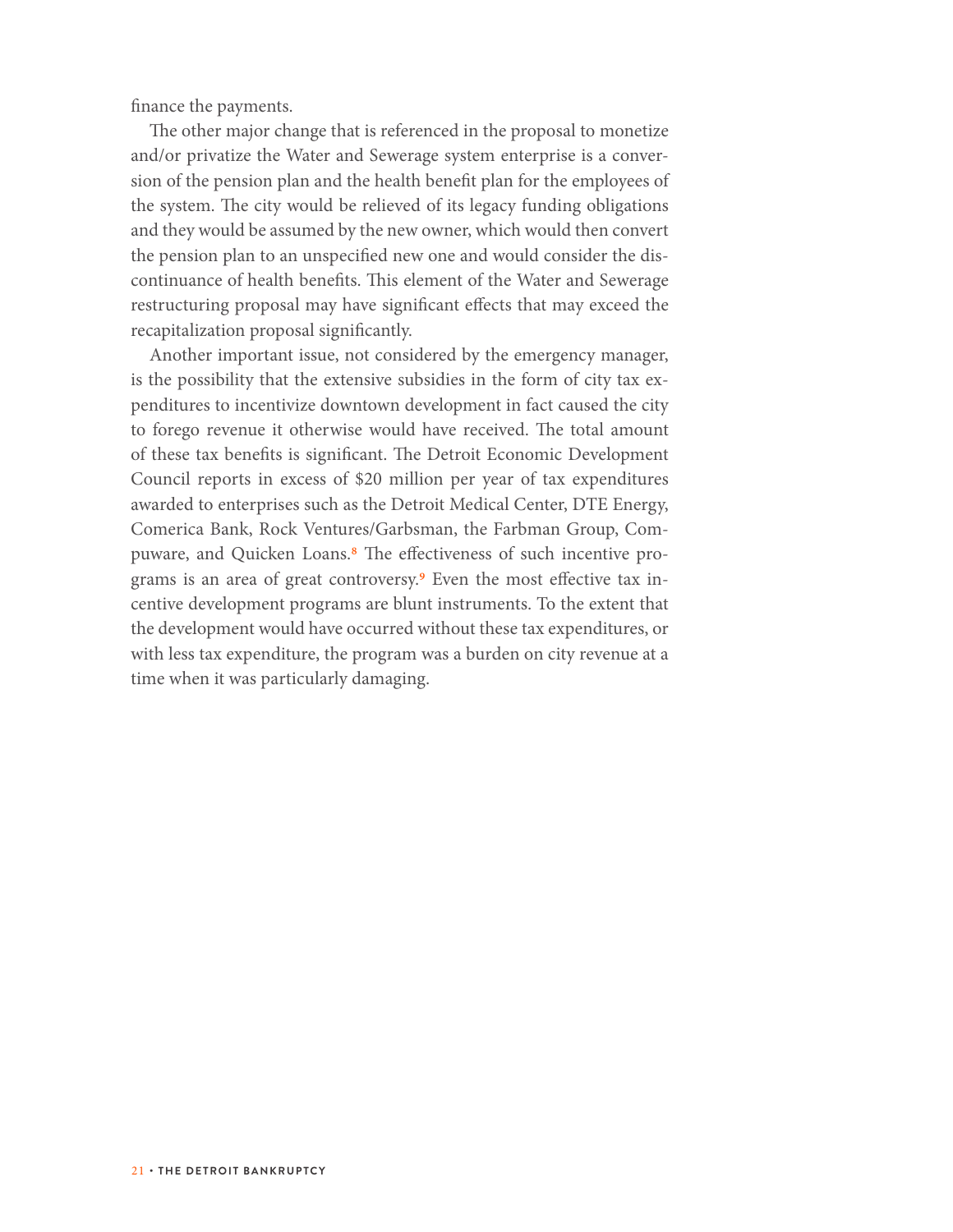# **City Operating Expenses**

s shown by the following data in Figure 10, the city of Detroit's payroll is not markedly different from comparable cities, such as St. Louis and Cleveland, the two cities used by the emergency manager for comparison.

#### **Figure 10. City of Detroit Employee and Payroll Comparables**10

|                             | <b>Detroit</b> | <b>St. Louis</b> | Cleveland     |
|-----------------------------|----------------|------------------|---------------|
| Payroll                     | \$651,437,244  | \$300,266,820    | \$425,029,356 |
| <b>Employees per Capita</b> | 1/61           | 1/50             | 1/50          |
| <b>Average Salary</b>       | \$56.491       | \$47.566         | \$54.929      |
| <b>Payroll per Capita</b>   | \$912.66       | \$940.41         | \$1,071.10    |

 *The employee and payroll comparables: Rosiak, L. (2013, July 22). EXography: 19 U.S. Cities Have Proportionately Bigger Workforces than Bankrupted Detroit. Washington Examiner. Retrieved September 22, 2013, from http://washingtonexaminer.com/exography-19-u.s.-cities-have-proportionately-bigger-workforces-than-bankrupted-detroit/article/2533338#list2308200400*

The data clearly indicate that the city of Detroit has a significantly smaller workforce per capita than comparable cities. While the Detroit's payroll per capita is relatively small, the average salary is slightly larger. This is undoubtedly because the reduction in the number of city employees has affected lower-paid jobs slightly more.

The city responded to the effects of the Great Recession by reducing expenses. This included expenses related to salaries and operations, as shown in Figure 11.



#### **Figure 11. City of Detroit Municipal Salaries and Operating Expenses**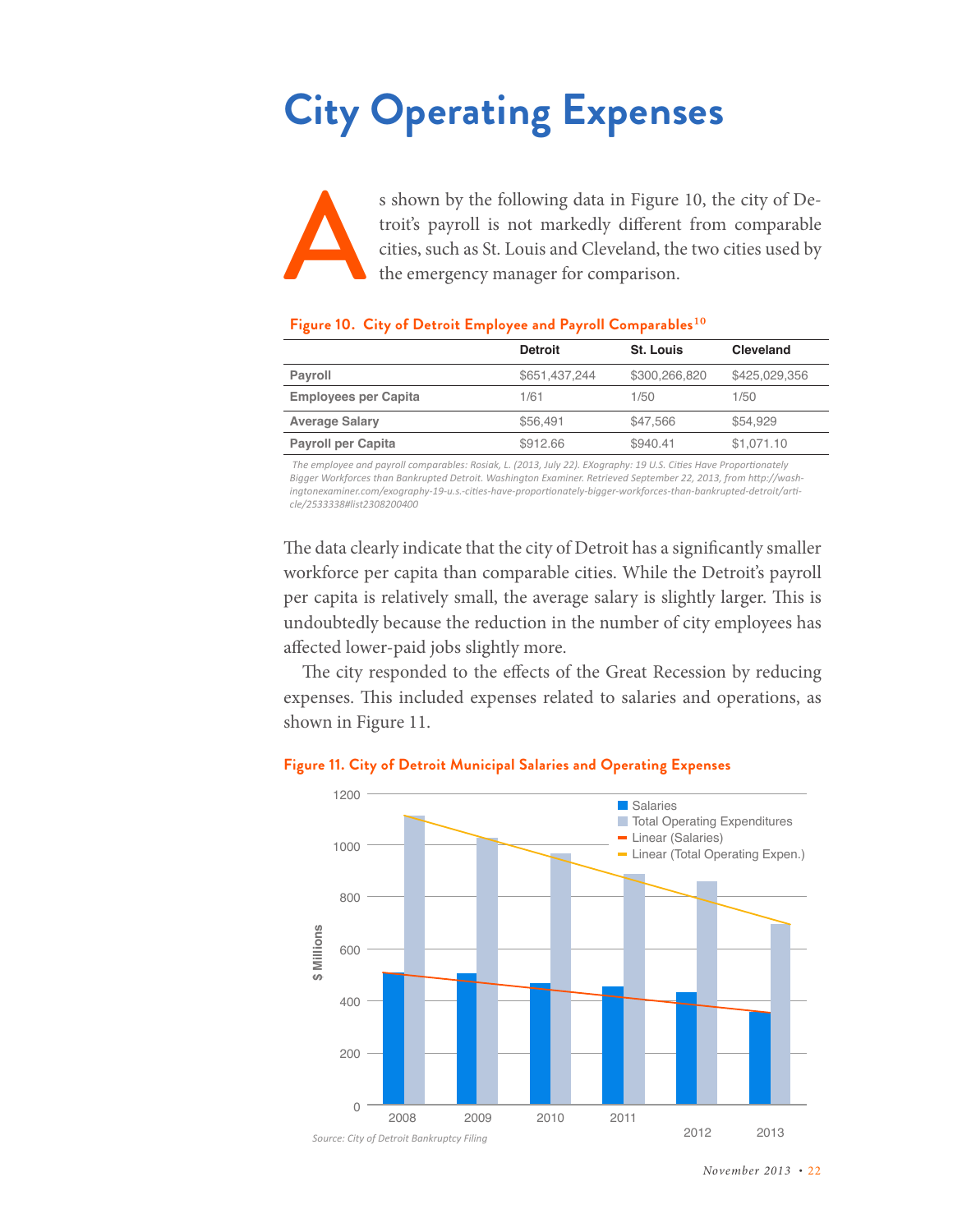The city administration has obviously taken extraordinary steps to mitigate the cash flow squeeze that occurred after the onset of the Great Recession by reducing expenditures that could be readily controlled. More than 2,350 jobs have been lost, coming on the heels of large job cuts before the recession started. This explains much, though not all, of the deficiency in services currently provided by the city, which has been highlighted in the press and in the emergency manager's bankruptcy filing.

Undoubtedly, this level of operations is a long-term drag on the prosperity of the city. The city's bankruptcy proceeding documents, filed by the emergency manager, make this clear. The kinds of initiatives recently proposed by the federal government are promising remedies for these problems,11 but the improvement of city services is a threshold issue for structural recovery. There is also little doubt that the reduction of the "controllable" operating budget cannot be a remedy for the cash flow crisis the city is currently experiencing.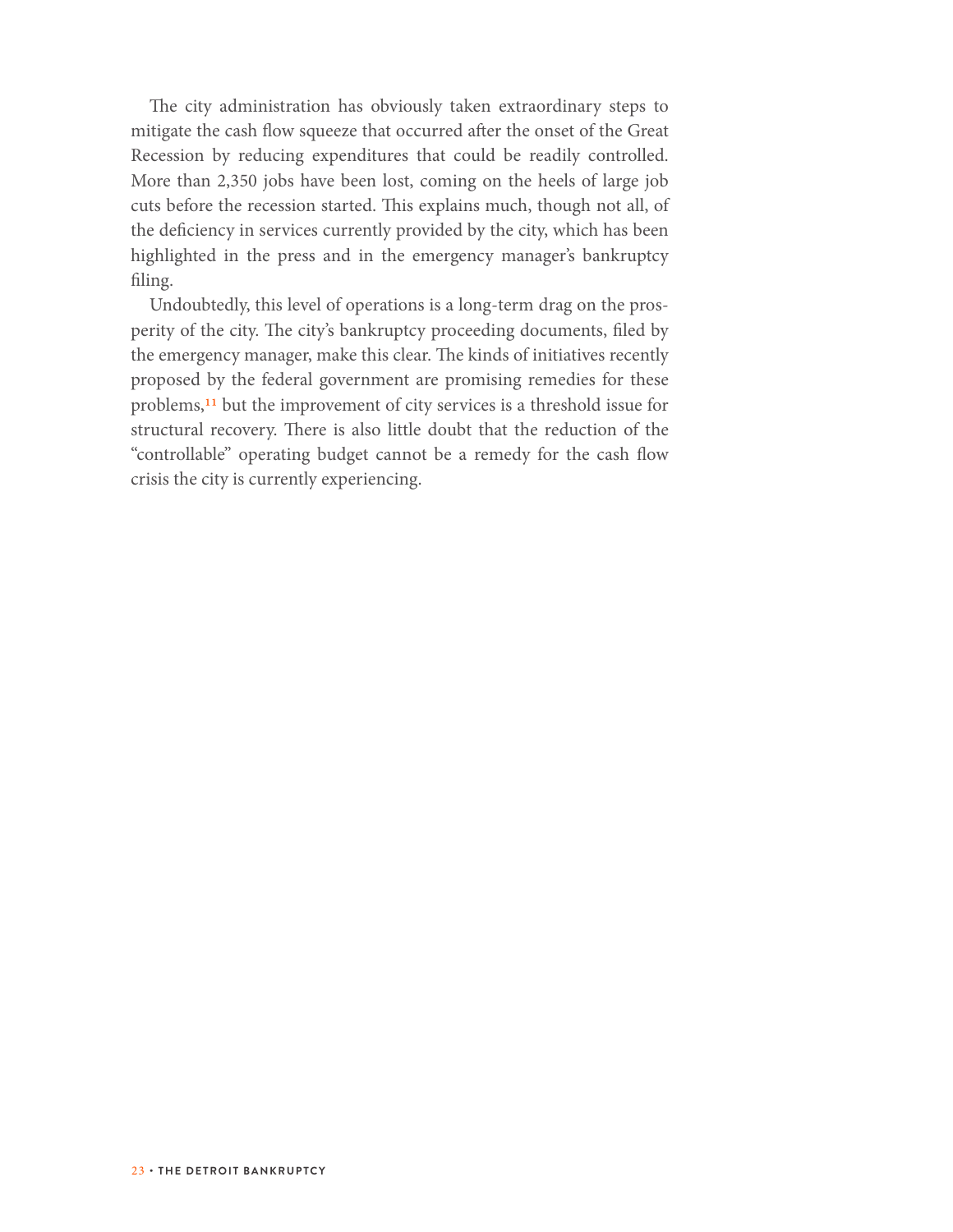# **City Legacy Expenses**

The other cash demands on the city are referred to in the bank-<br>ruptcy filings as ongoing "legacy expenses." Legacy expenses are<br>the cash flow consequences of "legacy liabilities." Unlike legacy<br>liabilities, they are perti he other cash demands on the city are referred to in the bankruptcy filings as ongoing "legacy expenses." Legacy expenses are the cash flow consequences of "legacy liabilities." Unlike legacy liabilities, they are pertinent to the cash flow crises and its remthe city, payments in respect of derivatives, and future liabilities to pay pension and healthcare benefits for employees. In contrast with the city's operating expenses, these amounts, set forth in Figures 12 and 13, have increased rather than declined since the onset of the Great Recession.

|                                      | 2008  | 2009  | 2010  | 2011  | 2012  | 2013  |
|--------------------------------------|-------|-------|-------|-------|-------|-------|
| <b>Bond Debt Service</b>             | 133.8 | 177.6 | 135.9 | 137.3 | 135.6 | 141.4 |
| <b>Certificates of Participation</b> | 29.8  | 25.1  | 28.1  | 38.9  | 39.0  | 55.4  |
| <b>COP Swaps</b>                     | 45.3  | 49.9  | 50.7  | 50.7  | 50.7  | 50.6  |
| <b>Total Financial</b>               | 208.9 | 252.6 | 214.7 | 226.9 | 225.3 | 247.4 |
| <b>Pension Contribution</b>          | 76.3  | 65.7  | 50.8  | 119.5 | 86.1  | 78.3  |
| <b>Health Benefits</b>               | 129.3 | 143.7 | 132.3 | 139.7 | 150.1 | 151.6 |
| <b>Total Benefits</b>                | 205.6 | 209.4 | 183.1 | 259.2 | 236.2 | 229.9 |
| <b>Total Legacy</b>                  | 414.5 | 462.0 | 397.8 | 486.1 | 461.5 | 477.3 |

#### **Figure 12. City of Detroit Legacy Expenses (\$ Millions)**

*Source: City of Detroit Bankruptcy Filing*



#### **Figure 13. City of Detroit Total Expenses**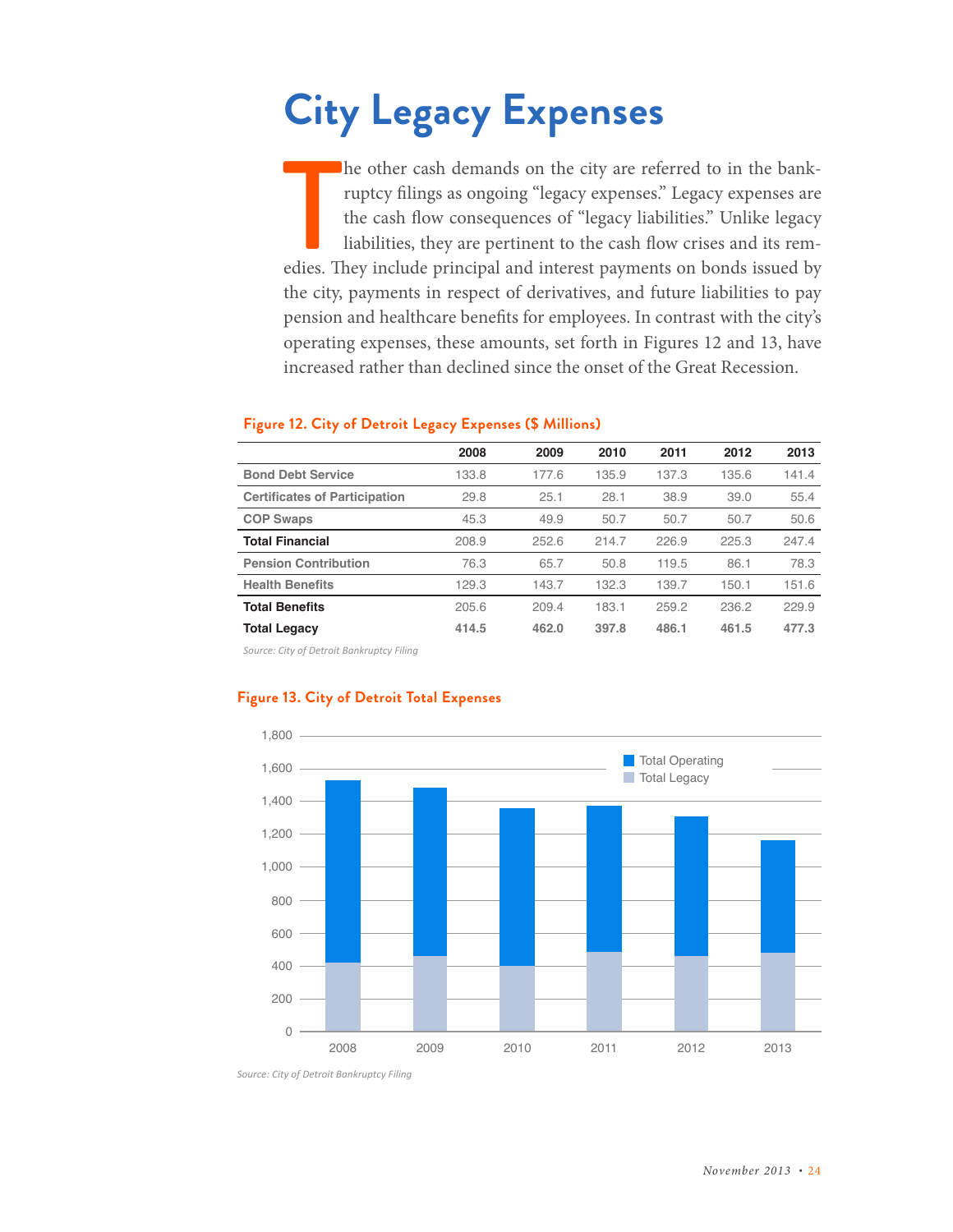Therefore, total annual expenditures, both operating and legacy, declined by \$356.3 million over the period, while legacy expenditures increased by \$62.8 million. The percentage of the increase in legacy expenditures attributable to financing costs was 61.3 percent and that the percentage related to benefits was 38.7 percent. It should be noted that, because the Water and Sewerage enterprise revenue is reported net of debt service, the increase in financing costs of those enterprises, and in particular the debt service on bonds issued to finance the half-billion dollars of termination payments on swaps, is not included in the legacy expenses. Of the increase in benefits, almost all related to healthcare, not pensions.

Of particular note is a further analysis of these legacy expenses described in Figure 14.

|                             | % Increase 2008-113 | Absolute Increase 2008-13 |
|-----------------------------|---------------------|---------------------------|
| <b>Debt Service</b>         | 6%                  | 7.6                       |
| <b>COPs</b>                 | 86%                 | 25.6                      |
| <b>COP Swaps</b>            | 12%                 | 5.3                       |
| <b>Total Financial</b>      | 18%                 | 38.5                      |
| <b>Pension Contribution</b> | 3%                  | 2.0                       |
| <b>Health Benefits</b>      | 17%                 | 22.3                      |
| <b>Total Benefits</b>       | 12%                 | 24.3                      |

#### **Figure 14. City of Detroit Legacy Expenses (\$ Million)**

*Source: City of Detroit Bankruptcy Filing*

This analysis tells us that the largest increase was the cash flow demand from the Certificates of Participation ("COPs") transaction. Further, it tells us that the increase in benefits expenses was virtually all associated with health benefits. The nationwide annual increase in healthcare costs of 4 percent per year, if compounded over the period, would indicate an increase over five years of 21 percent, less than the 17 percent increase (which is a 3.25 percent annual increase) reported for the city.12 Future healthcare costs may be relatively lower as a result of the Affordable Care Act.

The significant increase in the cash flow demands of the COPs transactions is partly attributable to principal repayment kicking in. In addition, an increase of \$800,000 per year represents additional payments made in a 2009 settlement to avoid the consequences of the first termination event on the COPs-related swaps resulting from the credit rating downgrade of the city. The COPs financing and the related swap transaction are discussed in great detail below. (The second termination event, which was asserted based on the events of 2013 and could result in a payment of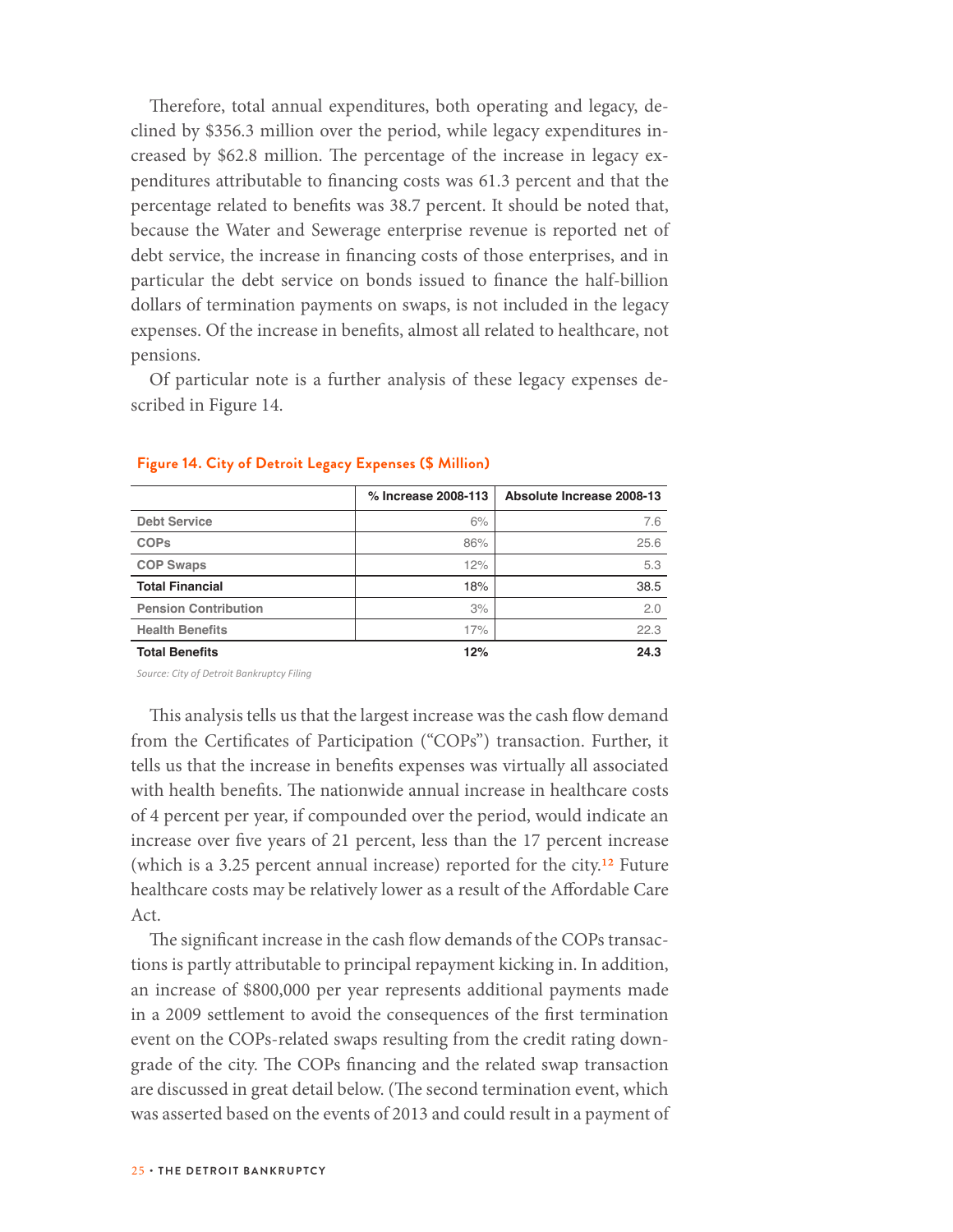\$350 million to terminate the swaps, has not yet been resolved and is not reflected in these figures.)

#### **COPS TRANSACTION AND SWAP PAYMENTS**

The city's current circumstances cannot be fully understood without a thorough analysis of the pension fund financing and the related derivatives transactions entered into prior to the financial crisis and the onset of the Great Recession.

#### *The COPs.*

The pension financing was designed to fund the city's pension contribution obligations, and many state and local governments have done such financings. The rationale was that the obligations on the debt would replace the city's pension funding obligation. The cash proceeds would be invested by the pension fund, and the city would make more on the investments than it would pay in interest. Half the debt was fixed rate, and half was floating but was converted synthetically to fixed via the swaps.

The pension fund debt was structured as certificates of participation or COPs, which raises significant concerns about whether they were legally authorized.13 Structurally, the city could have issued general obligation bonds payable from its general fund to raise the amounts borrowed in the pension financing. Instead, the city used a complex financial structure, in part to get around debt restrictions. A cash stream was generated by payments under contracts entered into by the city for no substantive reason other than to generate the payment stream. Then investors were sold participations in the cash stream.

- Special purpose nonprofit companies were formed for both the general pension funds and the police and fire funds. The nonprofits entered into a contract with the city under which they performed specified administrative duties, and the city agreed to compensate them. The compensation payments were in an amount that was equal to principal and interest on debt in the amount raised in the COPs transaction.
- The investors did not get conventional bonds. They got certificates that entitled them to a pro rata participation in the stream of cash paid by the city under the contracts with the pension fund nonprofit corporations. The share of the stream of cash representing an investor's participation was pro rata with the investor's share of the total amount paid for the COPs by all investors.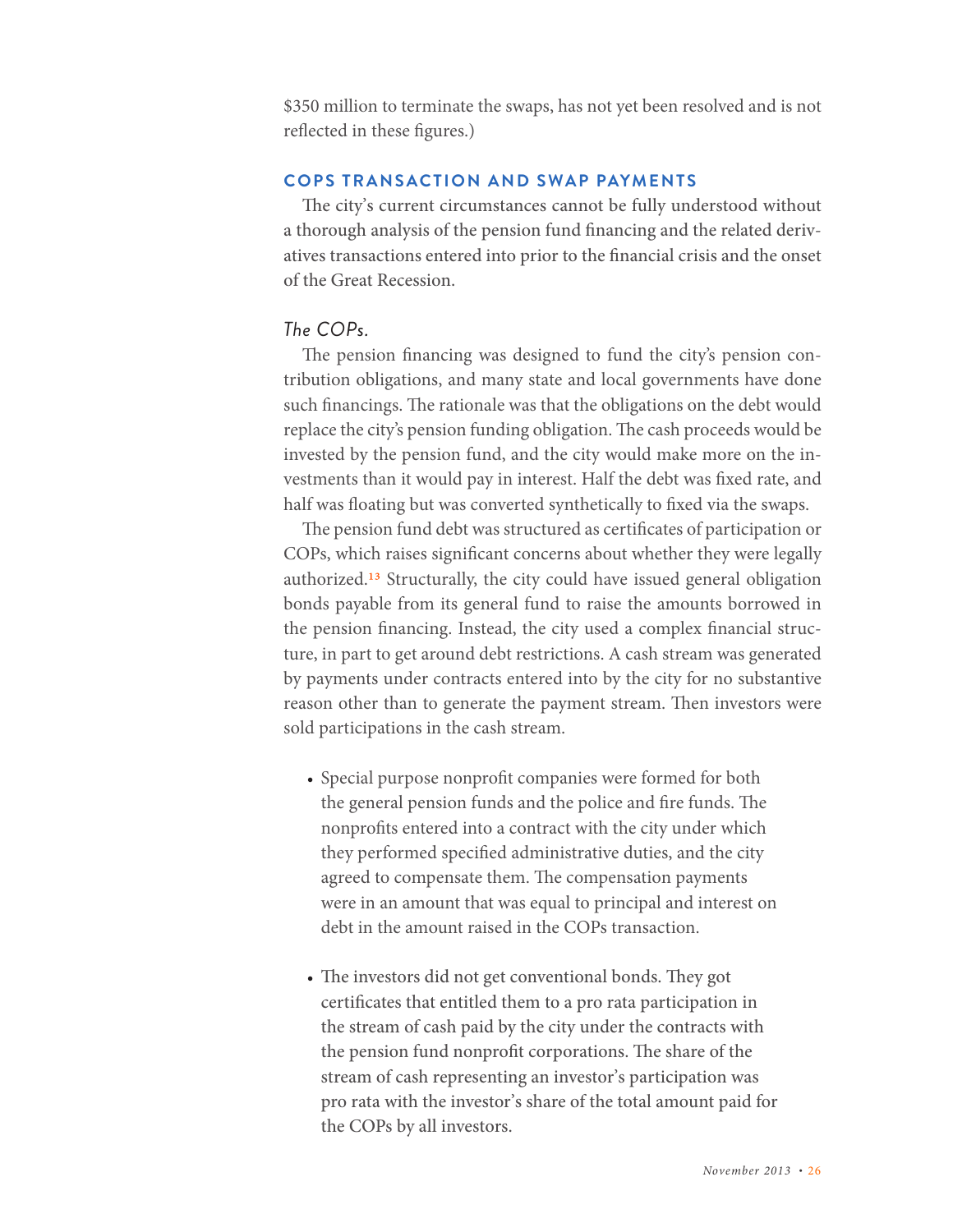• Thus, the instruments bought by investors generated cash as if they were conventional bonds. However, the city paid under a service contract rather than straightforwardly making payments on bonds. Since its obligations were under a service contract, the city did not comply with legal requirements governing the issuance of bonds.

It appears that the COPs structure was used to avoid limitations on debt, such as voter approval of the transaction and legal limits on debt, that would have applied had the conventional general obligation bond been used.

#### *The Swaps.*

 It is important to note that \$800 million of the debt carried a floating interest rate and was immediately converted synthetically to fixed interest rates using derivatives. These derivatives transactions were in the form of interest rate swaps in which the city paid counterparties a fixed amount based on the city's then-current borrowing rate on long-term debt. The city received amounts in return that were calculated based on prevailing floating rates over time on a notional (or assumed) principal amount of debt. Simultaneously, the city borrowed in the bond markets issuing floating rate debt in a principal amount equal to the notional principal amount on which the swaps were based. The floating rate payments were used to pay interest on the actual floating rate debt, leaving the city obligated to make the fixed payments under the swaps.<sup>14</sup> The net effect was that the city's cash flow was used to make synthetic fixed rate debt payments. This was done because the city believed, based on advice, that the overall result would be better than straightforwardly issuing long-term fixed-rate debt. The city was told that the market for floating rate debt was relatively favorable.

The counterparties to the city on the swaps were banks and other financial entities. However, under the original swap documents, bond insurers guaranteed the fixed rate payments by the city to the counterparties under the pension financing swaps. On default or if there was any other termination, the insurers stepped into the shoes of the counterparties and controlled the proceedings under the documents. The pension swaps were subject to termination if the city suffered a credit rating downgrade or if an emergency manager was appointed, and if the city missed a payment, all of which happened. In that event, the counterparties were entitled to an immediate payment of projected future profits (*i.e.,* the excess of the fixed payments by the city over the reduction in floating payments by the counterparties since inception of the swap, with the floating rate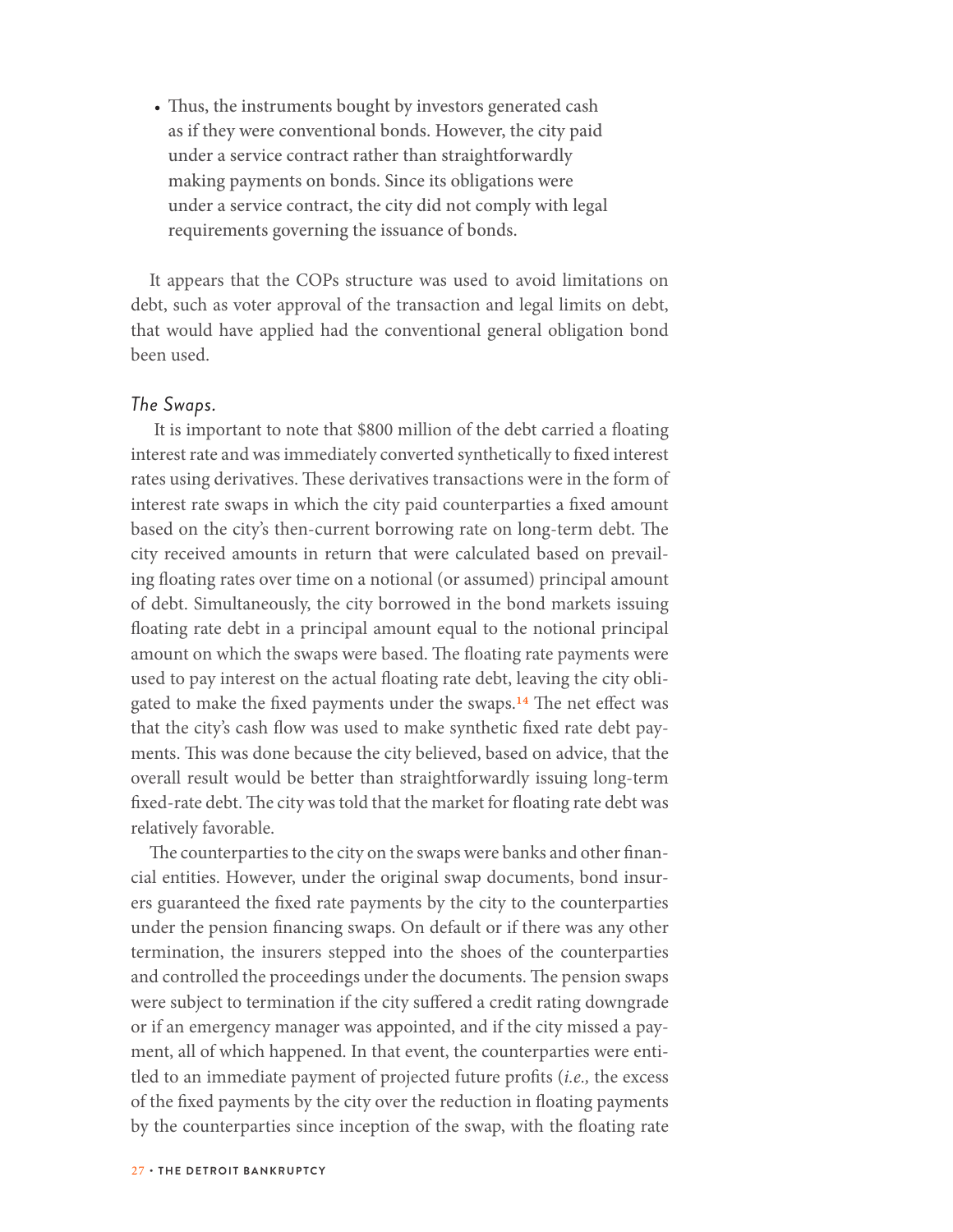assumed to continue at the floating rate applicable at the time of the termination, "present-valued" based on a discount rate).

When the termination was claimed, this termination amount was very large. That was because (a) lower short-term interest rates mathematically increased projected profits, and (b) short-term rates had been kept extraordinarily low by the Federal Reserve to counteract the recession. The termination payment was avoided when the first termination was threatened through restructuring in 2009 by increasing city payments and providing more collateral. The second termination event in 2013, as a result of the emergency manager appointment and the insolvency, is reported to require an immediate payment of up to \$350 million under the swap documents.

Many tens of billions of dollars of taxable pension fund debt transactions tied with swaps have been entered into by states and municipalities in the last 20 years. They have been severely criticized as vehicles for price gouging by banks that underwrite the bond debt and provide the swaps.15 It has been asserted that the use of long-term floating rate debt and floating to fixed rate swaps (the structure used in Detroit and in other state and municipal pension financings) in the corporate taxable market is extremely rare.<sup>16</sup>

But even more concerning is the objective imprudence of this swap transaction. The banks and insurance companies involved in this transaction had a moral and possibly legal obligation to explain its embedded risks to the city *and to make certain that the city and the public understood those risks*. And even if they did explain the risks, they also had an overriding moral obligation to refuse to do the transaction since it was so imprudent. The circumstances of the Detroit pension swap transactions were so extreme that they clearly amounted to unconscionable behavior. A court can determine whether the moral obligation was also a legal one.

#### *Observations on the Financing.*

There are factors related to the pension financing swaps that are particularly concerning. The only reason for doing floating rate debt swapped to fixed is that it is cheaper than issuing the debt fixed rate. First, an analysis of a portion of the documentation indicates that the total cost of the floating rate COPs and the accompanying swaps that fixed the interest rate may have been as much as 0.50 percent per year more costly than the fixed rate COPs. The cash value, at the time of the issuance of the COPs, of an overpayment of 0.50 percent per year would be approximately \$14 million, a significant sum that calls for explanation. Perhaps the city was told that it needed to access the floating rate bond market in order to take on more debt. In other words, the city may have been told that the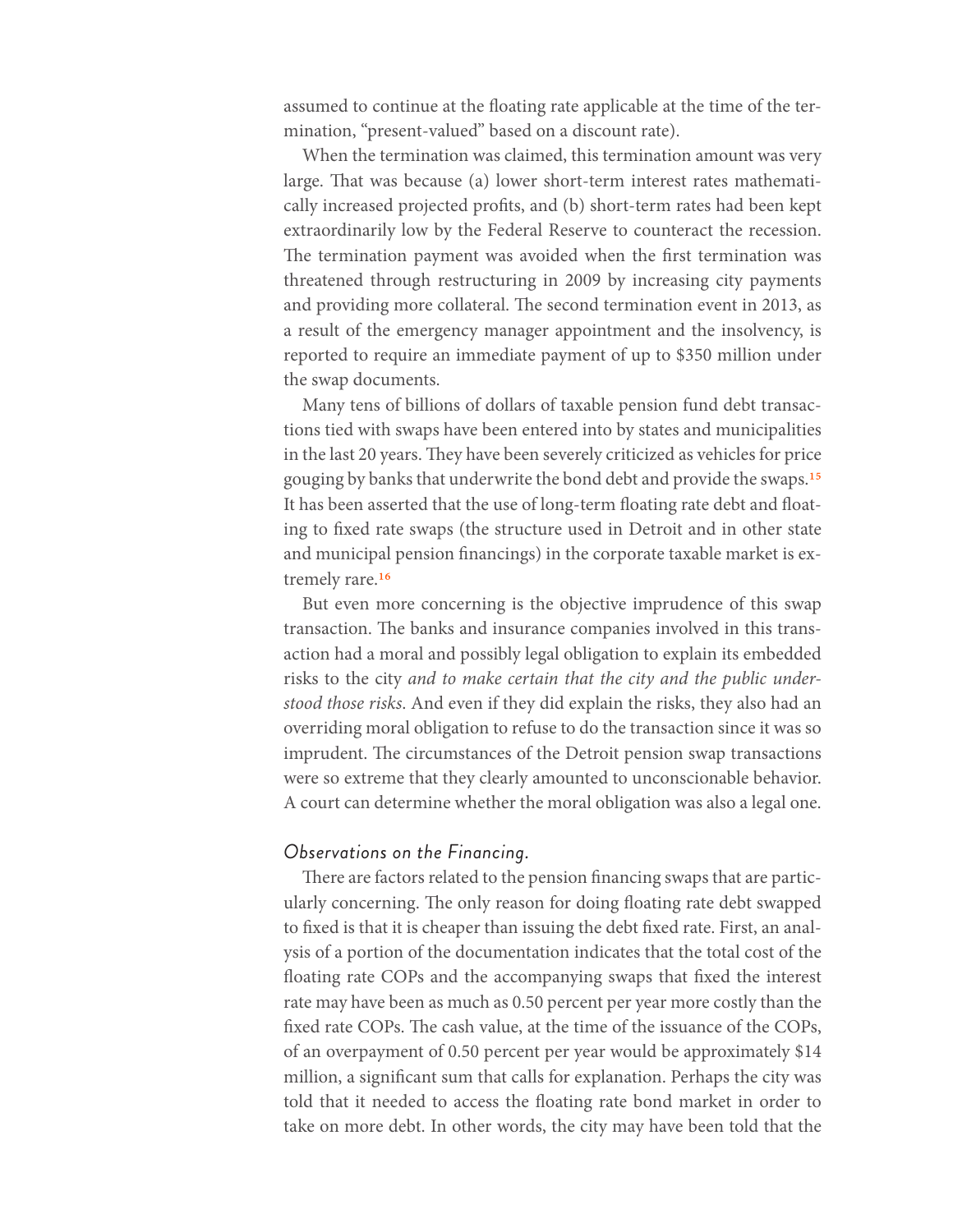market for fixed rate taxable debt of the city at a comparable fixed interest rate was tapped out. This would explain the decision to do half fixed and floating-swapped-to-fixed. The need to fix the floating interest rate synthetically using swaps bought the city tremendous risk that was realized when the Great Recession hit and again when the emergency manager was appointed and payments were missed.

In addition, the city's counterparty on certain of the pension swaps was a small firm from Ohio, called SBS Financial, reportedly backed by Merrill Lynch and Bank of America. This unusual arrangement calls out for further inquiry, especially as it might relate to advisers to the city on the swaps. (Locally based advisers to municipal governments often have close relationships with regional financial firms. In the past, these relationships have been shown to influence the advice provided by municipal advisors.) This is particularly concerning because Sean Werdlow, Detroit's Chief Financial Officer at the time of the initial COPs financing, reportedly assumed a position at SBS in November 2005, five months after the deal closed.17 Given the significance of the COPs and related swap transactions, this should be discussed and, if warranted, pursued.

 These factors raise questions: Why was the floating COP/swap structure used, and why was it probably more expensive? It was certainly riskier than a conventional fixed rate bond issue, especially for Detroit. There are several possible explanations, but those that are superficially legitimate may or may not be true or complete. The recurrence of municipalities being ill-informed of the risks in complex swap transactions throughout the country in recent years suggests that these unusual arrangements should be examined in detail, especially given the large termination payments now claimed.

These risks may not have been self-evident to the city finance professionals and decision-makers. Superficially, assuming that the comparison of fixed rate bonds against floating rate bonds swapped to fixed was accurate, there was little risk. Cash flows for floating interest payments and floating swap receipts were roughly matched. However, the risks associated with swaps go far beyond that simple comparison. Swaps are long-term executory contracts. The outcome to the city's counterparties is uncertain. These counterparties received fixed payments and pay out floating amounts. If short-term, floating rates go down over the life of the contract, the counterparty makes more money as the difference between the payment streams increases. Swaps also include provisions that allow early termination by the financial institutions acting as counterparties. One condition in the city's case was a credit rating reduction below "investment grade," the minimum threshold that investors often use. Another was the appointment of an emergency manager and nonpayment.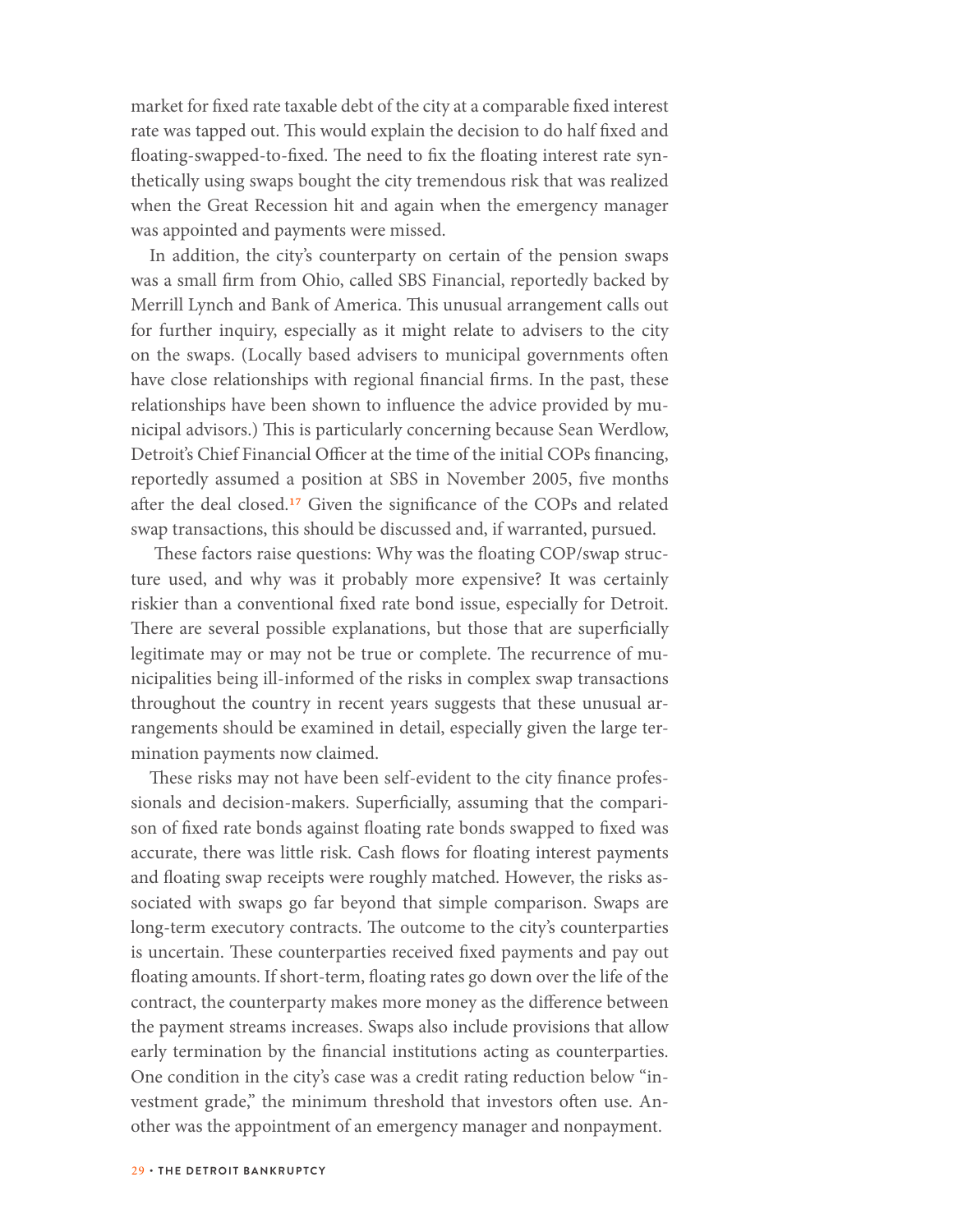In termination, the city's counterparties would be entitled to full and immediate payment of their projected profit that they would have received had the swaps remained outstanding for their stated terms. If the time remaining on the swaps was many years, and if low short-term rates caused the projected profit to be high, this termination payment could be very large indeed. However, if short-term floating rates were high, the payment might be small or even flow from the counterparty to the city. Thus, projected profits go up and down, and possibly go negative, over time.

When swap transactions go bad, it is typically because of the floating fair value of the swaps. The city remained somewhat balanced over the long run in terms of cash flow. But termination required immediate and large payments, creating a significant short-term cash flow problem.

In 2005 and 2006, the swaps transactions posed a huge risk to the city. The city's credit rating had hovered on the precipice of noninvestment grade for years. Any downgrade could trigger an immediate payment of projected profit to the counterparties. One factor that should have been considered was the possibility that a general economic downturn could lead to a downgrade, and that, in a general economic downturn, the Federal Reserve could very well drive interest rates to low levels to offset the economic contraction of a recession. If this happened, the city could be exposed to a termination payment at just the time that the projected profits were very high and consequently the termination payment was very high. Moreover, if the downgrade occurred, the city would be hardpressed to borrow money to cover such a large termination payment.

The Great Recession precipitated such an event—one that was exceedingly powerful. While anticipating the recession would be unlikely, the city and its advisers should have considered the possibility of an event of this type. It is hard to imagine an entity for which the risk of a massive swap program would have been greater.

This is especially concerning in regard to the overall purpose of the pension fund financing. The entire concept is based on investment returns for the proceeds in excess of the cost of the financing. Figure 15 is a conceptual representation of the hoped-for results of a pension financing like the one that the city did. This involves market risk, but many state and local government pension funds have decided that the potential rewards of earning investment returns on the proceeds of a debt that was higher than the financing cost were worth it. However, Detroit's position was particularly precarious. The city and its advisers should have considered whether the increment of investment earnings over the cost of the debt, assuming that they were earned, was worth the risk of a catastrophic termination event.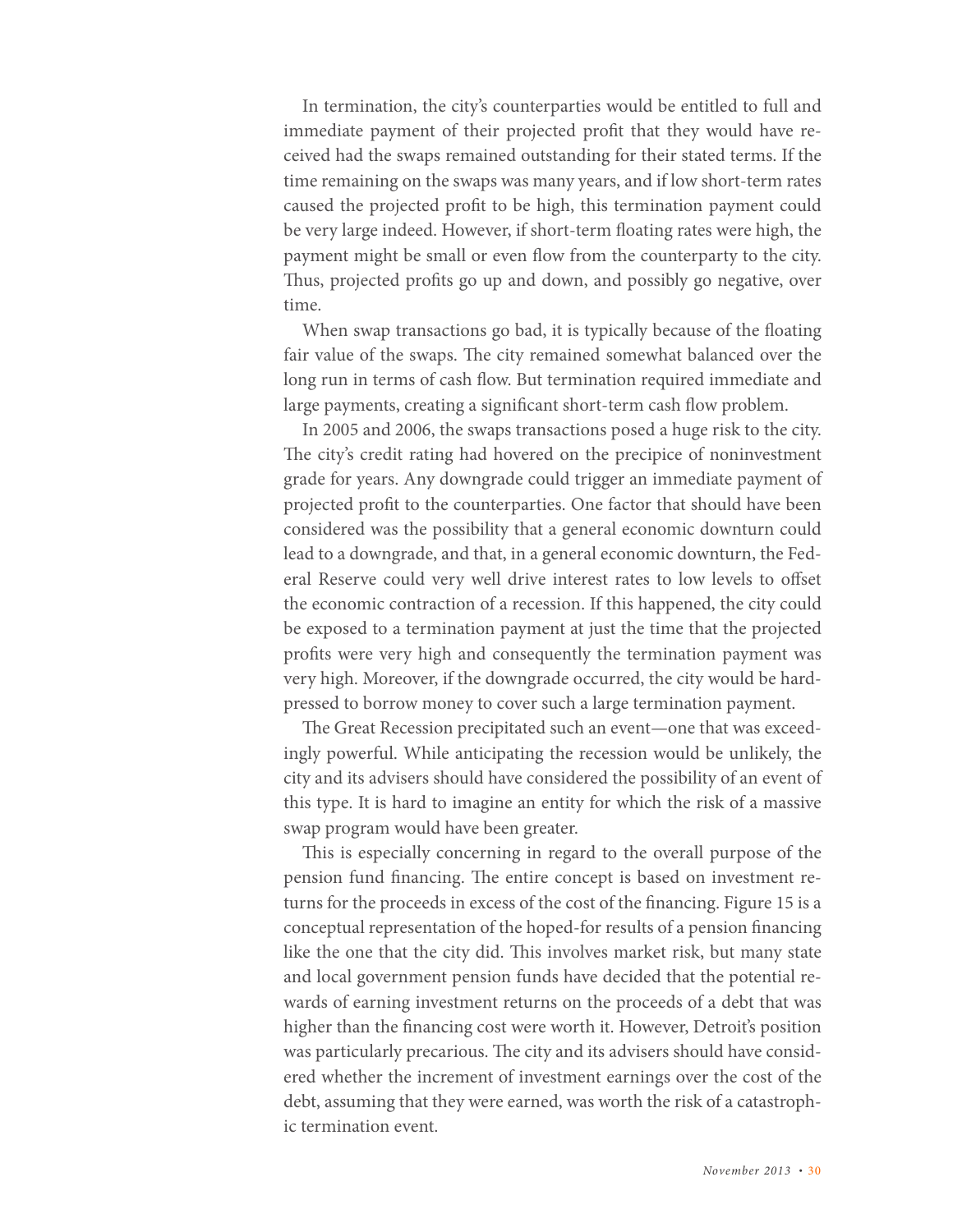| <b>Debt</b>   | Interest Cost $@$ 5.75% | Investment Return on       | <b>Excess of Investment</b>       |
|---------------|-------------------------|----------------------------|-----------------------------------|
|               | l for 15 Years          | Proceeds @ 8% for 15 Years | Returns over Interest Cost        |
| \$1.5 billion | \$1.294 billion         |                            | \$1.746 billion   \$451.6 million |

#### **Figure 15. Conceptual Model of a Pension Fund Financing**

*Source: Demos Analysis*

The initial termination event occurred in FY 2009 as the city lost its investment grade credit rating. The termination payment would have been \$450 million at that time. However, the city was not able to issue debt to fund the termination payment for the pension swaps because of the downgrade. Instead, the city worked out a 2009 settlement in which the counterparties increased the fixed payments by \$800,000 per year and were granted additional security in the form of a lien on wagering tax revenues.

This was not an enduring solution. The appointment of the emergency manager and the cash flow crisis precipitated a second termination event, and short-term rates remained low. The current projected profit of the counterparties is in the range of \$350 million. Any payment of this amount would burden the cash flow of the city further.

Unfortunately, the pension financing swap termination payments are exceedingly large because of extraordinary interest rate policies resulting from the Great Recession. The Federal Reserve has kept short-term interest rates very low since the financial crash, attempting to stimulate economic and job growth. The termination payments, which compensate the financial institutions that are counterparties to the city for projected future profits, are tied to short-term interest rates: the lower the prevailing short-term rate, the higher the payments. Ironically, the shortterm interest rates have been relatively ineffectual in creating jobs, which would have benefited the city, but instead they have been a source of tremendous profit for the financial institutions that now claim the termination payments.

The Federal Reserve has kept them low, trying to stimulate economic growth, using extraordinary and unprecedented methods. As a result, the projected profits of the counterparties and the termination payment are very high. It is highly unlikely that this condition will persist. This is a very unusual circumstance in the financial markets, in that short-term rates are being affected strongly by aggressive Federal Reserve intervention**.** The termination payment would be lowered by an increase in shortterm interest rates. It would be zero if LIBOR (the short term interest rate index used to calculate swap payments) increased by 2.75 percentage points and would turn positive for the city if rates increased further. It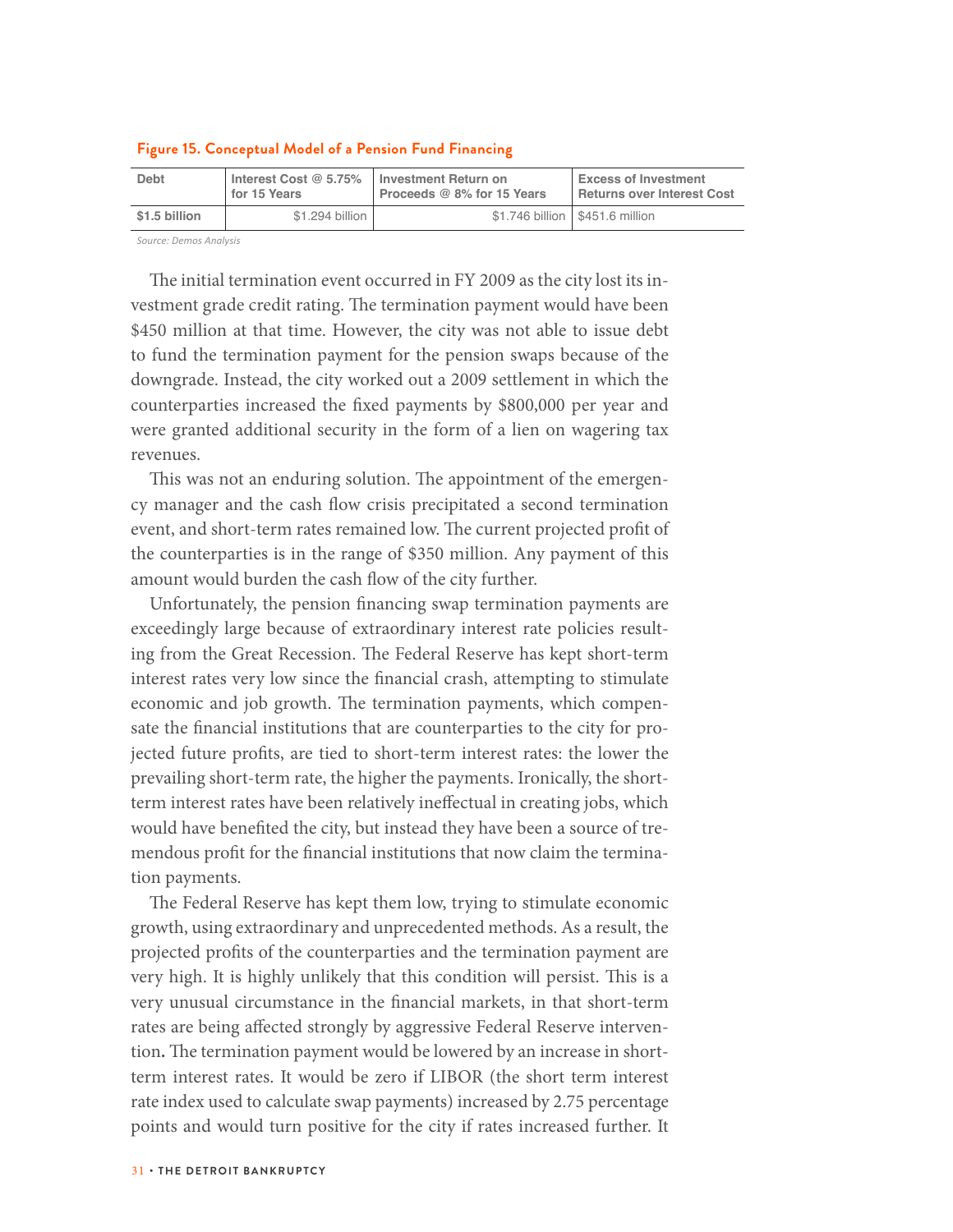is perfectly logical to conclude that the probability of higher rates in the future is much greater than the probability of lower rates. Under these circumstances, paying the termination payment today could inflict cash flow burdens on the city that it need not experience if the swaps were kept outstanding.

In summary, reported current legacy expenses, which do not include any pension fund swap termination payments, are neither the cause of the cash shortfall nor an obvious solution. For example, the COPs' debt service, together with the pre-termination swap payments received and paid, result in relatively stable fixed rate payments. The COPs swap termination payment is a different issue. Any termination payment must be funded by a borrowing. Reportedly, the emergency manager is focused on additional debt funding of this termination payment backed by wagering tax revenues, but the net result of that would be a significant reduction in city revenues. Even in the best case, a full payment of the termination payment could reduce available cash flow if the terms of debt issued to fund the payment are harsh, a burden the city should not have to bear. Worse, the city would be exposed to floating interest payments on the floating rate COPs that would no longer be synthetically fixed by the swaps.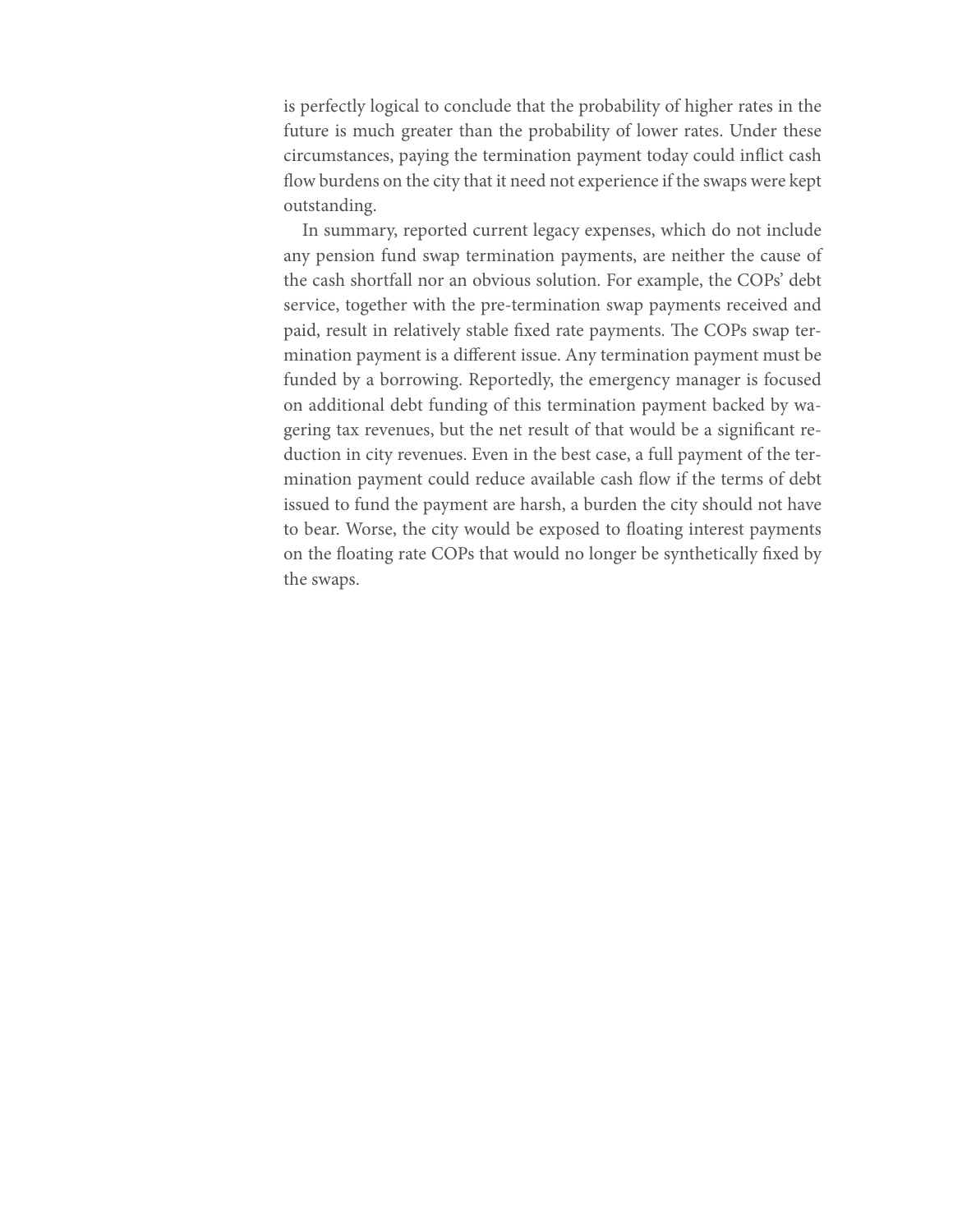### **Conclusions**

In the city of Detroit is experiencing a cash flow crisis that has resulted in the appointment of an emergency manager who has assumed virtually all authority over the city's affairs. It has been the basis for the filing o he city of Detroit is experiencing a cash flow crisis that has resulted in the appointment of an emergency manager who has assumed virtually all authority over the city's affairs. It has been the basis for the filing of the largest municipal bankruptcy promust be distinguished: It must overcome the current cash flow crisis to resume its political function, and it must address structural problems that have plagued it for years so it can once again be a vital and growing community. The second task will take years, and the current crisis must be resolved quickly.

The emergency manager has conflated the two tasks. The City of Detroit Bankruptcy Filing, among other things, calls for a conversion of the city's pension system to a defined contribution plan from a defined benefits plan; the privatization or other monetization of portions of the regional Water and Sewerage system; and several other long-term changes to the structure of the city's operations and management.

The emergency manager has focused on the expenses of the city as he seeks solutions to the crisis. In particular, he has identified the pension system for city workers. Operating expenses and employee benefits were not the causes of the current cash flow crisis. In fact, the city's operating expenses have become so low after a period of extensive cuts that they threaten viability. Pension and healthcare benefits are modest, and it would be counterproductive to cut them. As described above, especially given the modest levels of benefits and salaries, the improvement to the services provided by the city that is need for resolution of long-term structural issues (and that the emergency manager endorses in the city of Detroit Bankruptcy Filing and in other pronouncements) would be hampered by these actions. Employees would be more difficult to retain and to attract. The focus on these elements of the city's cash flow is misguided and distracts from the real problems behind the cash flow crisis.

The emergency manager has also targeted the privatization or other monetization of the regional Water and Sewerage Department. This is no more than a form of borrowing; any investment must be paid back from the Water and Sewerage revenues from user fees. The more substantive change is a transfer of functions and jobs to the private sector or to a new public owner that has a predisposition to reduce employee wages and benefits, an ideological goal that is a distraction from solving the current crisis. The privatization and/or monetization of the Water and Sewerage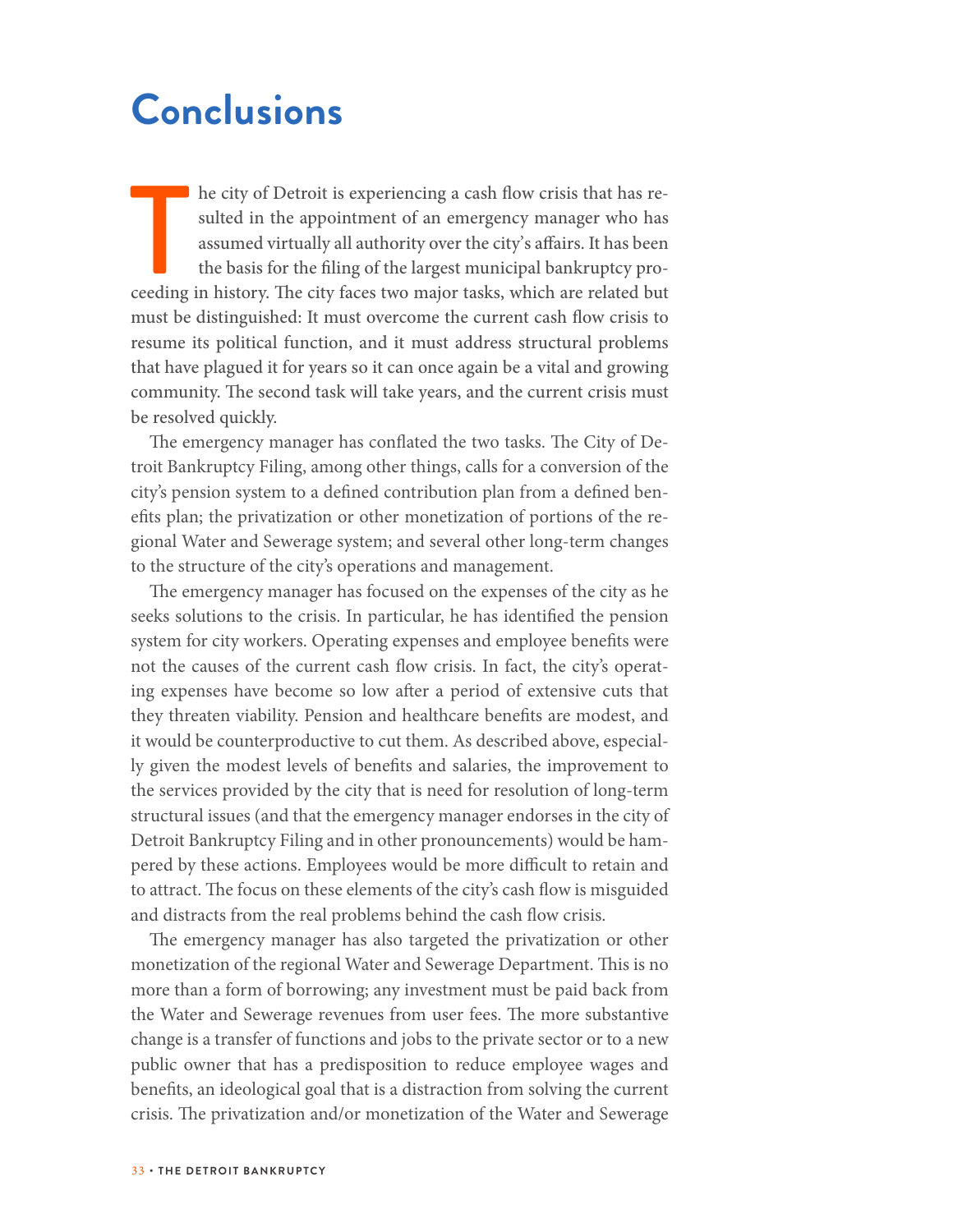Department is clearly a matter of policy. The system serves approximately 3 million people, about 40 percent of the population of Michigan. Detroit represents about one-quarter of this service population. The decision to monetize public assets is a form of financing; what is received through monetization must be paid back through fees paid by the public. But it also has implications in terms of public sector workers. The primary difference is that employee benefits will be reduced and public sector workers will be fewer because the public sector is shrunk. These are matters that will have little if any impact on the cash flow shortfall.

It is abundantly clear that the source of the cash flow crisis is a tremendous decline in revenue. The city was damaged heavily by the Great Recession, with substantial decline in employment and property values. This caused a substantial drop in tax and other revenue in the first years after the 2008 crash, which has persisted to this day.

The tipping point was reached when annual state revenue sharing was cut by \$67 million per year in two stages, in fiscal years 2011 and 2012. Much of these cuts directly resulted from the acts of the state Legislature and the governor. Thus, the state was an active player in the events leading to the cash flow crisis. The state has a moral duty to participate in the resolution of the crisis substantively, far beyond the appointment of the emergency manager and the filing for bankruptcy. The state must be a source of financial support and enhancement of revenue for the city. In effect, the state reduced pressures on its budget by cutting revenue sharing, and then put the city into bankruptcy to abrogate the consequences of its actions. To allow this to stand sets a dangerous precedent and would condone a significant moral hazard for the future.

The large cuts to the entire operating budget, and in particular the reduction in workforce, objectively indicate that the city has exhausted all significant means for cutting operating expenses. It is in the interest of the state to help increase revenue for the city over the short term and to collaborate on enhancing the city's revenue base over the long term. Immediate action should include the reversal of all or a part of the cut in state revenue sharing. A reasonable goal is to increase city revenues immediately by up to \$198 million, generating a reasonable cash flow for the current fiscal year that works on that basis. Post-crisis, structural programs to grow the city's tax base can be implemented prudently over time.

The public pronouncements of the emergency manager and the direction of the bankruptcy filing are inconsistent with these principles. The dual focus on the restructuring of public employee contracts and retirement and health benefits, and the privatization and/or monetization of the Water and Sewerage Department, given objective circumstances, (as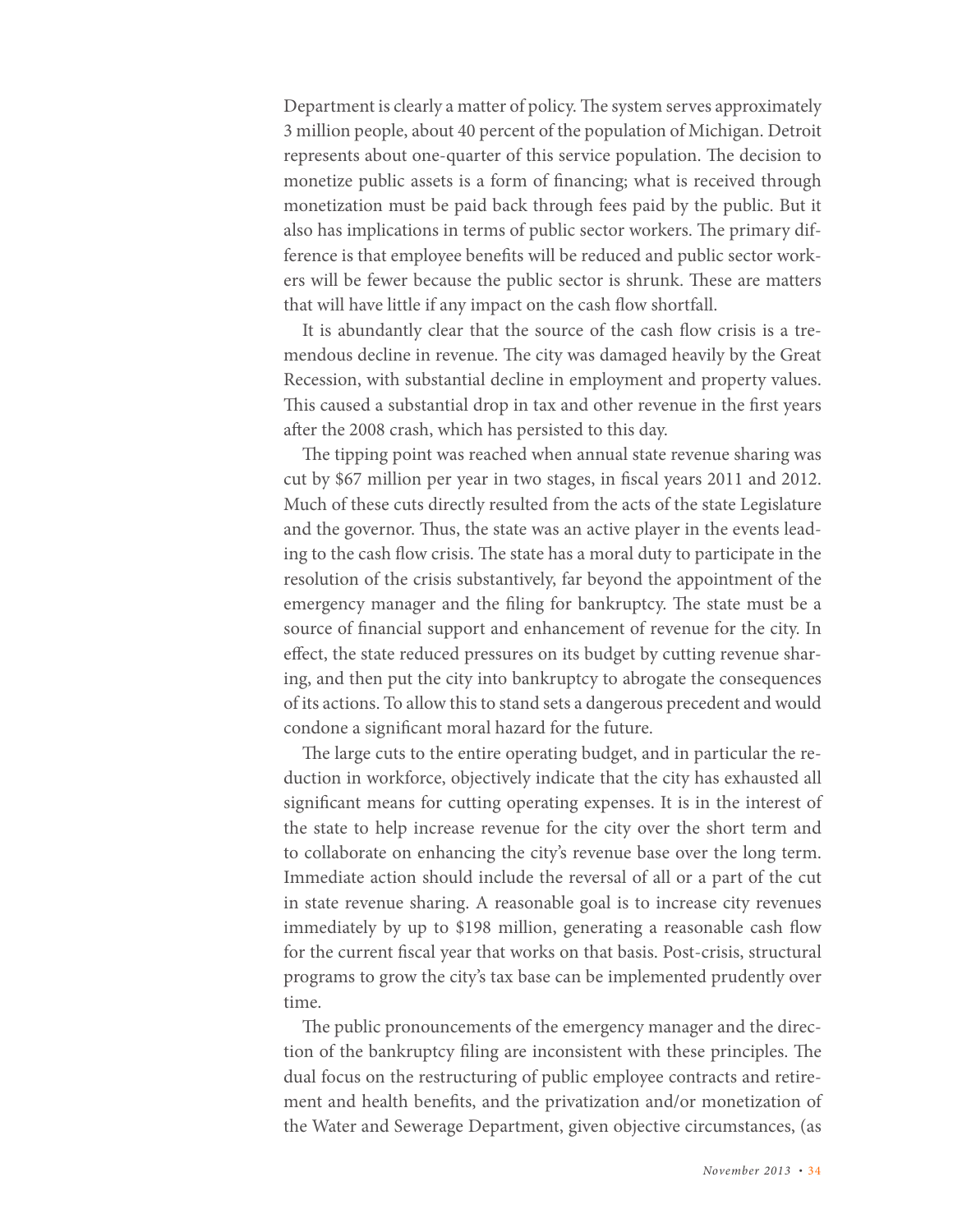described above under "City Revenues and the Great Recession") would not substantively improve the city's cash flow or long-term financial health. The focus is, simply stated, misdirected.

#### **THE WAY FORWARD**

The emergency manager should pursue courses of action that are very different from those he is engaged in now. These include the following:

- Immediate revenue enhancement in order to address the cash flow shortfall at its source must be pursued. This means enlisting state involvement on an emergency basis. The goal should be to increase cash flow to the city by \$198 million per year to bridge the gap until structural programs can be put in place and the city can benefit from any increased general economic improvement. Restoration of state revenue sharing would be a good starting point.
- The proposed structural changes to the pension funds should be dropped. City contributions were not the cause of the crisis. Conversion of the system to a defined contribution plan or reduction of vested benefits from currently modest levels would be counterproductive as the city seeks to retain and add employees as it recovers in the years ahead. Importantly, such a conversion under the circumstances would also adversely affect the financial dynamics of a system with few active employees supporting a stable number of vested beneficiaries at a time when the city will likely be adding new active employees as the recovery progresses.
- Privatization or other monetization of the Water and Sewerage Department should be dropped. The city is only a part of this system. Moreover, the asserted benefits of such a plan are not likely to be realized.
- The emergency manager's plan to pay the swap termination fees outside the bankruptcy process should be abandoned. The swap counterparties should be made to bear the consequences of the original swap transaction and should be pushed to forego their projected profit as a result of the unusually large profit they have already been able to make on these deals as a result of historically low interest rates caused by the financial crisis. The State should be enlisted to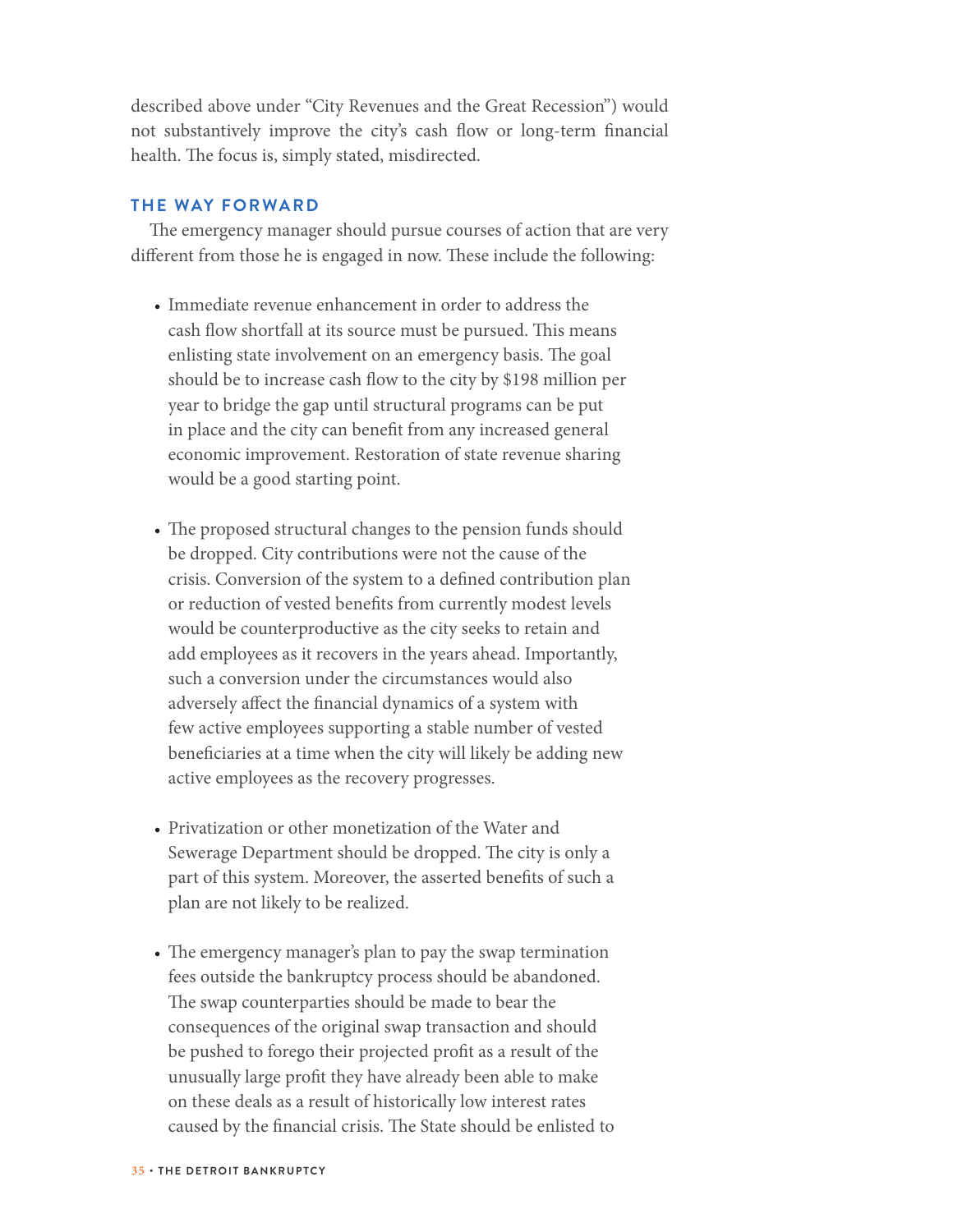guarantee the swaps to avoid termination payments, if necessary. The termination fees will become smaller as interest rates rise over time, which they are likely to do. The suggestion that the city would settle for a payment of 70-80 percent of the claimed amount is an extraordinarily poor result given the objective circumstances of the original swap transaction.

- The insurers on the COP swaps were likely paid a premium based on the projected payments to be insured over the life of the financing. If there is a termination, the period that the debt is outstanding is made shorter. It is analogous to a long-term, fixed rate bond transaction that is refunded before maturity. In that situation, the insurance premium is often rebated. The insurance premium associated with the fixed rate payments under the swaps should be prorated and rebated to the city if the swaps are terminated. This could be as high as \$14.5 million.
- The holders of the certificates of participation must be engaged directly in restructuring of obligations. The emergency manager should exert leverage over the COPs holders by suggesting that the transaction may have been unauthorized by law. The emergency manager should assert that the COPs were, *ultra vires,* beyond the authority of the city to transact and void or voidable. Even though the investors and the city must have been comfortable with the legality of the transaction at the time, circumstances are different now; a fresh look by the courts might be helpful to encourage a restructuring of the COPs transaction, if for no other reason. Their rights are arguably less sacred than those of the other obligees of the city. So far, the city's employees have borne the major share of the consequences of the massive post-2008 revenue decline because they were more vulnerable. With the filing of the bankruptcy petition, there is no longer a reason to avoid an aggressive approach to restructuring of these financial obligations.
- Tax expenditures to incentivize investment should be reclaimed. The citizens of Detroit have already suffered as a result of the crisis, as have the public employees. The recipients of tax expenditures should participate as well.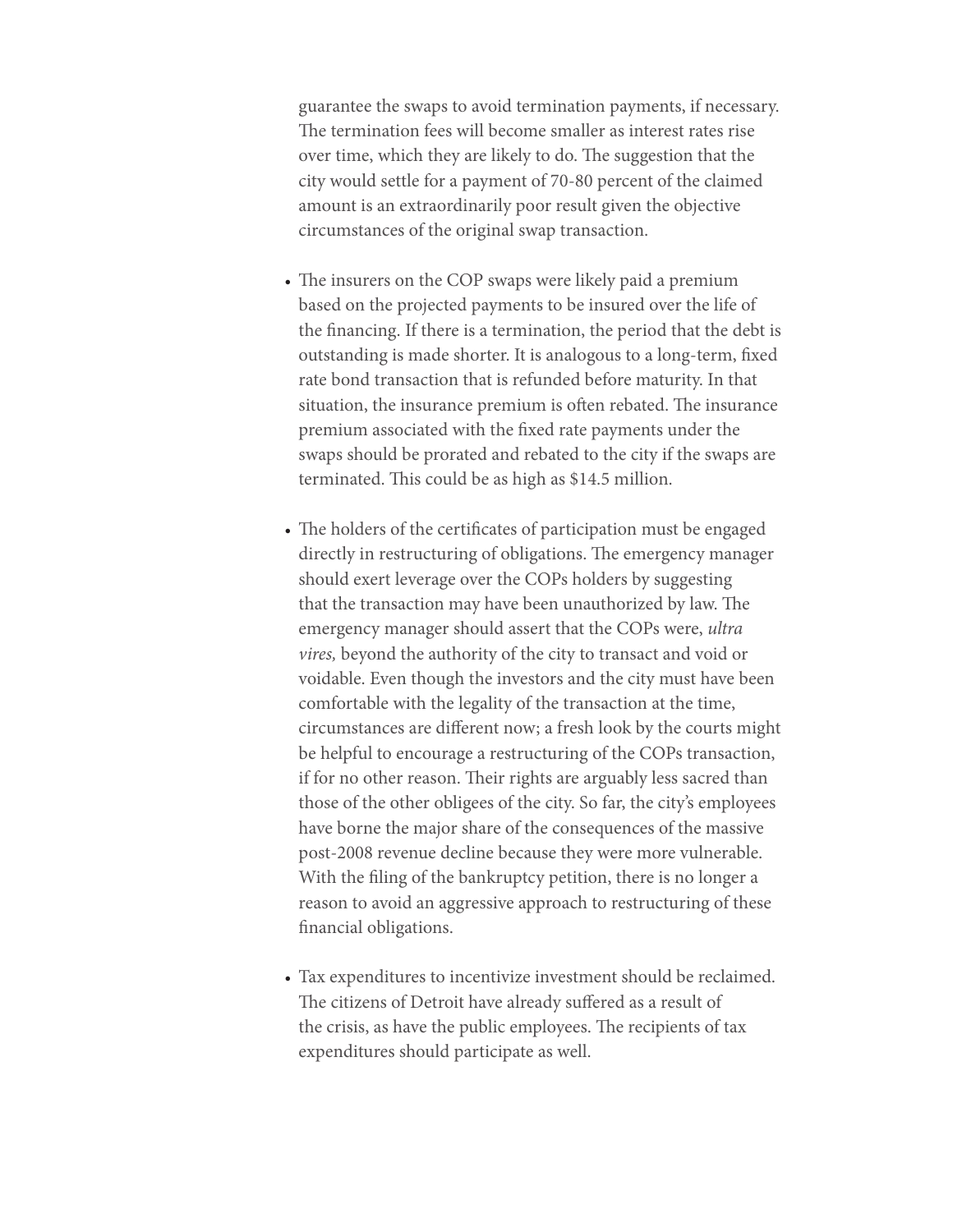# **Appendix**

*An Analysis of City Liabilities Asserted by the Emergency Manager*

#### **FINANCIAL DEBT**

The following Figure A-1. is a summary of the financial debt of the city of Detroit as of June 30, 2012. The amount of debt per capita is included to provide scale to the figures presented, which is particularly pertinent to the discussion of the Water and Sewerage Department debt that follows.

|                                        | <b>Amount</b> | Amt. per capita |
|----------------------------------------|---------------|-----------------|
| Unlimited Tax General Obligation Bonds | 469,100,000   | 685.02          |
| Limited Tax General Obligation Bonds   | 540,300,000   | 788.99          |
| General Obligation Notes and Loans     | 121,500,000   | 177.42          |
| <b>Total GO Debt</b>                   | 1,130,900,000 | 1,651.43        |
| Sewage Disposal Revenue Bonds          | 2,820,000,000 | 4,118.00        |
| Sewage Disposal Revenue State Loans    | 472,800,000   | 690.42          |
| <b>Total Sewage Revenue Debt</b>       | 3,292,800,000 | 4,808.42        |
| Water System Revenue Bonds             | 2,520,000,000 | 3,679.91        |
| Water System Revenue State Loans       | 21,400,000    | 31.25           |
| <b>Total Water System Revenue Debt</b> | 2,541,400,000 | 3,711.16        |
| <b>Total Sewage/Water Revenue Debt</b> | 5,834,200,000 | 8,519.58        |
| <b>Parking Revenue Bonds</b>           | 9,300,000     | 13.58           |
| <b>Total Revenue Debt</b>              | 5,843,500,000 | 8,533.16        |
| Pension Certificates of Participation  | 1,451,905,000 | 2,120.19        |

#### **Figure A-1. City of Detroit Bonds, Notes and Loans as of FY End 2013**

*Source: City of Detroit Bankruptcy Filing*

The emergency manager presents this debt as if it were analytically all the same type of debt. In reality, it is very different. The only debt that is accurately and completely represented is the general obligation debt, representing only \$1,651 per capita, a very manageable amount.

#### **REVENUE DEBT**

This debt, totaling approximately \$5.84 billion, is payable exclusively from the revenues generated by the enterprises for which it was raised. It is not payable from the general funds of the city. These enterprises are meant to liquidate the debt over time. This debt should be ignored for the purpose of analyzing the city's financial health.

In fact, the cash flow statements filed as part of the bankruptcy pro-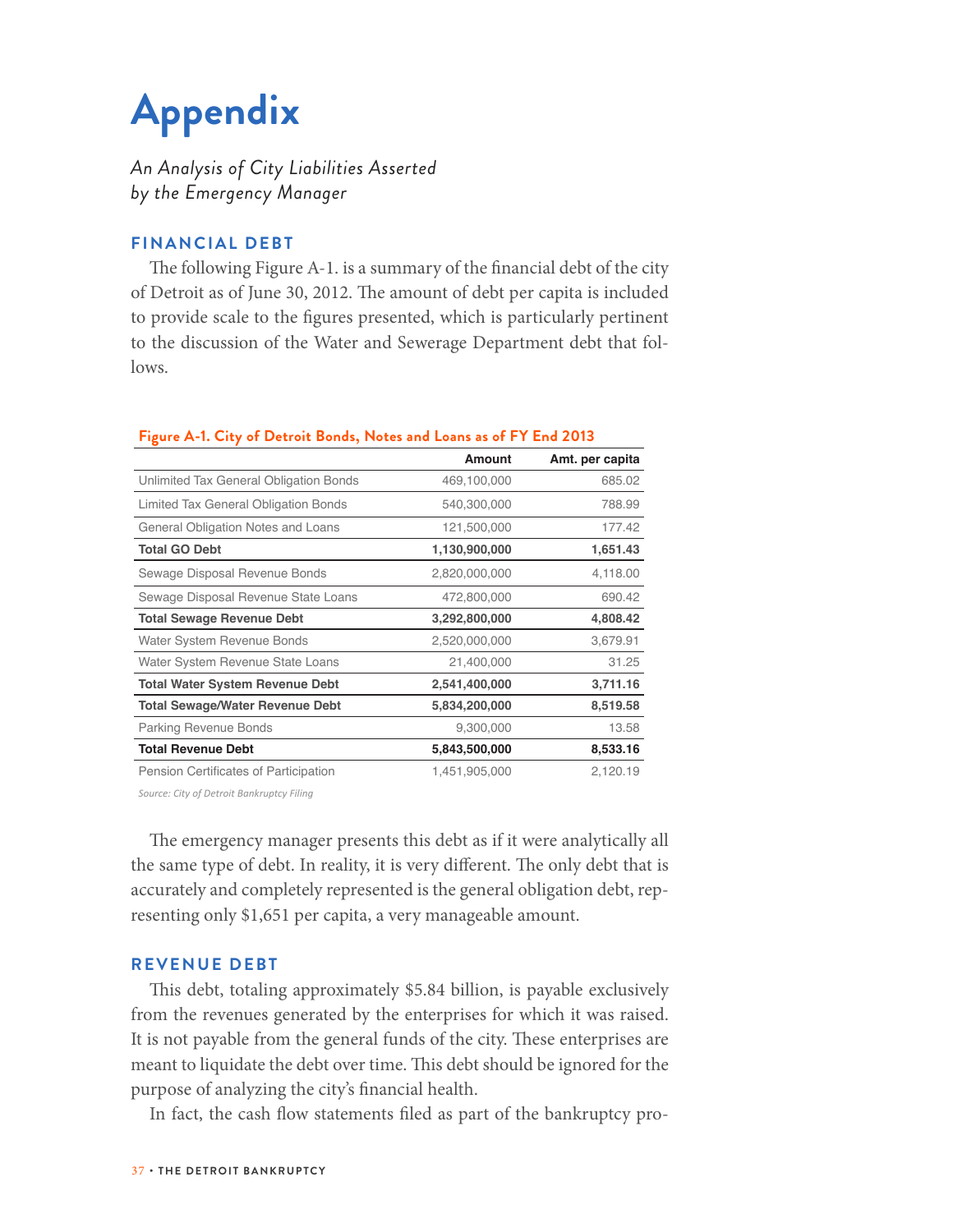ceedings do just that. They do not include gross Water and Sewerage fees in revenues, and they do not include principal and interest payments on the Water and Sewerage revenue debt in city debt service. The Water and Sewerage enterprises appear in these cash flows as the revenues net of *both* the department's operating expenses and the principal and interest payments on the its revenue debt. Thus, including the Water and Sewerage revenue bonds as debt of the city general fund distorts the financial condition of the city.

Even if the Water and Sewerage revenue bonds were properly characterized as city debt, ignoring the central fact that they are paid from user fees, the implications of this are significant. If all these revenue bonds were allocable to the city, the amount of that debt would be \$8,529 per capita. But the Water and Sewerage Department serves more than 3 million people, only 714,000 of whom reside in the city. Allocating the debt on a population basis, it represents \$1,974 per capita, compared with the general obligation debt.

#### **CERTIFICATES OF PARTICIPATION**

The COPs represent amounts borrowed in 2005 and 2006 to raise money to be deposited into the pension fund to cover unfunded contributions. The city exchanged pension funding obligations over time for debt service on the COPs. Fundamentally, if the investment income on the cash generated by the COPs exceeds the interest cost of the COPs, this excess would mean that the obligation to repay principal, net of the excess, would be lower than the pension fund contributions.

Eight hundred million dollars of the \$1.6 billion COPs bear interest at a floating rate. Interest (both fixed and floating) was subject to federal income tax on receipt by the holders of the COPs, since raising money to fund a pension fund is not a permissible purpose for tax-exempt bonds. The city elected to enter into LIBOR-based swaps to offset the floating rate exposure. The city entered into \$800 million notional amount (*i.e.,* the assumed principal amount to which the interest rates in the swaps are applied) of swaps under which the city receives payments to offset the floating interest cost on the COPs and pays a fixed payment equal to a notional fixed interest rate on the notional amount of the swaps. Therefore, on a net basis, the city's basic COPs/swap obligation is as if the \$800 million of floating rate COPs bore interest at a fixed rate as reflected in the swaps.18

The emergency manager represents that the swaps have a "negative fair value" to the city of \$343.6 million as of May 31, 2013. The cash flow statements show a negative fair value of \$439.3 million as of June 30, 2012. The reason for this difference is that the negative fair value is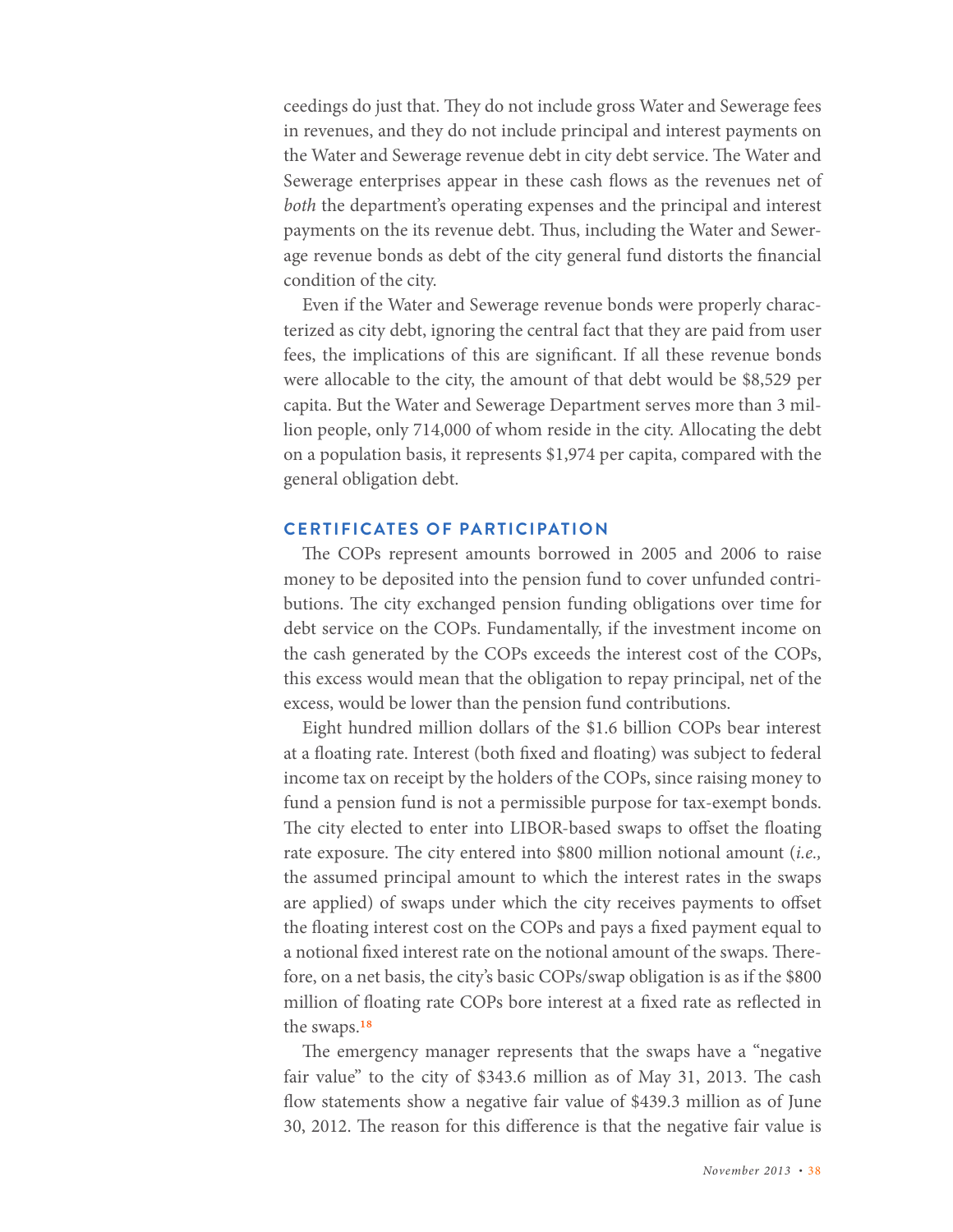mathematically related to short-term interest rates expressed as LIBOR (the London Interbank Offered Rate, which is commonly used as a floating rate index). As LIBOR increases, the negative fair value decreases; and as LIBOR decreases, the negative fair value increases. The fair value is zero when the market value of a swap having those terms is zero, as it presumably was when the swaps were entered into.

The overall economic effect of the swaps is that the city has synthetically secured a net fixed interest rate on \$800 million of the COPs. However, the city secured this with extremely long-term swaps (maturing in 2029 and 2034). From the time the swaps were executed in 2006 until today, the value (to the banks that are counterparties to the city) of the city's *future* performance under the swaps has increased. This is because the expected difference between the fixed payments and the floating payments has grown as short-term interest rates plummeted after the financial crisis and the Federal Reserve intervention to stimulate growth. This "negative fair value" can decrease or turn into a positive value if interest rates rise. The current steepness of the LIBOR rate curve (based on one-month LIBOR, six-month LIBOR, one-year LIBOR and so on) has been increasing, indicating a market view that LIBOR is likely to increase in the immediate future.19 This means there is a general market expectation that LIBOR will increase over time, thereby reducing the negative fair value of the swaps. Regardless, the underlying fixing of the rates on the COPs will be unchanged. The only thing changing is the expected future profit that has accrued to the banks. This benefit of the bargain will only be realized if the city continues to perform by making its fixed payments on the swaps. The termination payment is equal to the banks' expected future profit as of a given date and that amount will change.

The city lost its investment grade rating in FY 2009 after the financial crisis kicked in. This credit rating downgrade constituted a termination event under the swaps that would have required the city to pay the expected future profit as of that date. Instead, the city negotiated to provide additional security for the fixed swap payment obligation in the form of a pledge of wagering tax receipts and agreed to an increase of 0.10 percent in the notional fixed interest rate used to calculate the fixed swap payments. The nonpayment in June 2013 was an additional termination event, as was the appointment of the emergency manager in March. Negotiations with the bank counterparties on these additional termination events continue, but the emergency manager reportedly seeks to settle the payment at 70-80 percent on the dollar.

In addition, the fairness of the original pricing must be considered. It is publicly suggested that complex pension funding transactions for municipalities have often been wildly mispriced by the banks that managed them.<sup>20</sup>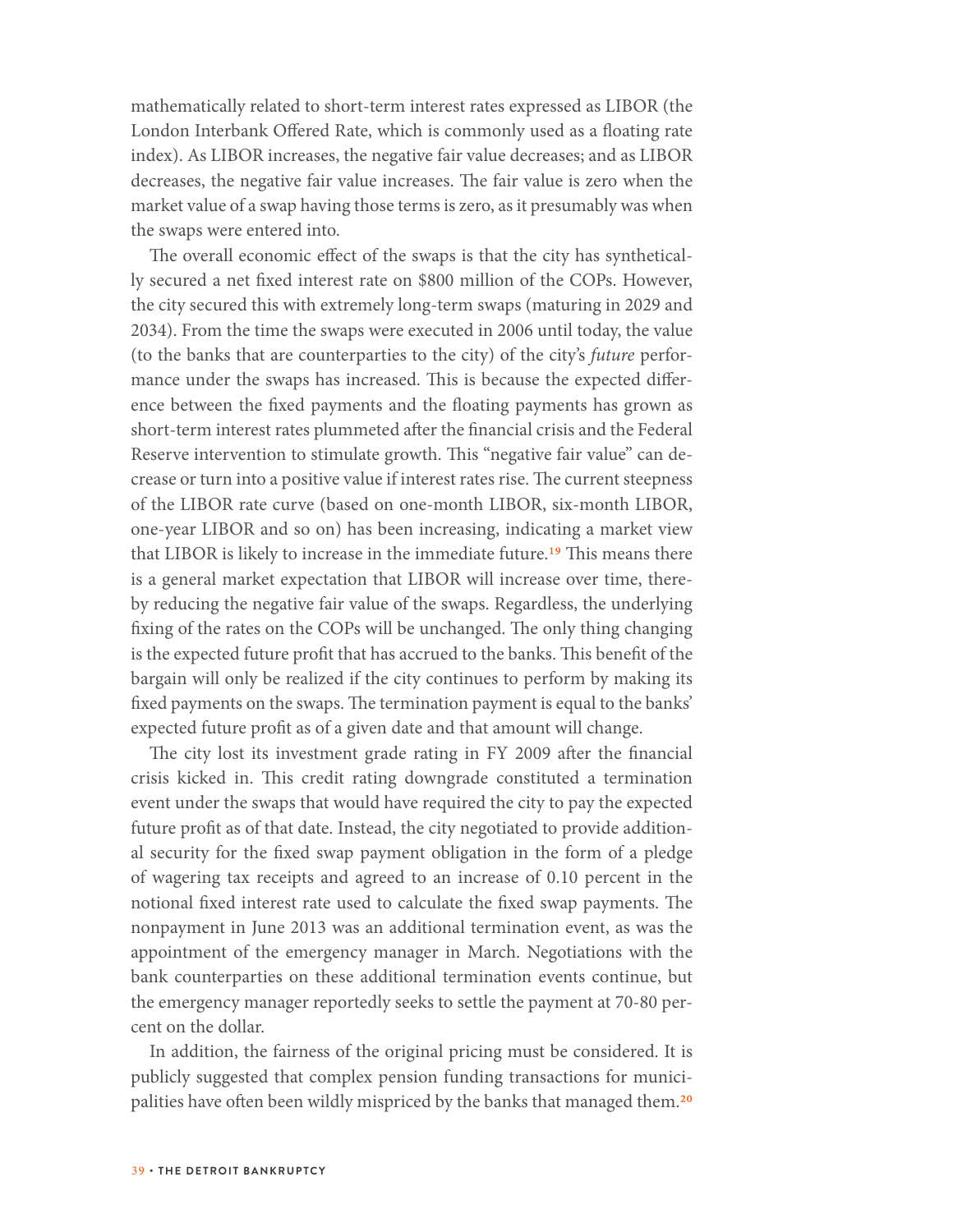#### **UNFUNDED PENSION LIABILITY**

Perhaps the most controversial element of the emergency manager's legacy obligation calculation is the unfunded pension liability for the two categories of city pension funds: that the fund for general city employees and that the fund for police officers and firefighters. The aggregate amount that has been preliminary calculated, based on the assumptions historically used by the city of Detroit, is approximately \$800 million.<sup>21</sup>Advisers to the emergency manager performed calculations for several scenarios, each using different assumptions.<sup>22</sup> The scenario chosen by the emergency manager yielded an unfunded pension liability of \$3.5 billion. This result has been the basis for the emergency manager's assertion that the city's pension obligations should be restructured by the bankruptcy court and that the entire pension structure should be altered as a remedy to the city's cash flow shortfall.

Deep structural issues are at the core of the city's obligations related to pension benefits. As discussed above, the city's population has declined over decades, from a peak of approximately 2 million to 714,000 as reported in the 2010 census. As a result, the number of active city employees has also declined, as illustrated in Figures A-2 and A-3 below. This decline has accelerated since the onset of the Great Recession, as the city has shrunk its payroll by 30 percent and its workforce by 20 percent. The ratio of population to employees has increased to 61-to-1, higher than in comparable cities in which the ratio is 50-to-1 (see "Part III—City Operating Expenses," above). During this period of time, the number of retirees and beneficiaries in the system has been almost completely unchanged. The general retirement plan retirees range from a high of 11,555 to a low of 11,311, a difference of 2.16 percent. In addition, the ratio of retired employees to current employees has increased. A recent study finds that the percentage of retired workers in the city's general retirement system has increased from 49 percent to 61 percent since 2004.<sup>23</sup> (By way of contrast, in the Ohio state retirement system, in which Cleveland participates, the ratio of retirees to total participants is 53%).<sup>24</sup> This trend has been a longterm phenomenon that accelerated starting in 2004.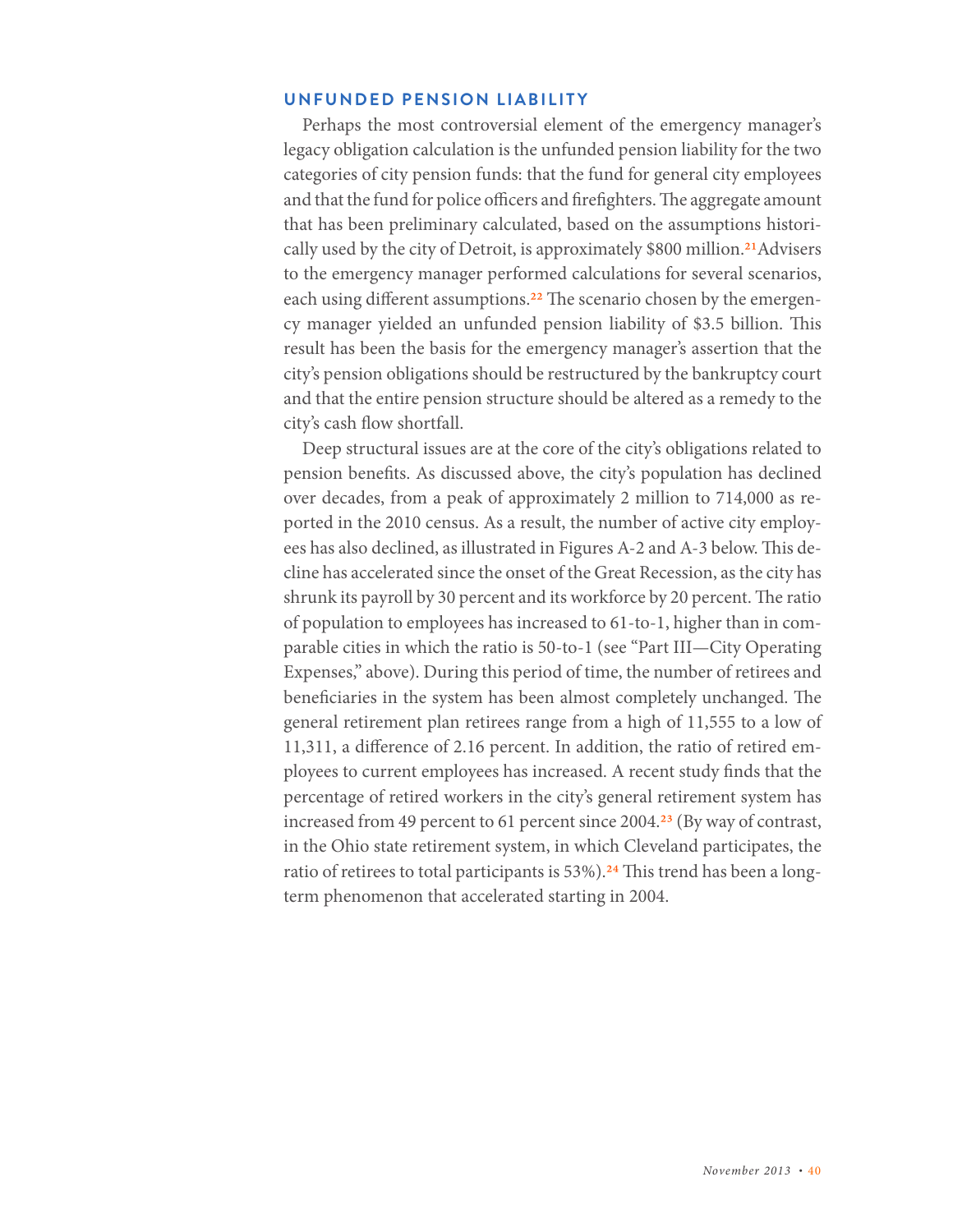

**Figure A-2. City of Detroit General Retirement Fund - Active and Retired Communisty Members** 

*Source: FY 2011 Annual Report, Detroit General Retirement System*





The increase in the percentage of retirees covered with pension benefits is almost 100 percent because of a reduction in the workforce.

This dynamic is very important given the clear desire by the emergency manager to convert the pension system to a defined contribution plan from a defined benefit plan. Currently, a substantial proportion of future benefits has vested. The more employees who contribute to the plan, especially newer and younger employees, the longer the investment horizon that can be applied to the plan. It is commonly understood that the demographics of active workers can be a specific and important factor in the overall economics of a defined benefits plan. One of the driving factors of a plan is its ability to hold investments over a long time horizon,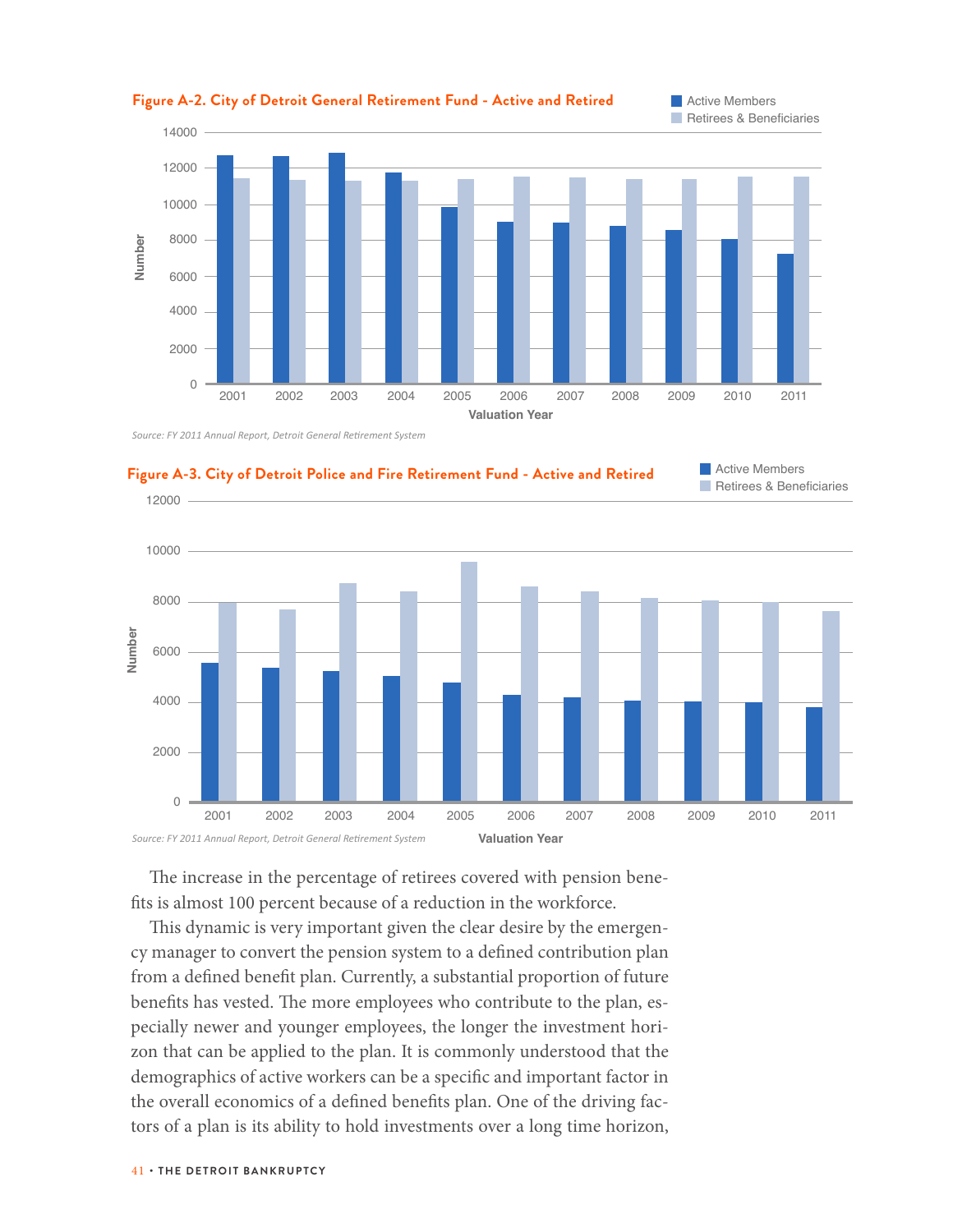an extraordinarily valuable asset.

Even the emergency manager recognizes that the city's long-term circumstances require that services be enhanced. This means that the deficit in the number of city employees must be made up, and more employees must be added. If the defined benefit plan is maintained, the burden of the vested benefits will be spread over an increasing time horizon as the number and demographics of active employees change. This will not occur if the plan is converted now to a defined contribution plan. Therefore, even if the city prefers a defined contribution plan, now is precisely the wrong time to make the conversion.

A separate question is the calculation of the estimate of the current value of future city liabilities for contributions. As a threshold matter, the assumptions used by the city pension fund trustees are within the norms of comparable unfunded pension liability calculations. The following Figures A-4, A-5 and A-6 compare key assumptions used by Detroit with those used by St. Louis and Cleveland, cities that have been identified by the emergency manager as comparable with Detroit. The key assumptions are roughly the same.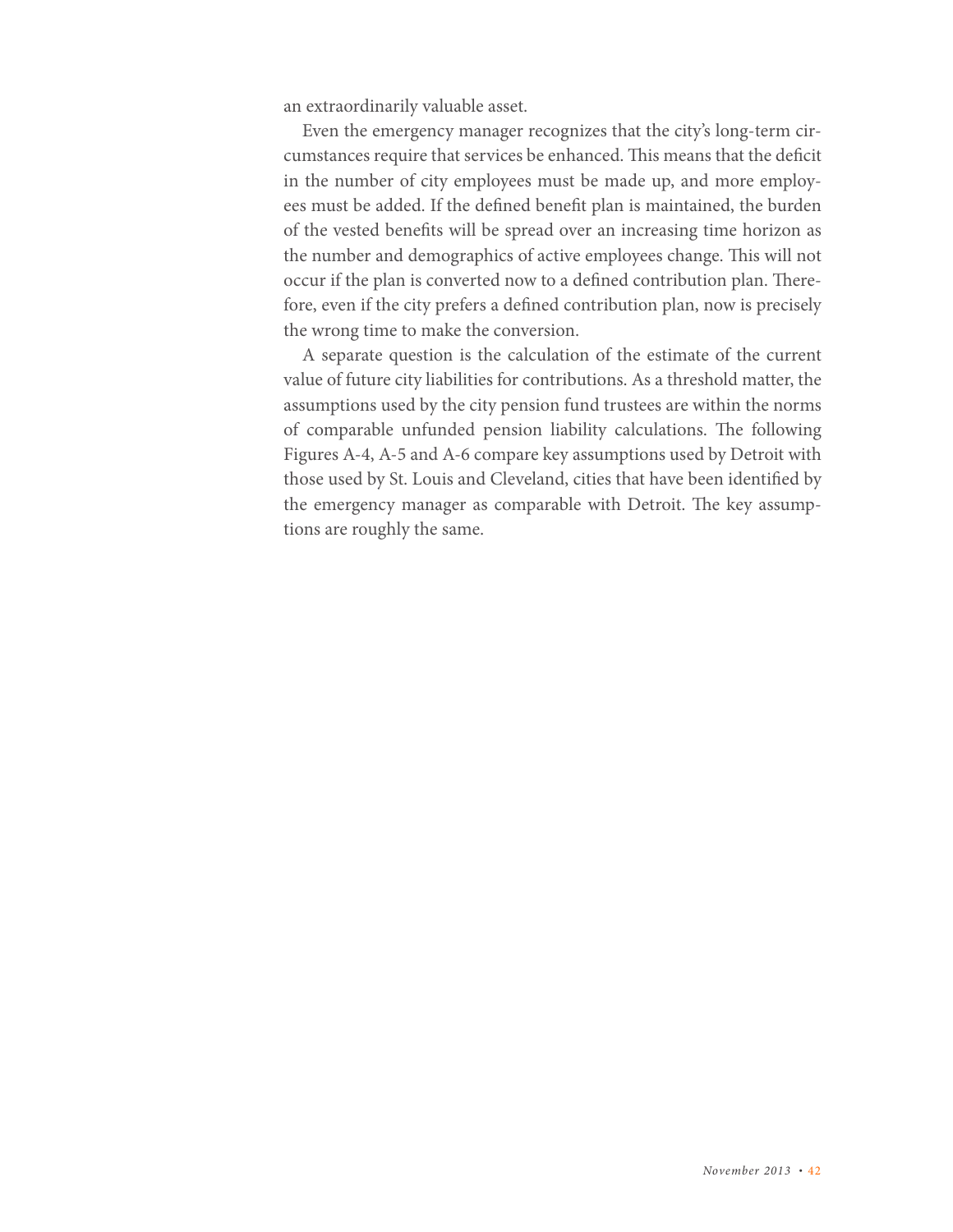#### **Figure A-4. Detroit Pension Funds**25

|                                                              |                                            |                                                             | <b>Normal Retirement</b>                                                                                                                                                                                                                                                                                                                                                                                                                                                                                                                  |                                                                                                                                |                                                  |                                                                                                       |                                                                                                          |
|--------------------------------------------------------------|--------------------------------------------|-------------------------------------------------------------|-------------------------------------------------------------------------------------------------------------------------------------------------------------------------------------------------------------------------------------------------------------------------------------------------------------------------------------------------------------------------------------------------------------------------------------------------------------------------------------------------------------------------------------------|--------------------------------------------------------------------------------------------------------------------------------|--------------------------------------------------|-------------------------------------------------------------------------------------------------------|----------------------------------------------------------------------------------------------------------|
| Plan                                                         | Membership                                 | Contributions*                                              | Formula**                                                                                                                                                                                                                                                                                                                                                                                                                                                                                                                                 | <b>Benefits</b>                                                                                                                | <b>Social Security</b><br>Coverage <sup>26</sup> | <b>COLA: Annual</b><br>Amt. Maximum                                                                   | Actuarial<br>Assumptions                                                                                 |
| General<br>Retirement<br>System<br>(GRS), City<br>of Detroit | Active:***<br>6,519<br>Inactive:<br>11,790 | Employer:<br>\$72.2 million<br>Employee:<br>\$312.7 million | Sum of (a) basic pension<br>of \$12 for each of the first<br>10 yrs. of service, $+$ (b) a<br>pension equal to first 10 yrs.<br>of service multiplied<br>by 1.6% of AFC, plus 1.8%<br>of AFC for each yr. of service<br>greater than 10 yrs. up to 20<br>yrs., plus 2.0% of AFC for<br>each yr. of service greater<br>than 20 yrs. up to 25 yrs.,<br>plus 2.2% of AFC for each<br>yr. of service greater than<br>25 yrs., $+$ (c) An annuity the<br>actuarial equivalent of the<br>member's accumulated con-<br>tributions at retirement. | Any age with<br>30 yrs. of service <sup>27</sup><br>Age 60 with 10 yrs.<br>of service,<br>or age 65 with 8<br>years of service | Yes                                              | Benefit is<br>increased annually<br>by 2.25% of the<br>original pension<br>amount at retire-<br>ment. | Interest:<br>7.9% (Net)<br>Wage Infla-<br>tion: $4%$<br>Deferred<br>Retirement:<br>Option Plan<br>(DROP) |
| Police and<br>Fire<br>Retirement<br>System                   | Active:<br>3,580<br>Inactive:<br>5,370     | Employer: \$49.8<br>million<br>Employee:<br>\$9.5 million   | An annuity equal to the actu-<br>arial equivalent of member's<br>accumulated contribution<br>account<br>+ a defined benefit, which,<br>when added to the annuity,<br>will provide the following:<br>Pre 1969 Members<br>2.0% of AFC times the<br>first 25 yrs of service, with<br>a maximum allowance of<br>15/22 of a police officer's or<br>firefighter's annual rate of<br>compensation.<br>1969 Plan Members<br>2.5% of AFC times the first<br>25 vrs. of service $+2.1\%$ of<br>AFC times each of the next<br>10 yrs. of service     | 25 years of service<br>regardless of age.<br>DPOA and their<br>Fire equivalents -<br>20 yrs. of service<br>regardless of age.  | <b>No</b>                                        | $1.9\%$ <sup>28</sup>                                                                                 | Interest:<br>8% (Net)<br>Salary:<br>4%<br>Deferred<br>Retirement:<br>Option Plan<br>(DROP)               |

*\* General Retirement System members have the option of choosing one of four contribution amounts: (1) 0 percent; (2) 3 percent of compensation up to the Social Security wage base, plus 5 percent of compensation in excess of the Social Security wage base; (3) 5 percent of total compensation; or (4) 7 percent of total compensation of Detroit pension funds.*29

*\*\* For members who retired or vested their pensions after July 1, 1992, and prior to July 1, 1998: sum of (a) a basic pension of \$12 for each of the first 10 years of service, plus (b) a pension equal to the first 10 years of service multiplied by 1.5 percent of average final compensation (AFC), plus 1.7 percent of AFC for each year of service greater than 10 years up to 20 years, plus 1.9 percent of AFC for each year of service over 20 years, plus (c) an annuity that is the actuarial equivalent of the member's accumulated contributions at retirement. For members who retired prior to July 1, 1992, and members who vested their pensions prior to July 1, 1992: 1.5 percent for the first 10 years and 1.63 percent*  for each year greater than 10, of average final compensation, times years of service. Members who left employment after October 1, 2005, will no longer lose prior service time, *regardless of time separated from city employment.*

*\*\*\* This number has dropped by 10.1 percent from 7,250, just since the 2011 report. There are 2,233 (34.2 percent of this number) terminated plan members entitled to but not yet receiving benefits.*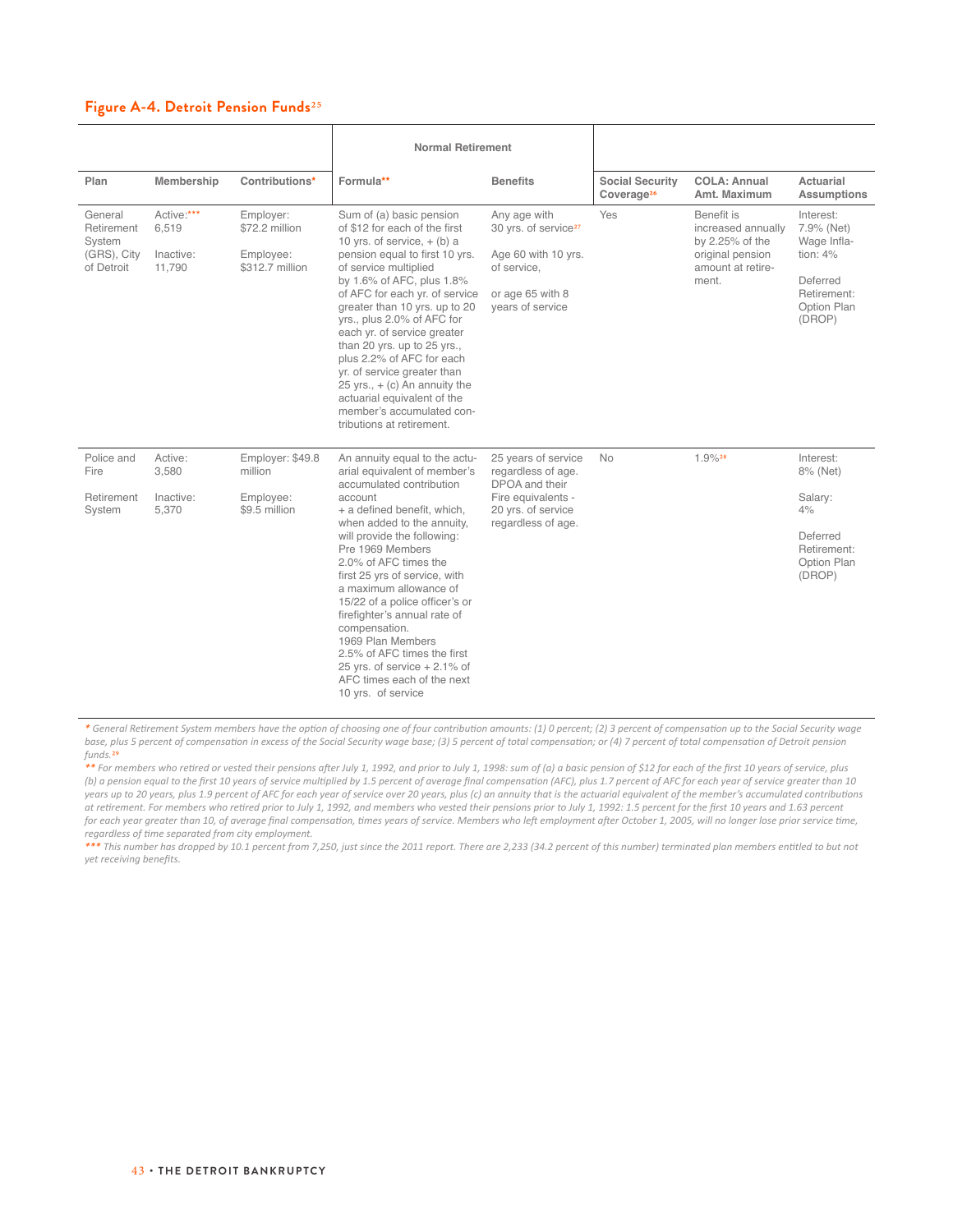#### **Figure A-5. St. Louis Pension Funds**30

|                                   |                            |                |                                                            | <b>Normal Retirement</b>                                                                                                                                             |                                                     |                                       |                                        |                                                                                            |
|-----------------------------------|----------------------------|----------------|------------------------------------------------------------|----------------------------------------------------------------------------------------------------------------------------------------------------------------------|-----------------------------------------------------|---------------------------------------|----------------------------------------|--------------------------------------------------------------------------------------------|
| Plan                              | Membership                 |                | Contributions                                              | Formula                                                                                                                                                              | <b>Benefits</b>                                     | Social<br><b>Security</b><br>Coverage | COLA:<br>Annual Amt.<br><b>Maximum</b> | Actuarial<br><b>Assumptions</b>                                                            |
| Employees<br>Retirement<br>System | Active:<br>Inactive: 6,370 | 5.545          | Employer:<br>\$27,116,763<br>Employee:<br>Non-Contributory | 1.3% of compensation<br>times yrs. of service up to<br>\$56,628, plus 2.05% of<br>compensation times yrs.<br>of service above \$56,628                               | Age 65 with 5<br>years of service,<br>or Rule of 85 | Yes                                   | 5%                                     | Interest:8%<br>Salary:<br>Varied<br><b>Deferred Retirement:</b><br>Option Plan (DROP)      |
| Firemen<br>Retirement<br>System   | Active:<br>Inactive:       | 650<br>1.068   | Employer:<br>\$17,854,546<br>Employee:<br>\$2,942,373      | 40% of compensation for<br>first 20 yrs. of service,<br>plus 2% for each of the<br>next 5 yrs. of service, plus<br>5% for each yr. over 25<br>yrs. Maximum: 30 years | 20 years of<br>service                              | <b>No</b>                             | 5%                                     | <b>Interest: 7.625%</b><br>Salary: 4%<br><b>Deferred Retirement:</b><br>Option Plan (DROP) |
| Police<br>Retirement<br>System    | Active:<br>Inactive:       | 1.141<br>2,093 | Employer:<br>\$17,476,138<br>Employee:<br>\$4,463,218      | 2% of compensation for<br>first 25 years of service,<br>plus 4% for each of the<br>next 5 years, plus 5% for<br>all service after 30 years                           | 75% of compen-<br>sation                            | <b>No</b>                             | 3%                                     | Interest: 7.75%<br>Salary: 5%<br><b>Deferred Retirement:</b><br>Option Plan (DROP)         |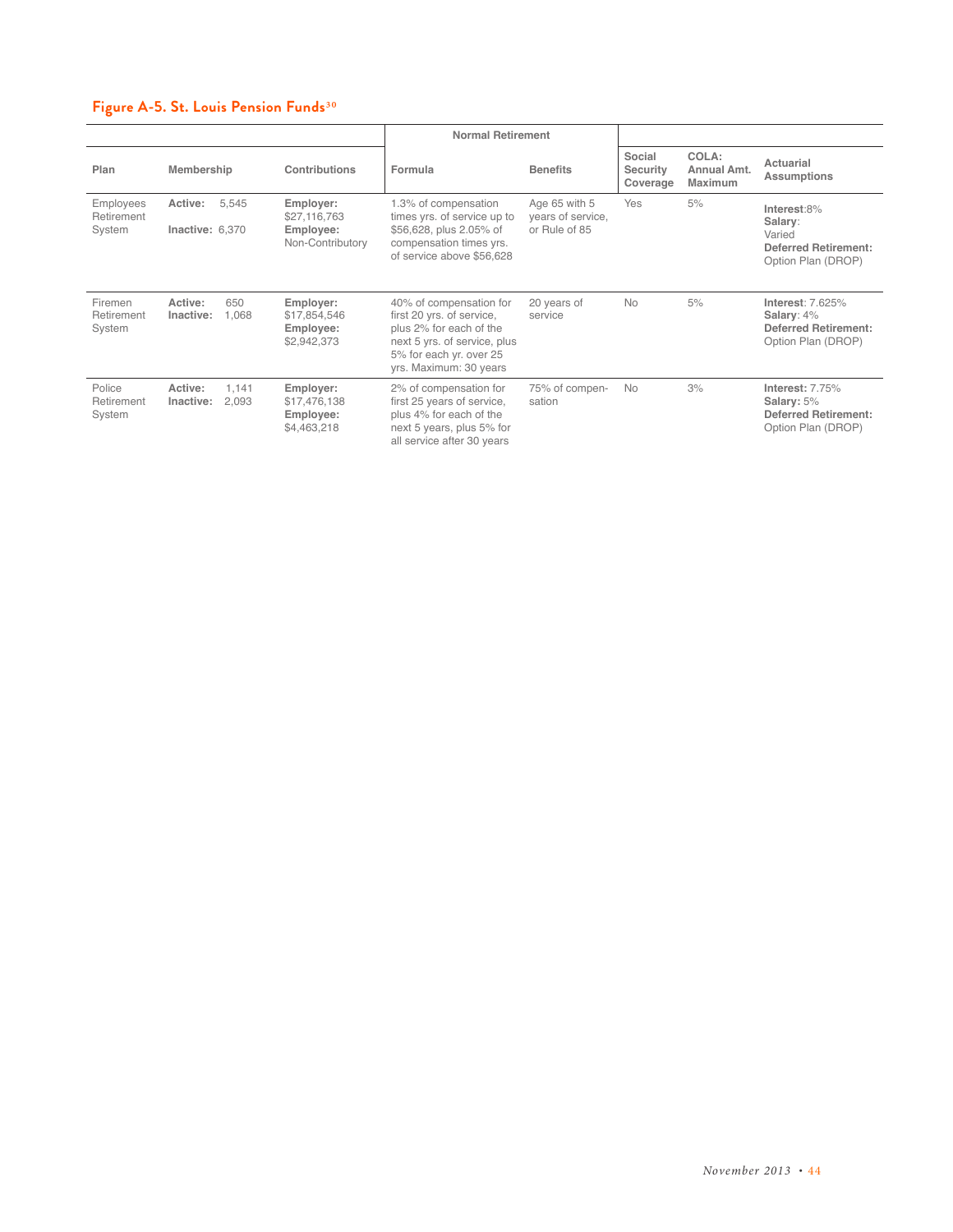|                                   |                                                                |                                          |                                                                                                                                                                                                                     | <b>Normal Retirement</b>                                                       |                             |                                                                                                                                                          |                                                                                                                                                                                              |
|-----------------------------------|----------------------------------------------------------------|------------------------------------------|---------------------------------------------------------------------------------------------------------------------------------------------------------------------------------------------------------------------|--------------------------------------------------------------------------------|-----------------------------|----------------------------------------------------------------------------------------------------------------------------------------------------------|----------------------------------------------------------------------------------------------------------------------------------------------------------------------------------------------|
| Plan                              | Membership                                                     | Contributions <sup>33</sup>              | Formula                                                                                                                                                                                                             | <b>Benefits</b>                                                                | Soc<br>Security<br>Coverage | COLA: Max.<br>Annual Amt.                                                                                                                                | Actuarial<br>Assumptions                                                                                                                                                                     |
| Employees<br>Retirement<br>System | Active:<br>348.235*<br>$(5,914)^{34}$<br>Inactive:<br>467,298* | Employer:<br>14%<br>Employee:<br>10%     | Annual benefit<br>based on 2.2% of<br>final average salary<br>multiplied by actual<br>years of service<br>for first 30 yrs. of<br>service credit and<br>2.5% for yrs. of<br>service in excess of<br>30 yrs.         | Age 55 with 32<br>vears of service<br>Age 67 with 5 years<br>of service        | <b>No</b>                   | 3% rate tied<br>to the annual<br>consumer price<br>index                                                                                                 | Interest: 8.00%<br>Salary: 4.25%-<br>10.05%<br>(Includes wage<br>inflation at 3.75%)<br><b>Deferred</b><br>Retirement: Ohio<br><b>Public Employees</b><br>Deferred Compen-<br>sation Program |
| Firemen<br>Retirement<br>System   | Active:<br>$24,314*$<br>Inactive:<br>$11.545*$                 | Employer:<br>18.1%<br>Employee:<br>11.5% | Annual benefits<br>calculated by<br>multiplying 2.5% of<br>final average salary<br>actual years of<br>service for first<br>25 yrs. of service<br>and 2.1% of final<br>average salary for<br>yrs. of<br>over 25 yrs. | Age 56 with 25<br>vears<br>of service<br>Age 64 with 15<br>vears<br>of service | <b>No</b>                   | The lesser of<br>the Consumer<br>Price Index or<br>3% for those<br>members who<br>have less than<br>15 yrs. of ser-<br>vice credit as of<br>July 1, 2013 | Interest:<br>8.00%<br>Salary:<br>4.25%-10.05%<br>(Includes wage<br>inflation at 3.75%)<br><b>Deferred</b><br>Retirement:<br>Ohio Public Employ-<br>ees Deferred Com-<br>pensation Program    |
| Police<br>Retirement<br>System    | Active:<br>$30.493*$<br>Inactive:<br>15,639*                   | Employer:<br>18.1%<br>Employee:<br>12.1% | Annual benefits<br>calculated by<br>multiplying 2.5% of<br>final average salary<br>actual vears of<br>service for first<br>25 yrs. of service<br>and 2.1% of final<br>average salary for<br>yrs. of<br>over 25 yrs. | Age 52 with 25<br>vears of service<br>Age 64 with 15<br>years of service       | <b>No</b>                   | The lesser of<br>the Consumer<br>Price Index or<br>3% for those<br>members who<br>have less than<br>15 yrs. of ser-<br>vice credit as of<br>July 1, 2013 | Interest:<br>8.00%<br>Salary:<br>4.25%-10.05%<br>(Includes wage<br>inflation at 3.75%)<br><b>Deferred</b><br>Retirement:<br>Ohio Public Employ-<br>ees Deferred Com-<br>pensation Program    |

#### **Figure A-6. Cleveland Pension Funds**31,32

*\* These are Ohio statewide numbers. There are 2,414 covered active employees and 2,349 covered retired employees of the city enrolled in the Ohio Police & Fire Pension Fund. Ohio Police & Fire Pension Fund, 2012 Comprehensive Annual Financial Report: Securing the Future for Ohio's Police & Firefighters (Columbus, OH: Ohio Police & Fire Pension Fund, 2013) 87, accessed October 17, 2013, www.op-f.org/Files/CAFR2012.pdf.* 

It is absolutely fundamental that unfunded pension liability should never be thought of as a precise calculation at any given point in time. All assumptions are extraordinarily broad estimates. The calculation is a guidepost that provides a tool to monitor future expenditures to fund a pension plan as time moves forward. It should not be thought of as a calculation that provides precise meaning on any particular date. Rather, it is an estimate that is meaningful in the context of continuous estimates over a period of years. Precise evaluation of the outcome of a given portfolio of investments compared with benefits paid can only be accomplished retrospectively and over long time frames.

The emergency manager engaged an actuarial consultant, Milliman Inc., to calculate the city's unfunded pension liabilities using alternative methodologies. The emergency manager is authorized under the emergency manager statute to assume control of a pension fund if its future liabilities are less than 80 percent funded according to actuarial calcula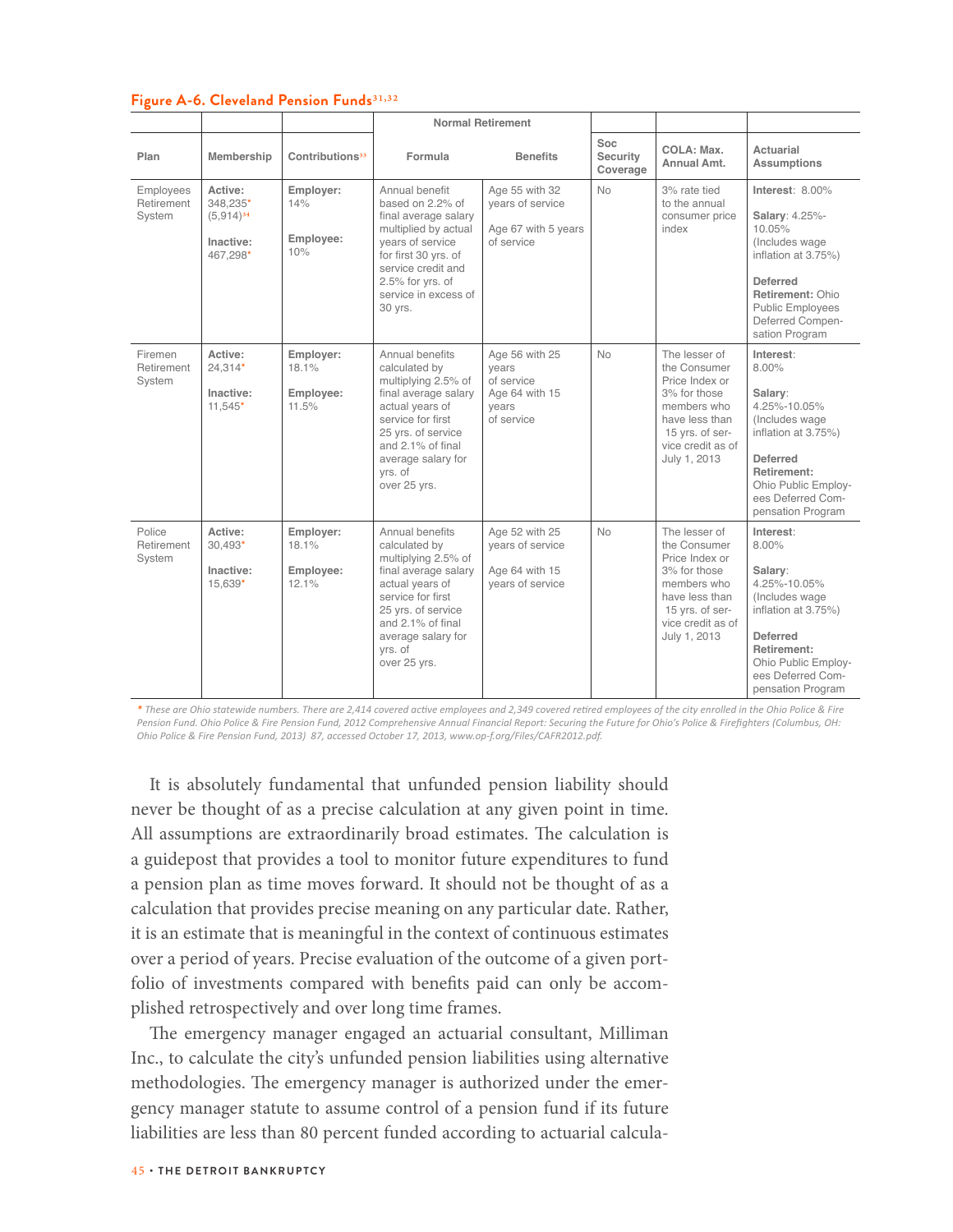tion.35 So if the emergency manager wants to gain control of the pension funds, he would have an incentive to use extreme assumptions in order to depict the unfunded liability as a high percentage of the total liability.

The alternative methodologies used by the consultant involve three significant issues:

#### **1. ASSUMED INVESTMENT RETURN**

A pension plan must be analyzed based on a long-term view. Pension funds involve perhaps the longest duration liabilities and assets in finance. Traditionally, the time horizon for such plans has been 30 years.<sup>36</sup> A pension fund holds investments that earn uncertain amounts over their lives. "'Underfunded' means that the liabilities (the obligations to pay pensions under defined benefit retirement plans) exceed the assets (the investment portfolio) that have accumulated for the purpose of funding those required payments. These assets are a combination of invested corporate contributions and the returns on those investments."37 In order to estimate the "unfunded" amount, one must make assumptions about the amount of these earnings over a given time horizon. Once the estimated performance of investments is calculated, this can be compared with the estimated benefits to be paid out during the period included in the time horizon, to provide the further estimate of how much must be contributed to balance estimated cash demands with the cash estimated to be available from the investments. Thus, the earnings rate is an important factor in calculating an estimated "unfunded" amount.

The pension funds themselves used 7.9 percent and 8 percent (net of investment fees and other costs), respectively, for estimating future returns on its general employee funds and its police and fire employee funds. As described above, these rates are not out of the norm for such calculations for other comparable plans. It is important to keep in mind that these investment rates are not intended to be returns in a single year or over a few years, but rather over the long term, and the norms have been developed based on historic long-term returns from, for example, stock markets.

The return assumptions used by the funds are well within accepted practices. In fact, in a survey of assumptions used by 126 pension funds recently released by the National Association of State Retirement Administrators, the most common return assumption used was 8.0 percent.<sup>38</sup> Figure A-7, from the survey, illustrates these findings.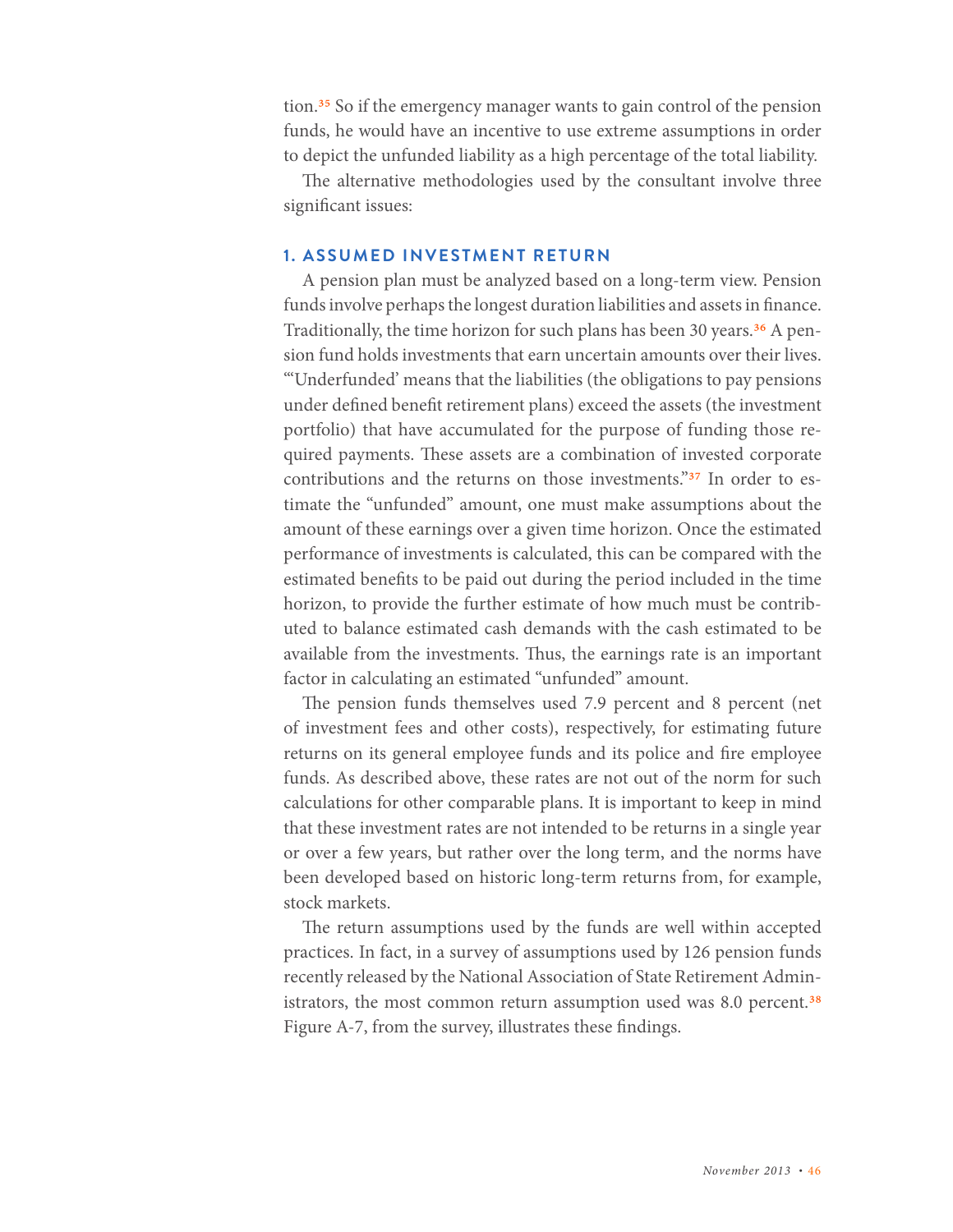**Figure A-7. Distribution Of Investment Return Assumptions**



The financial crash of 2008-09 generated a good deal of discussion about assumed return levels that have been commonly used. There is no doubt that the crash was an aberration from historic stock market returns experienced over long cycles. Those who advocate lower return assumptions generally characterize their assumptions as more indicative of a "mature economy" for the United States. The problem is that no one knows what the future of the U.S. economy will be, especially given the long cycles involved.

The Milliman report, from the emergency manager's consultant, included three return-based scenarios for each of the two classes of pension funds: for general employee funds—6.30 percent, 7.0 percent and 7.50 percent; and for police and fire employee funds—6.57 percent, 7.00 percent, and 7.50 percent. There are several concerning aspects of Milliman's use of these assumptions.

- In contrast, Milliman used a 7.65 percent return in its survey of 100 pension plans published in October 2012.<sup>39</sup> There is no indication of why the lower assumptions were used in the reports prepared at the request of the emergency manager.
- There is no disclosure of the assumed inflation rate. Without that, it is impossible to know what the "real rate of return" is—that is, the return on investment in excess of inflation. The real rate of return is critical to evaluating the outcome of the calculations.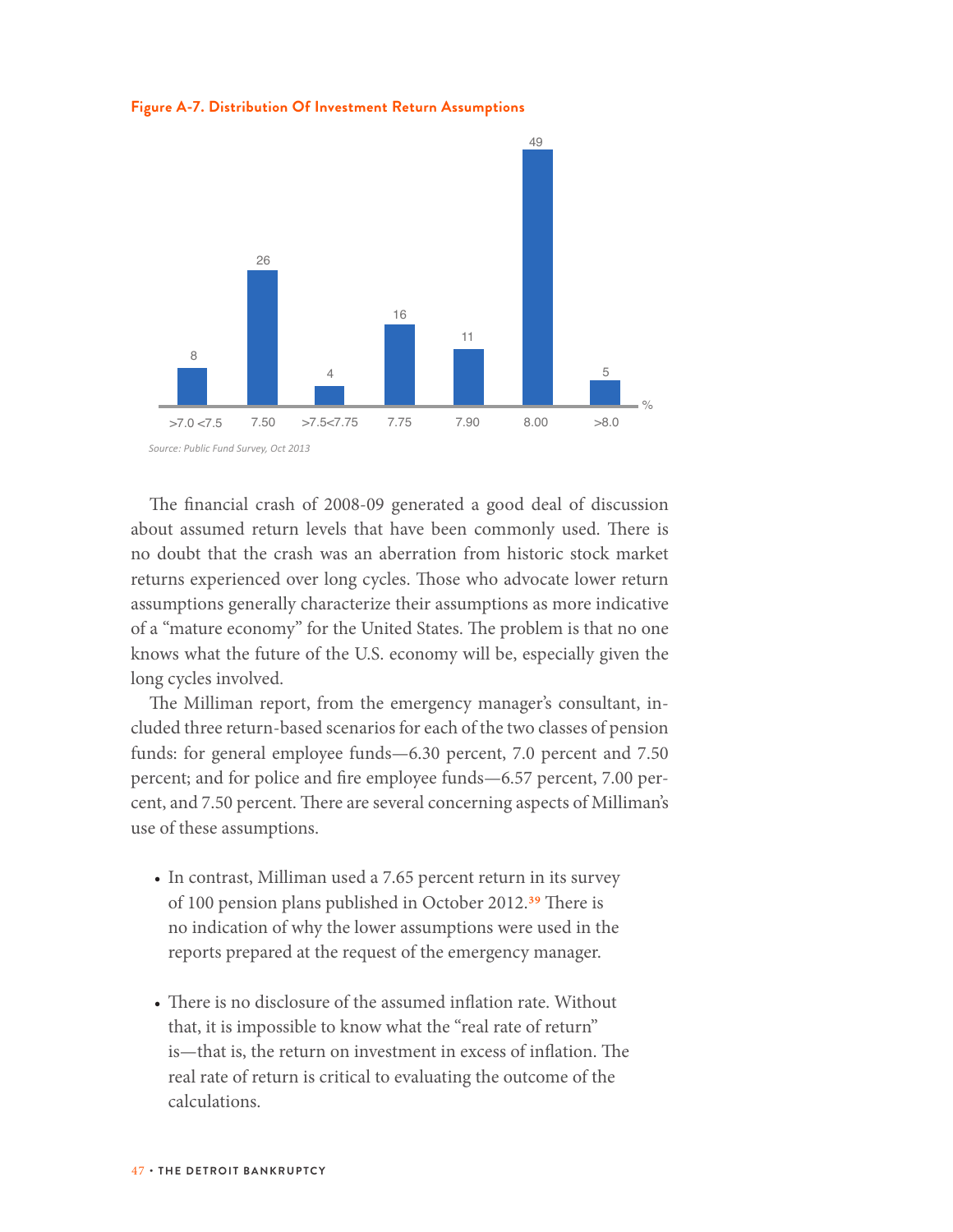- Milliman serves as the official actuary for many pension funds. It routinely uses investment return assumptions that are in line with those used by the funds. For example, the state of Oregon valuation report uses 8 percent;<sup>40</sup> and the report for the state of Florida uses 7.75 percent.<sup>41</sup>
- The Milliman report assumes investment and administrative expenses of 0.50 percent per year. This is an extraordinarily high amount (half of that amount is common), but it is not explained.
- Moreover, the report included probabilities that the scenarios would actually occur. For example, it concludes there is a 50 percent probability that the general pension fund will achieve at least a 6.30 percent net return on investment. From a finance perspective, such a probability is completely incalculable. It is important to note that these probabilities are enormously speculative, implying a level of knowledge about future investment returns that simply does not exist.

The emergency manager has publicly announced his unfunded liability figure is based on the 7.00 percent assumption. However, it is not completely clear that the \$3.5 billion figure for the city's unfunded pension liability was calculated using this precise assumption.<sup>42</sup> The effect of this single assumption on the unfunded pension liability calculation cannot be measured reliably without applying it to the actual projected benefits (to cite just one example, the annual reduction of the number of current retirees drawing benefits) and incorporating the assumed inflation rate so that "real" returns can be calculated. Milliman appears to have stopped short of a complete inquiry (for example, not tailoring the calculation to expected annual reductions in the number of the existing retirees drawing benefits). Instead, Milliman indicates it has relied on "rules of thumb" in this key calculation. It also does not disclose inflation rate assumptions. Differences in these factors can materially change the estimated unfunded pension liability that is calculated, and small percentage differences change the absolute dollar amount by significant factors.

#### **2. SMOOTHING**

The historic view of pension plans is based on a 30-year time horizon. Payment plans for unfunded pension liabilities in the context of dynamic valuations using current financial market price movements have often been modified by pension plan administrators. Payment plans are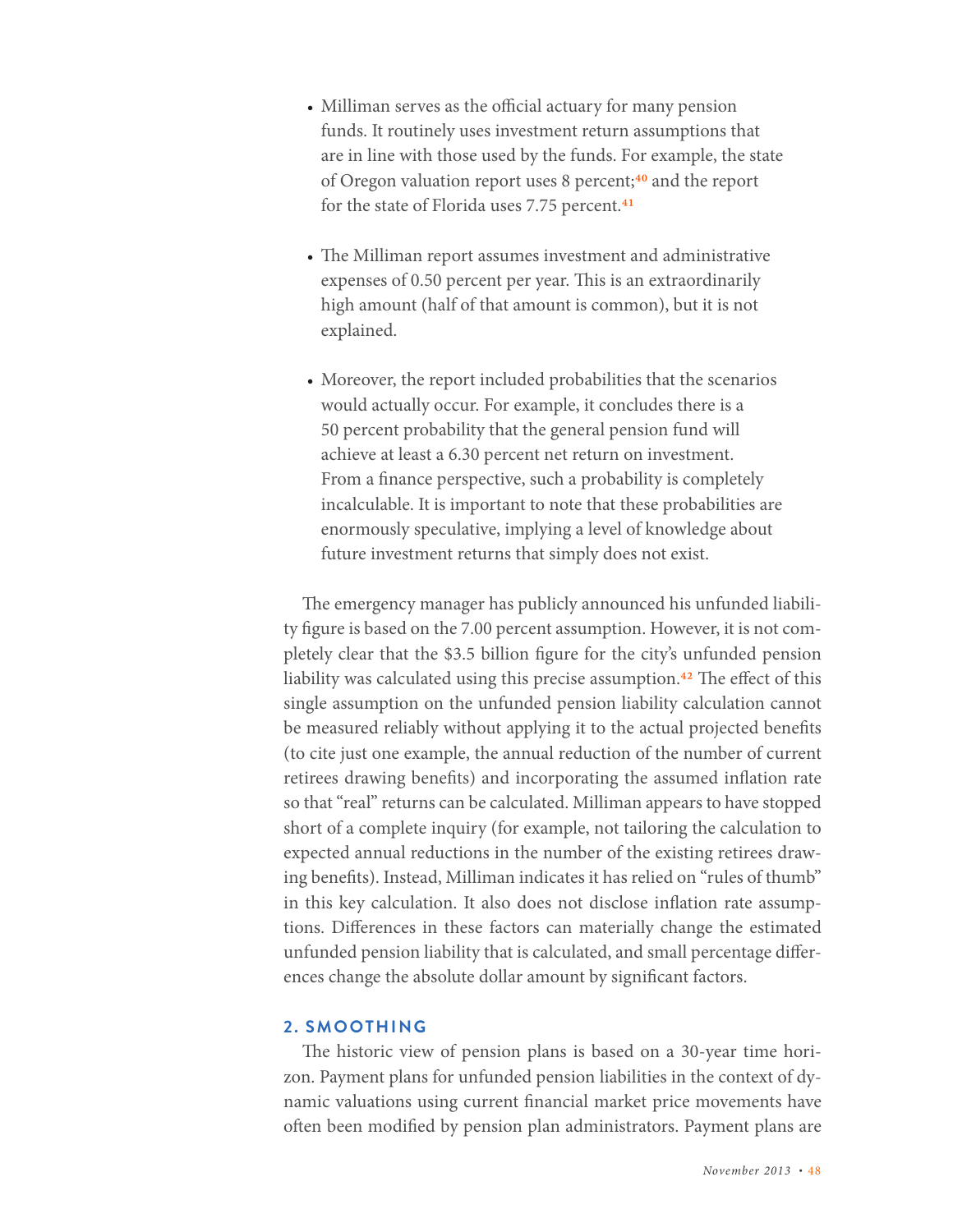modified so that they are less sensitive to short- and intermediate-term price movements. The modification technique is called "smoothing." The technique distributes both losses and profits over a longer period. Most often, the period used is five years. Detroit uses a longer period of seven years, which is not unheard of but is less common. Therefore, Detroit recognizes both profits and losses in its funding calculation evenly over a seven-year period.

The smoothing policy has particular relevance in light of the financial market volatility over the last five years. At the outset of the financial crisis, stock market values plummeted. The market losses experienced by the city's pension funds were not fully recognized immediately because of smoothing. In fact, because Detroit uses a seven-year period, a portion of those losses has not yet been recognized. However, the markets have recovered since 2008-09. For example, the Dow Jones Industrial Average peaked before the crash at 14,165 and is now more than 15,000. Smoothing deferred the fall from the pre-2009 peak, but it has also deferred the gains from the recovery. Therefore, smoothing involves countervailing effects on current valuation of assets held by the pension fund. Smoothing does have this offsetting effect, although after its effects are realized, the gains may not fully offset losses.

The Milliman report to the emergency manager estimates the current effect of smoothing on the city pension fund calculation. For the two pension fund categories, the Milliman report estimates that smoothing has caused the current fair value of the pension fund assets to be \$1.35 billion too high. In making its estimate, the report eliminates smoothing from the calculation rather than using a less aggressive form of smoothing. This is a very significant change since that would increase the apparent unfunded liability by 269 percent. However, unless there is another stock market crash, smoothing means that both deferred losses and deferred gains will be realized in future years, reducing the effects of as yet unrealized losses. While the delay in recognizing the losses in 2009 will continue until 2016 it is already being offset by the delay in recognizing gains from the stock market price increase since that time. Eventually, the effect of smoothing of recognized gains will mitigate the effect of smoothing of recognized losses.

The best way to evaluate these two approaches is to recognize that they achieve two different results. What Milliman has described is the current market value of the fund investments. Smoothing calculates a payment plan for paying unfunded pension liabilities by delaying the realization of market losses and gains. This distinction is important to understanding the meaning of the number reported.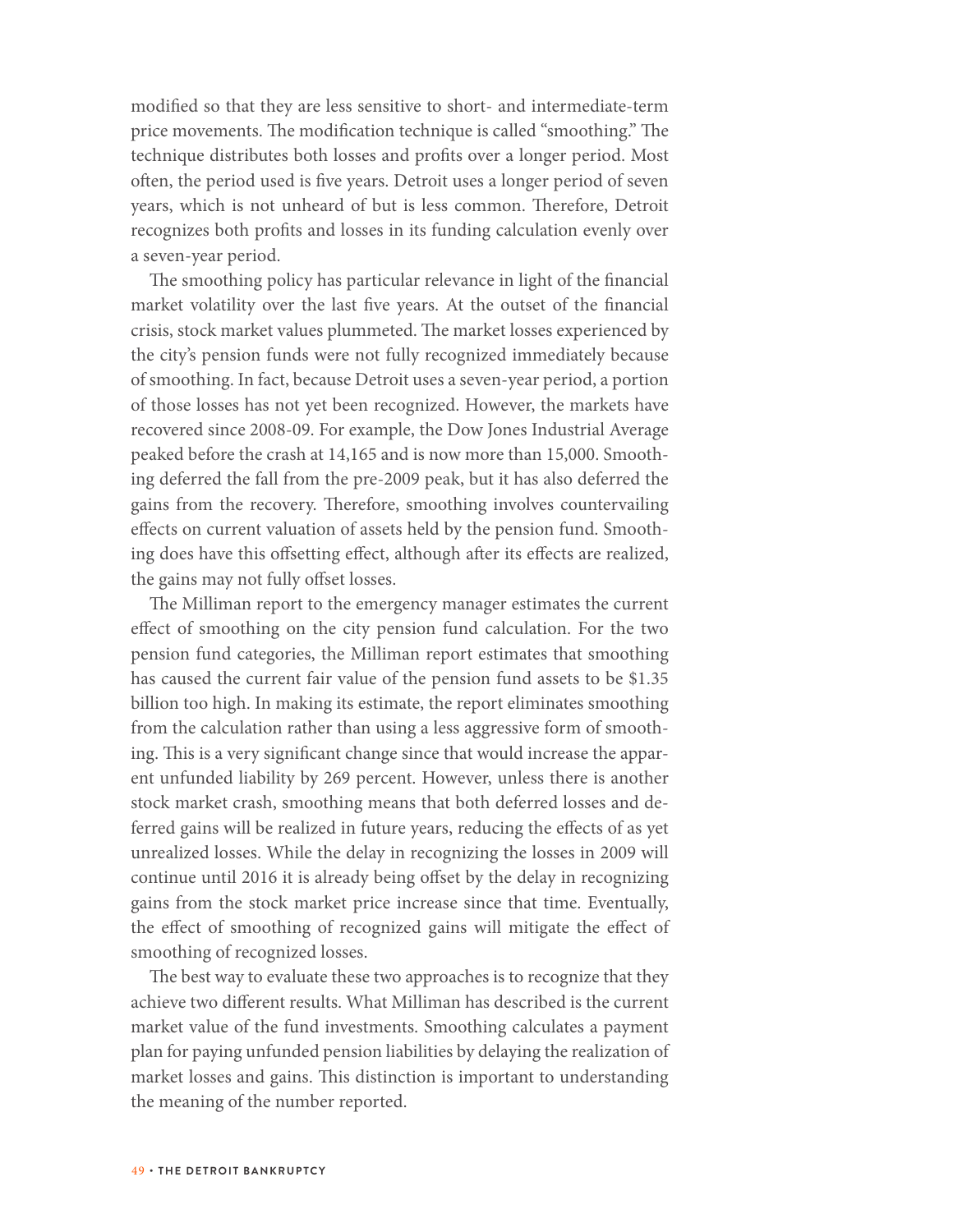#### **3. AMORTIZATION OF UNFUNDED AMOUNT**

The observations by Milliman regarding the amortization of the unfunded pension liability do not affect the amount of the unfunded pension liability. These are recommendations for a plan the city might consider for funding the unfunded amount in the future, regardless of its calculated amount.

In line with the long-term views of pension funds, the city, like other public pension funds, assumes that unfunded pension liabilities, as they change from year to year because of financial market price movements and changing estimates of long-term benefits payments, will be amortized over a rolling multiyear period. For example, contributions to cover the current unfunded amount are calculated to assume they will be paid over 30 years. The next year, a new unfunded amount is calculated and the contributions are recalculated to assume a new 30-year payout as well. The rationale for this assumption is based on the long-term nature of the funds and the fact that the factors for estimates of unfunded liabilities are constantly changing.

The Milliman report to the emergency manager takes a completely different approach. The rolling 30-year calculation method of payments is changed to a fixed period of 15 years. Comparing 15-year and 30-year amortization periods, this procedure would increase the annual contributions by a substantial amount, approximately 35 percent in the first year and an increasing amount each year thereafter. The rolling period would continuously increase this difference. It would not affect the current unfunded liability amount, however. Instead, it would increase the annual payments made over the next 15 years to fund the liability in full, whatever the amount of that assumed liability.

Significantly, the decision on a repayment plan can only be made by considering the prudence of funding liabilities sooner in balance with the cash available to the city and the intermediate term profile of the plan. A 15-year amortization is not "correct" by definition. It could be longer or even shorter depending on the revenues available to the city after other cash demands are met, and depending on the appropriate time horizon for the plan. Fifteen years is arbitrary and unguided by important factors that remain unknown.

These assumption changes made by the emergency manager's consultants substantially increase the unfunded pension liability of the city to a level that is substantially higher than that made by the pension funds. However, the calculations are so opaque and the methodology so inaccurate that the resulting \$3.5 billion figure must be seen as unreliable.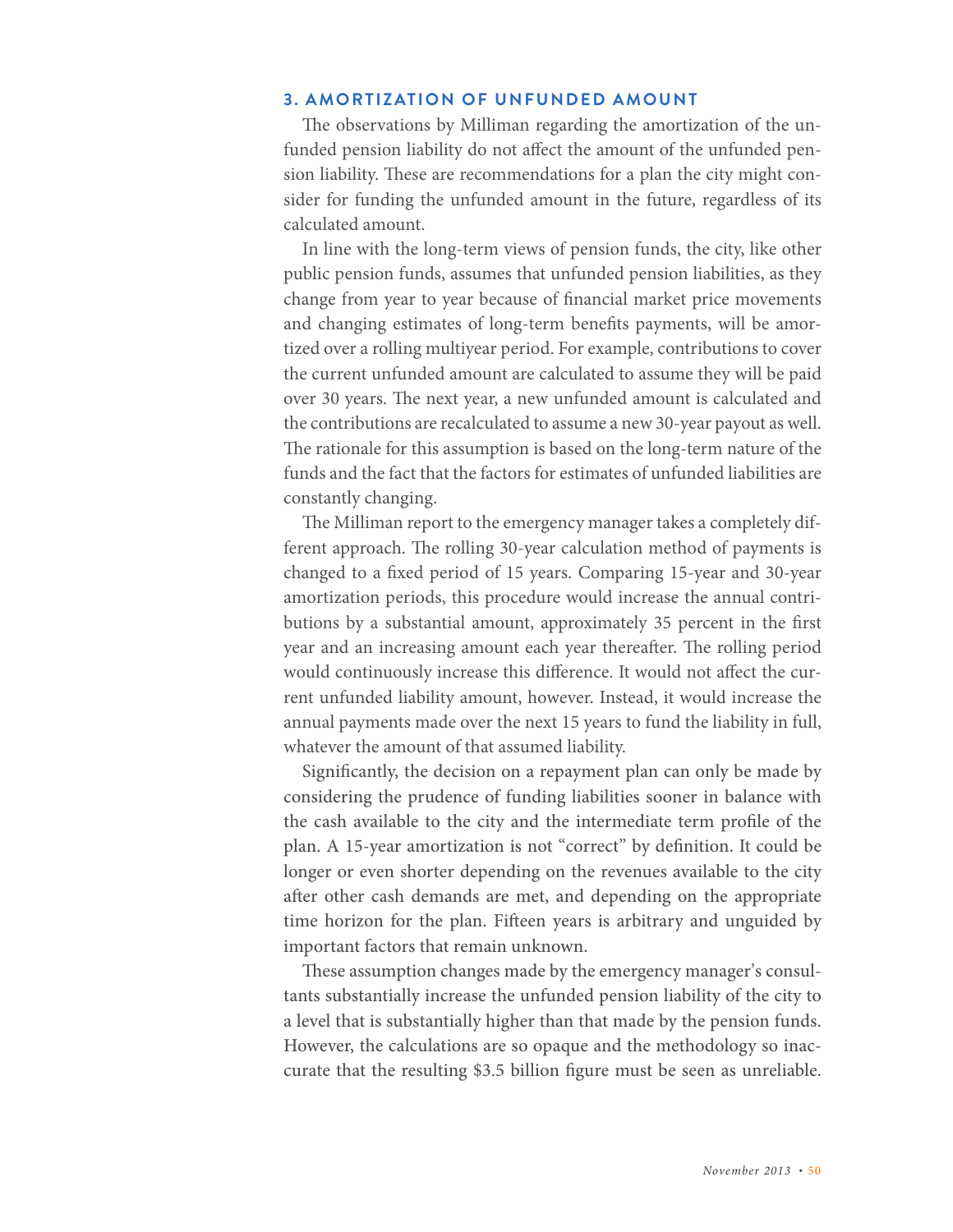At a minimum, the emergency manager should make these calculations transparent, and Milliman should properly inquiry into the circumstances of the system.

#### *Healthcare Benefits*

The emergency manager reports a future liability for healthcare benefits for city employees of \$5.7 billion. This is an extraordinarily large figure when compared with the same figures for the 61 largest cities in the United States.43 It is common for cities to operate healthcare benefits systems on a pay-as-you-go basis, as Detroit does. For the 61 largest cities, the aggregate pre-funded amount is only 6 percent.<sup>44</sup>

If the city's liability is accurately reported, the city must either (a) have a large number of employees for the size of its population and/or (b) have an extraordinarily generous healthcare benefits scheme and/or (c) use assumptions to calculate current liability for future costs could that are extraordinarily conservative. As described above, the number of employees per capita is in line with St. Louis and Cleveland, comparable cities in the view of the emergency manager. Detroit's healthcare benefits are also very reasonable, as set forth in Figure A-8 below.

| <b>Benefits</b>                          | <b>Non-Union Retirees</b>                                                                                        | Pre-1994 Union<br><b>Retirees</b>                                          | Post-1994 Union<br><b>Retirees</b>                                                                                    | <b>Medicare Retirees</b>                                                                    |
|------------------------------------------|------------------------------------------------------------------------------------------------------------------|----------------------------------------------------------------------------|-----------------------------------------------------------------------------------------------------------------------|---------------------------------------------------------------------------------------------|
| Office visit                             | \$25 Per Visit                                                                                                   | \$10 Per Visit                                                             | \$25 Per Visit                                                                                                        | \$10 Per Visit                                                                              |
| Urgent care                              | \$25 Per Visit                                                                                                   | \$10 Per Visit                                                             | \$25 Per Visit                                                                                                        | \$10 Per Visit                                                                              |
| <b>Emergency Rm</b>                      | \$100 Per Visit                                                                                                  | \$75 Per Visit                                                             | \$100 Per Visit                                                                                                       | \$50 Per Visit                                                                              |
| <b>Hospital Admission</b>                | \$100 Per Admission                                                                                              | N/A                                                                        | \$100 Per Admission                                                                                                   | N/A                                                                                         |
| <b>Annual In-Network Deduct-</b><br>ible | \$250 Per Person<br>\$500 Per Family                                                                             | \$175 Per Person<br>\$350 Per Family                                       | \$250 Per Person<br>\$500 Per Family                                                                                  | \$175 Per Person<br>\$350 Per Family                                                        |
| <b>Annual Max. In-Network</b>            | \$1,500 Per Person<br>\$3,000 Per Family                                                                         | \$825 Per Person<br>\$1,650 Per Family                                     | \$1,500 Per Person<br>\$3,000 Per Family                                                                              | \$825 Per Person                                                                            |
| <b>Prescription Drug Benefit</b>         | <b>Three Tier Rx Drug Plan</b><br>Co-Pay<br>Generic - \$10<br>Preferred Brand - \$20<br>Non-Preferred Brand \$30 | <b>Two Tier Rx Drug</b><br>Plan Co-Pay<br>Generic - \$5<br>Brand Name \$15 | <b>Three Tier Rx Drug</b><br>Plan Co-Pay<br>Generic \$10<br>Preferred Brand - \$35<br>Non-Preferred Brand<br>$-$ \$50 | <b>Two Tier Rx Drug</b><br><b>Plan Co-Pay</b><br>Tier 1: Generic - \$5<br>Brand Name - \$15 |

#### **Figure A-8. City of Detroit Summary of Health Benefits** 45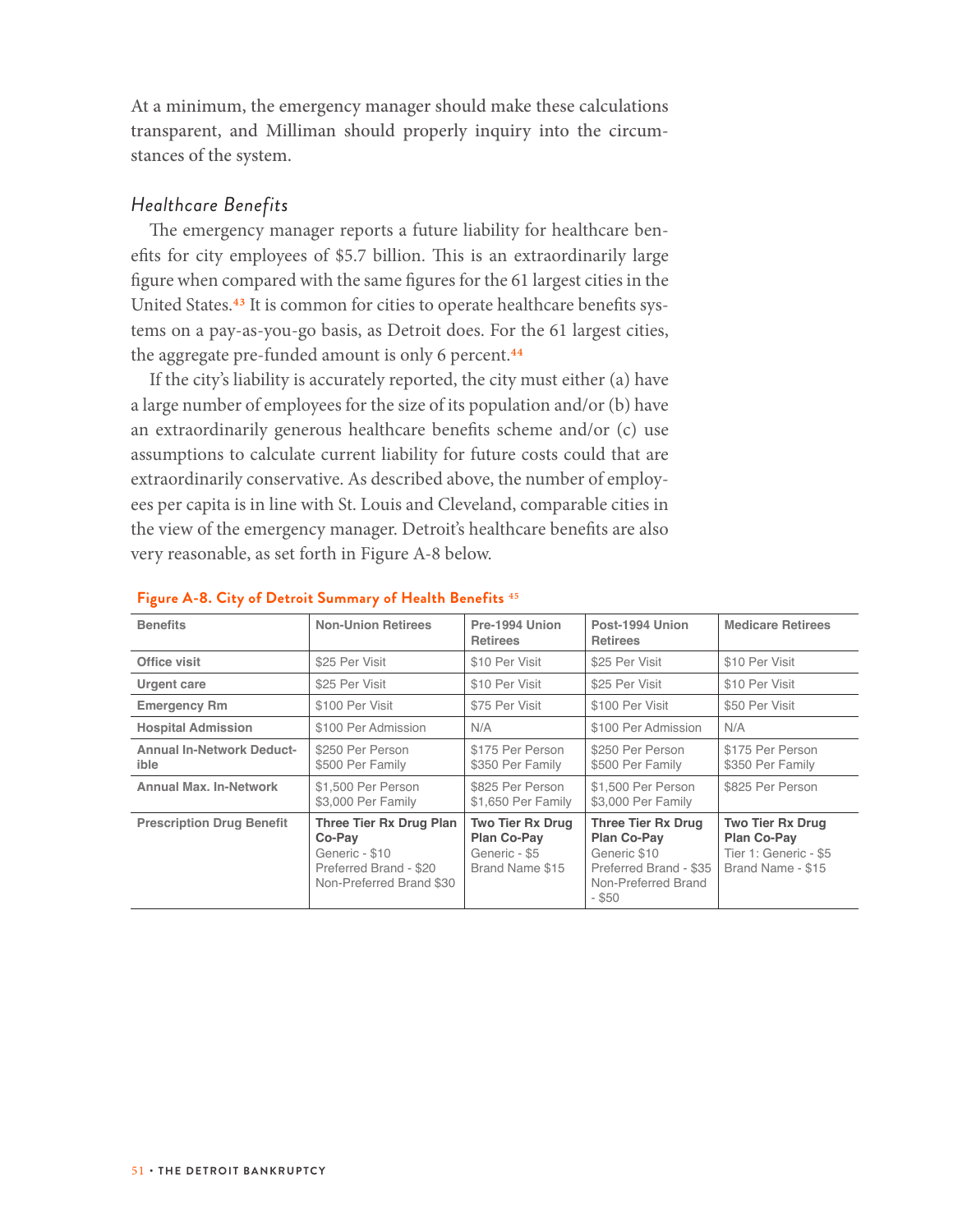The origin of the \$5.7 billion future liability cited by the emergency manager is unspecified. It was probably derived from a brief by The Pew Charitable Trusts in August 2013 called "Cities Squeezed by Pension and Retiree Health Care Shortfalls,"46 which is a shorter update of a fuller Pew study of city pensions from January 2013 titled "*A Widening Gap in Cities: Shortfalls in Funding for Pensions and Retiree Health Care*."47 The earlier study of the future healthcare benefit liabilities of 61 U.S. cities cites a figure of \$ 4.97 billion for Detroit, without any explanation for its relatively large size. Similar figures were generated previously by Detroit's finance department.

The relatively large size of the estimated unfunded future liability for Detroit appears to derive from three factors. First, as described above, the city population has been shrinking for a long time. City employment levels have been shrinking as well. This has been accelerated because of the city's revenue decline. Stated simply, Detroit may have more retirees per capita than a city whose population and revenue base has been more stable.

The second and third factors may be more significant. Since the calculations were done, plan benefits may have substantially decreased and copays have increased, depending on the source data used. In addition, the city finance department has used conservative assumptions to estimate future costs related to healthcare. They are set forth in Figure A-9 below.

#### **Figure A-9. City of Detroit Health/Life Benefit Plans**48

| <b>Valuation Date</b>                                   | June 30, 2011                                                            | June 30, 2011          |
|---------------------------------------------------------|--------------------------------------------------------------------------|------------------------|
| <b>Actuarial Cost Method</b>                            | Individual Entry Age                                                     | Individual Entry Age   |
| <b>Amortization Method</b>                              | Level Percent                                                            | Level Dollar           |
| Amortization Period for Unfunded Accrued<br>Liabilities | 30 years, open                                                           | 30 years, open         |
| <b>Asset Valuation Method</b>                           | N/A                                                                      | 3 year smoothed market |
| <b>Actuarial Assumptions</b>                            |                                                                          |                        |
| <b>Investment Rate of Return</b>                        | 4.0%                                                                     | 5.0%                   |
| <b>Projected Salary Increases*</b>                      | 4.0%                                                                     | N/A                    |
| <b>Healthcare Cost Trend Line</b>                       | 9.0% for 2012, grading down to 4.5%<br>in 2021 and 4% in 2022 and beyond | N/A                    |

*\*Includes inflation rate of 4%*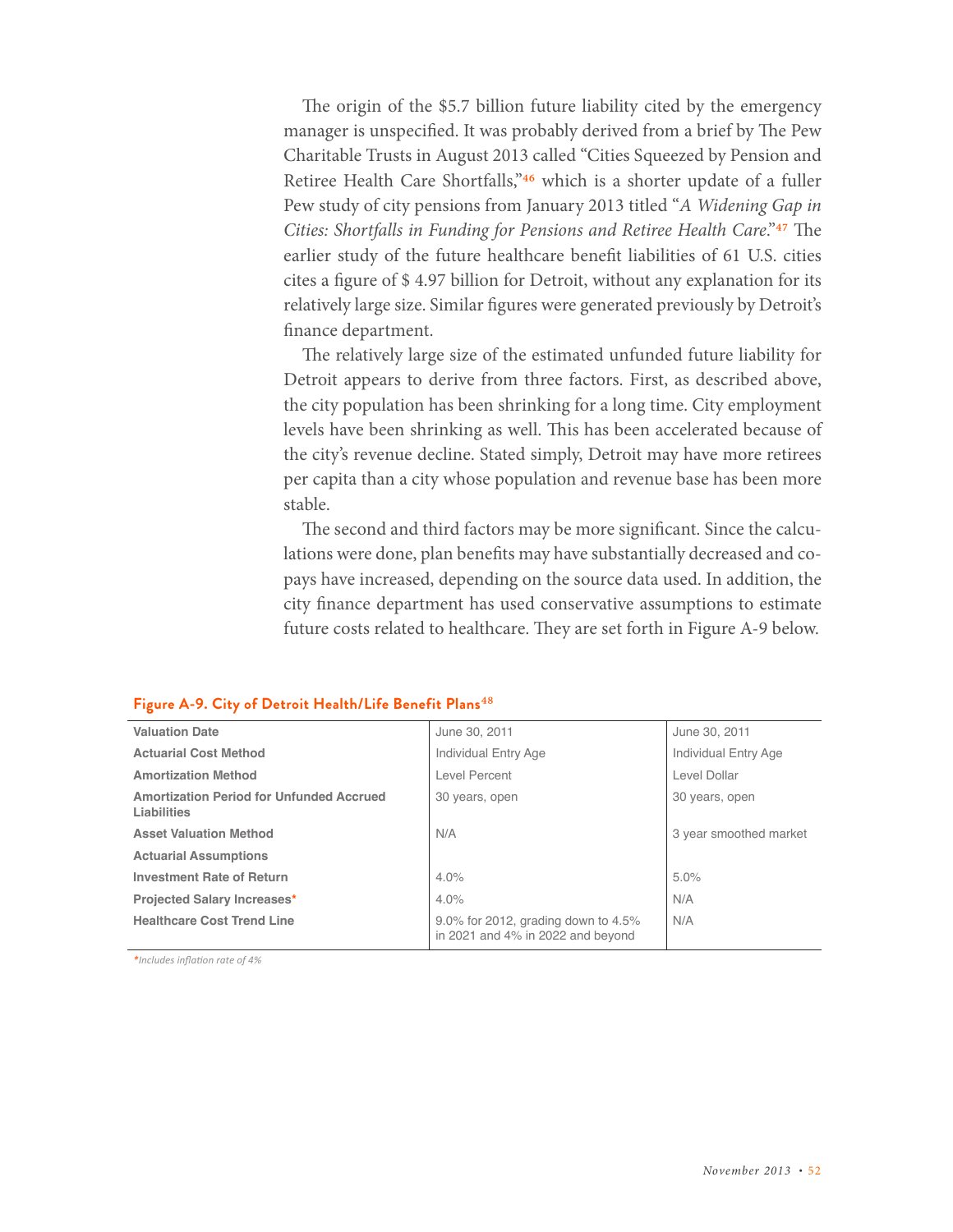The healthcare liability assumptions for Cleveland (which uses the Ohio state system for administration) are significantly different, particular those relating to healthcare cost trends. They are described in Figure A-10.

| <b>Actuarial Information</b>                         | <b>Pension</b>                                     | <b>Health Care</b>                                 |
|------------------------------------------------------|----------------------------------------------------|----------------------------------------------------|
| Valuation date                                       | December 31, 2011                                  | December, 2011                                     |
| Actuarial cost method                                | Individual entry age                               | Individual entry age normal                        |
| Amortization method:                                 |                                                    | Level percentage of pay, open                      |
| <b>Traditional Pension Plan</b><br>and Combined Plan | Level percentage of pay, open                      |                                                    |
| Member-Directed Plan                                 | Level dollar, open                                 |                                                    |
| Amortization period:                                 |                                                    | 30 years                                           |
| <b>Traditional Pension Plan</b>                      | 29 years                                           |                                                    |
| Combined Plan                                        | 1 year                                             |                                                    |
| Member-Directed Plan                                 | 30 years                                           |                                                    |
| Asset valuation method                               | 4-year, smoothed marker-12% corridor               | 4-year, smoothed market-12% corridor               |
| Actuarial assumptions:                               |                                                    |                                                    |
| Investment rate of return                            | $8.00\%$                                           | 5.0%                                               |
| Projected salary increases                           | 4.25%-10.05%<br>(includes wage inflation at 3.75%) | 4.25%-10.05%<br>(includes wage inflation at 3.75%) |
| Health care cost trend rate                          | N/A                                                | 8.0% initial, 3.75% ultimate                       |

#### **Figure A-10. The Ohio Public Employees Retirement System (OPERS)**

Key Methods and Assumptions used in Pension and Healthcare Actuarial Valuations

*Source: OPERS' Finance Division. (2013). The Comprehensive Annual Financial Report. Columbus, OH: Ohio Public Employees Retirement System. Retrieved October 5, 2013, from https://www.opers.org/pubs-archive/investments/cafr/2012-CAFR.pdf*

It is notable that the healthcare cost trend line is substantially higher for Detroit than the one used by Cleveland. These are much higher than recent healthcare cost increase levels. A substantial portion of the calculated healthcare cost liability is attributable to this difference.

Simply stated, it appears that Detroit's estimates are higher than other cities' because they have assumed larger increases in healthcare costs and used low discount rates to calculate the present value of future liabilities. In particular, the healthcare cost trend line assumption far exceeds the current trend in healthcare cost increases, which has averaged close to 4 percent in recent years.49 Furthermore, the figure relied on by the emergency manager may be simply out-of-date, based on the current program. This highlights the problem of aggregating estimates of future expenditures with hard debt amounts. They are apples and oranges. But this fact is obscured by the use of the \$18 billion headline number.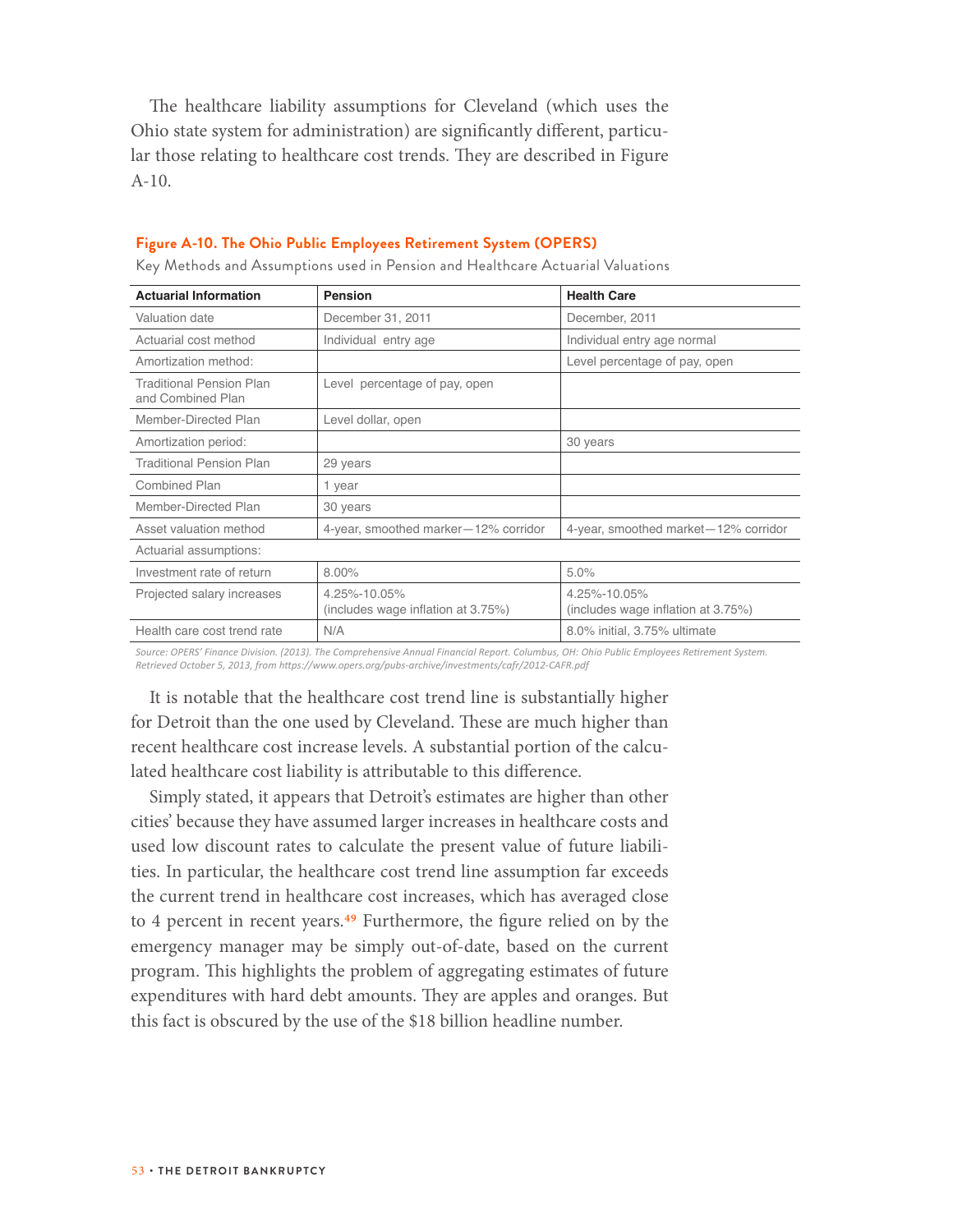#### **SUMMARY**

The aggregate long-term liabilities of the city are only indirectly related to the issue of current cash flow shortfalls that have caused its insolvency and bankruptcy. Nevertheless, the \$18 billion shortfall figure asserted by the emergency manager has been reported by many news organizations and has deeply affected public opinion. This figure is misleading in several respects.

- The \$5.8 billion of Water and Sewerage Department revenue debt is payable from the revenues of a utility system enterprise that is more than four times the size of the city.
- The \$1.45 billion pension funding COPS and the related swaps are offset by investments set aside for future payment of pension fund liabilities. The interrelationship between the COPs and the estimated pension liabilities is complex and must be considered.
- The \$350 million termination payment for the pension fund financing swaps should be avoided in whole or in part.
- The \$3.5 billion unfunded amount of the pension fund liability is calculated using extreme assumptions that do not align with assumptions used widely by municipalities and states. In any case, it is an estimate, not a firm liability comparable to a debt obligation.
- The estimated \$5.7 billion future liability for healthcare benefits is, at a minimum, questionable and based on conservative assumptions. In addition, it is an estimate, not a firm liability comparable to a debt obligation.

Therefore, the accuracy and relevance of \$16.8 billion of the emergency manager's \$18 billion assertion, repeated time and again by the media, is subject to severe doubt.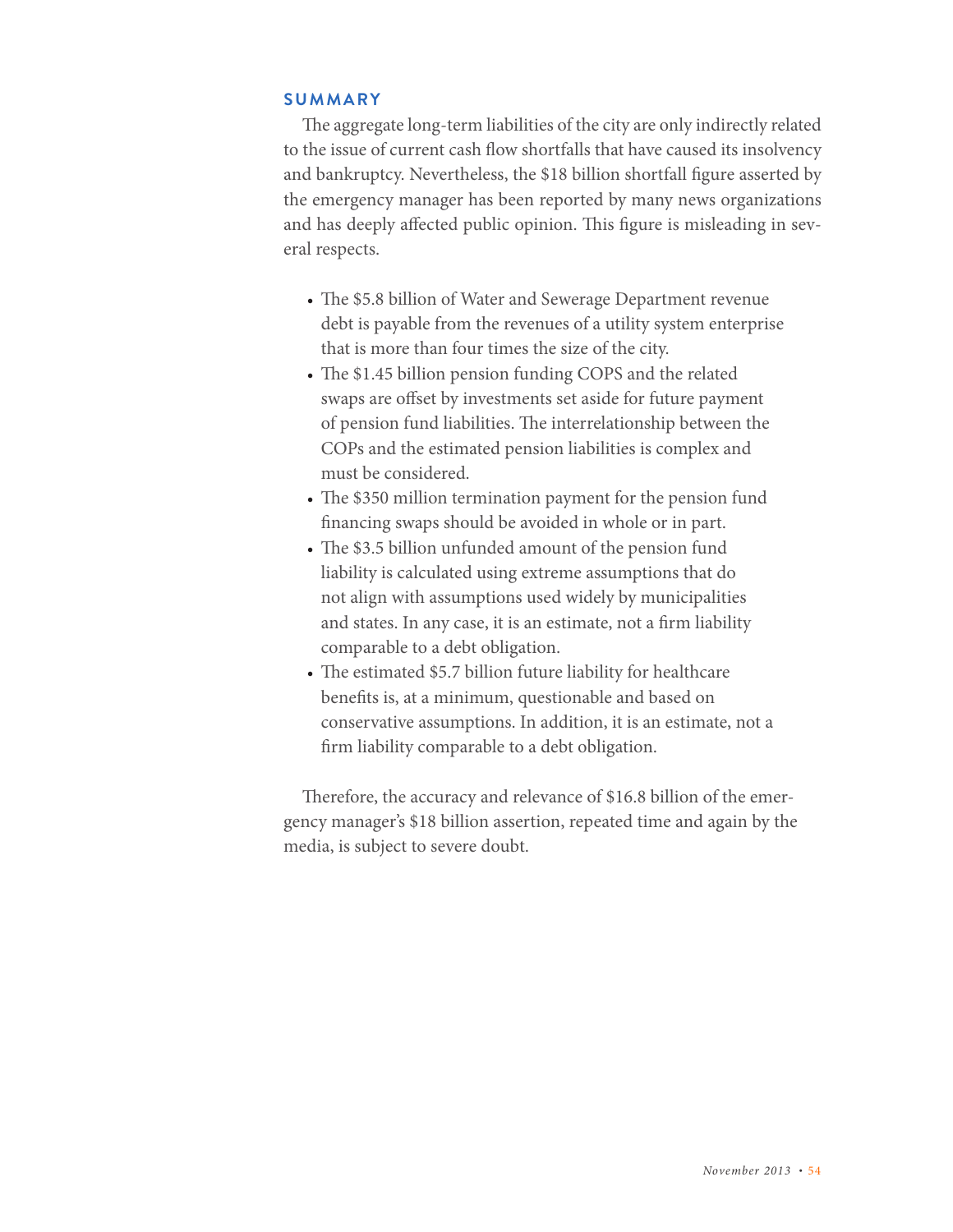# **Endnotes**

- 1. Chris Isidore, "Detroit Bankruptcy Filing Came with Only 5 Minutes to Spare," *CNNMoney*, July 19, 2013, accessed September 23, 2013, [http://money.cnn.](http://money.cnn.com/2013/07/19/news/economy/detroit-bankruptcy-deadline/index.html?iid=EL) [com/2013/07/19/news/economy/detroit-bankrupt](http://money.cnn.com/2013/07/19/news/economy/detroit-bankruptcy-deadline/index.html?iid=EL)[cy-deadline/index.html?iid=EL](http://money.cnn.com/2013/07/19/news/economy/detroit-bankruptcy-deadline/index.html?iid=EL).
- 2. United States Bankruptcy Court for the Eastern District of Michigan. (2013, August 16). *Case 13-53846 - City of Detroit*. Retrieved October 3, 2013, [http://www.](http://www.mieb.uscourts.gov/: http://www.mieb.uscourts.gov/apps/detroit/DetroitBK.cfm) [mieb.uscourts.gov/, http://www.mieb.uscourts.gov/](http://www.mieb.uscourts.gov/: http://www.mieb.uscourts.gov/apps/detroit/DetroitBK.cfm) [apps/detroit/DetroitBK.cfm.](http://www.mieb.uscourts.gov/: http://www.mieb.uscourts.gov/apps/detroit/DetroitBK.cfm) Hereinafter referred to as "City of Detroit Bankruptcy Filing".
- 3. City of Detroit Bankruptcy Filing.
- 4. Nathan Bomey and John Gallagher, "How Detroit Went Broke: The Answers May Surprise You—And Don't Blame Coleman Young," *Detroit Free Press* (September 15, 2013), accessed September 30, 2013, www.freep.com/interactive/article/20130915/ NEWS01/130801004/Detroit-Bankruptcy-history-1950-debt-pension-revenue.
- 5. U.S. Department of Labor, Bureau of Labor Statistics, "Local Area Unemployment Statistics: Detroit-Livonia-Dearborn, MI" (2013), ava http://data.bls.gov/ timeseries/LAUDV26198005?data\_tool=XGtable.
- 6. U.S. Department of Labor, Bureau of Labor Statistics, "Unemployment Rate: Not Seasonally Adjusted" (2013), accessed September 23, 2013, www.google.com: http://tinyurl.com/q58wjjb.
- 7. "State Equalized Value" refers to 50% of the estimated fair market value of residential property. The term "Taxable Value" is Equalized Value that has been adjusted by factors such as limitations on annual increases. Michigan State Tax Tribunal - Glossary of terms, http://www.michigan.gov/taxtrib/0,4677,7- 187—126336—,00.html.
- 8. Detroit Economic Development Council, http://www. degc.org/images/gallery/DEGCreportfinal-online.pdf.
- 9. Peter Fisher and Alan Peters, "Tax Spending Incentives and Enterprise Zones," *New England Economic Review*, March/April 1997, http://geography.tamu.edu/class/ bednarz/neer297f.pdf.
- 10. Luke Rosiak, "EXography: 19 U.S. Cities Have Proportionately Bigger Workforces than Bankrupted Detroit," *Washington Examiner*, July 22, 2013, accessed September 22, 2013, http://washingtonexaminer. com/exography-19-u.s.-cities-have-proportionately-bigger-workforces-than-bankrupted-detroit/article/2533338#list2308200400.
- 11. Jackie Calmes, "\$300 Million in Detroit Aid, but No Bailout," *New York Times*, September 26, 2013, accessed October 5, 2013, www.nytimes.com/2013/09/27/ us/300-million-in-detroit-aid-but-no-bailout. html?\_r=1&adxnnl=1&pagewanted=all&adxnnlx=1380391259-2G8Q1FoPr6BR0iW079cNMw&.
- 12. Glenn Bowen and Katherine A. Warren, "Re: DGRS Simple 10-Year Projection of Plan Freeze and No Future COLA" (June 4, 2013), accessed October 5, 2013, www.freep.com/assets/freep/pdf/C4210423816. PDF; Glenn Bowen and Katherine A. Warren, "Re: PFRS Simple 10-Year Projection of Plan Freeze and No Future COLA*"* (June 4, 2013), accessed October 4, 2013, www.freep.com/assets/freep/pdf/C4210424816. PDF.
- 13. COPs are often used in municipal finance where there is no explicit statutory authority to issue bonds. In this case, the city appears to have used the COPs structure to "create" general obligation debt. Binding the general obligation typically requires the observance of elaborate procedures to ensure that the municipality's citizens approve the debt.
- 14. Leaving aside the possible "basis risk" relating to differences between the floating interest rate on the COPs and the floating payments on the swaps.
- 15. *SEC Commission Hearing on the State of Municipal Securities Market* (remarks of Andrew Kalotay, Birmingham, Alabama, July 29, 2011), accessed October 3, 2013, www.sec.gov/spotlight/municipalsecurities/ statements072911/kalotay.pdf.
- 16. Ibid.
- 17. See "Seibert Bradford Shank &Co., LLC" website, http://www.sbsco.com/firmPage/firm1/bankingteam/ seanwerdlow.aspx
- 18. This ignores that the floating interest rate paid on the COPs may have a different index than the LI-BOR-based rate on the swaps, known as basis risk.
- 19. Bloomberg, "US Treasury Yield Curve: 10-Year Government Bond Yields," *Bloomberg.com*, accessed October 5, 2013, www.bloomberg.com/markets/ratesbonds/.
- 20. See supra note 14.
- 21. Reports from the Retirement Systems of the City of Detroit, July 18, 2013, accessed Sepetmber 22, 2013, www.rscd.org.
- 22. Bowen and Warren, "Re: DGRS Simple 10-Year Projection of Plan Freeze and No Future COLA"; Bowen and Warren, "Re: PFRS Simple 10-Year Projection of Plan Freeze and No Future COLA*"*.
- 23. The Pew Charitable Trusts, *A Widening Gap in Cities: Shortfalls in Funding for Pensions and Retiree Health Care* (Washington, DC: The Pew Charitable Trusts, 2013), accessed September 28, 2013, www.pewstates. org/uploadedFiles/PCS\_Assets/2013/Pew\_city\_pensions\_report.pdf.
- 24. Correspondence with J. Becker, General Counsel, Ohio Public Employees Retirement System, October 13, 2013.
- 25. "Pension Plan of the General Retirement System of the City of Detroit" (2011); "Police and Fire Retirement System of the City of Detroit" (2012).
- 26. Joan L. Witte, "New Detroit Police Retiree Group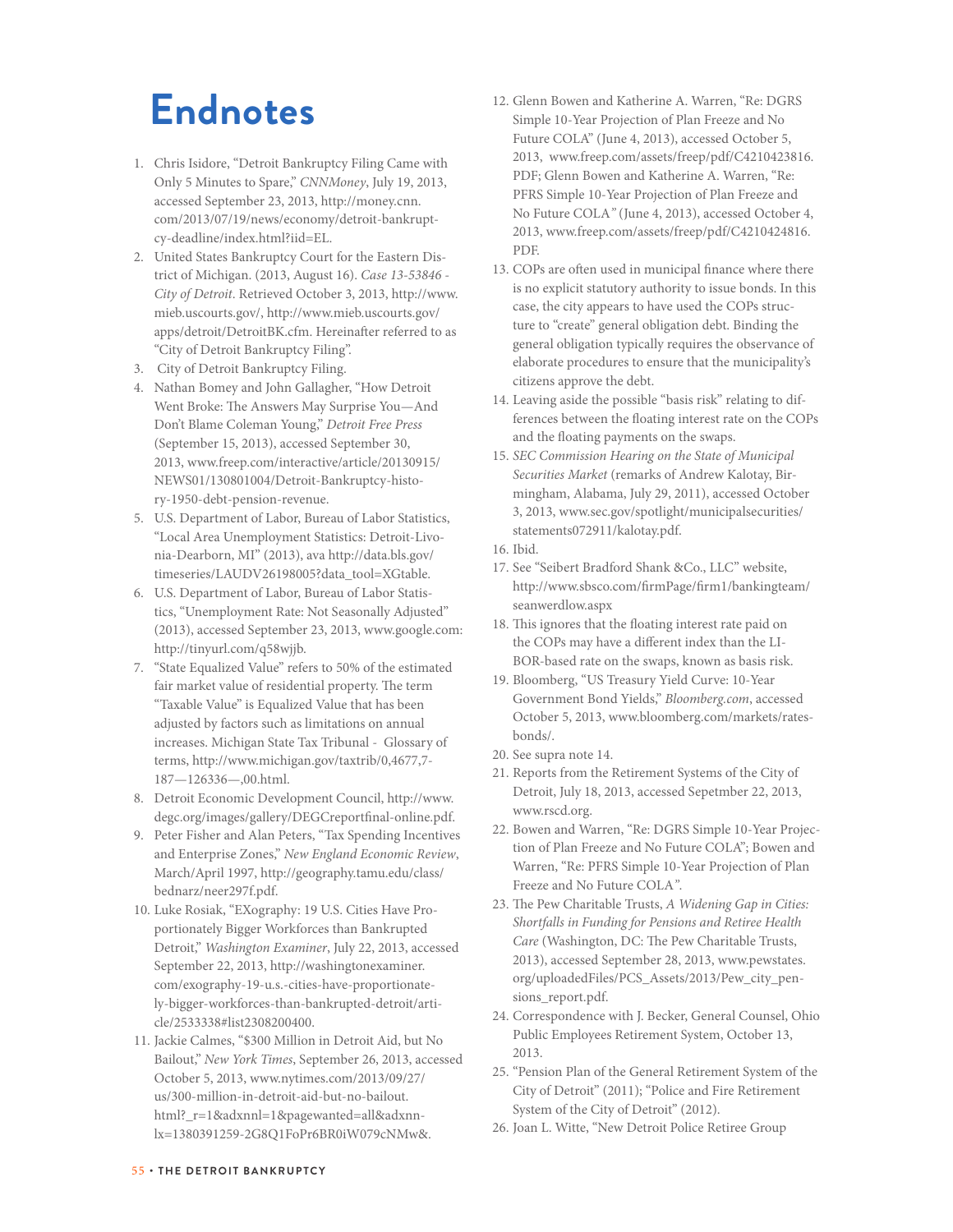Forms to Fight Precedent-Setting Pension Case," *Business Wire*, August 12, 2013, accessed October 18, 2013, www.businesswire.com/news/home/20130812006109/.

- 27. For employees hired after January 1, 1996, age 55 with 30 years of service.
- 28. Active members are assumed to receive a 1.9 percent COLA rather than 2.25 percent because the annuity portion is not subject to the COLA. Post-retirement increases for retired members were based on the plan in effect at retirement. For the pre-69 plan members, future COLAs are assumed to be the same as wage inflation for active members. The COLA rate is prorated by the ratio of COLA-eligible service to total service at retirement. Gabriel Roeder Smith & Company, "The Police and Fire Retirement System of the City of Detroit: 71st Annual Actuarial Valuation" (2012), accessed October 17, 2013, www.pfrsdetroit.org/Files/ download/June%2030%202012%20Police%20and%20 Fire%20Actuarial%20Valuation.pdf.
- 29. "Pension Plan of the General Retirement System of the City of Detroit" (2011); "Police and Fire Retirement System of the City of Detroit" (2012).
- 30. State of Missouri Joint Commitee on Public Employee Retirement, 2012 *Annual Report to the Missouri General Assembly* (Jefferson City, MO: State of Missouri General Assembly, 2012) 55-56, accessed September 30, 2013, www.jcper.org/2012info/2012AnnualReport. pdf.
- 31. Ohio Public Employees Retirement System's Finance Division, T*he Comprehensive Annual Financial Report 2012* (Columbus, OH: Ohio Public Employees Retirement System, 2013), accessed October 5, 2013, www. opers.org/pubs-archive/investments/cafr/2012-CAFR. pdf.
- 32. Ohio Public Employees Deferred Compensation Program, *Ohio Deferred Compensation* (April 2009), accessed October 15, 2013, www.sscc.edu/facultystaff/ hr/assets/summary-ohio-deferred-compensation-program.pdf.
- 33. Percent of covered payroll for local government, law enforcement and public safety divisions of Ohio Public Employees Retirement System. See ibid.
- 34. This number represents a 10 percent decline from the 6,569 active members in the city in 2005. See Supra note 30, at 178.
- 35. Local Financial Stability and Choice Act (excerpt), Act 436 of 2012, Section 141.1552, Legislative Council, State of Michigan (2009), accessed October 6, 2013, www.legislature.mi.gov/(S(rz2a2o451jks1szmahii4n55))/mileg.aspx?page=getObject&objectName=mcl-141-1552.
- 36. For example, the entire premise for the pension obligation certificates of participation financing, as described above, was the long-term holding period for pension funds. This financing was promoted by major banks and approved by the city's financial adviser. In fact, this

technique has been used by dozens of pension funds around the nation.

- 37. Investopedia, "The Investing Risk of Underfunded Pension Plans," www.investopedia.com/articles/ analyst/03/050803.asp.
- 38. National Association of State Retirement Administrators, "NASRA Issue Brief: Public Pension Plan Investment Return Assumptions" (October 2013), www.nasra.org/files/Issue%20Briefs/NASRAInvReturnAssumptBrief.pdf?p=4.
- 39. Rebecca A. Sielman, "Milliman 2012 Public Pension Funding Study" (October 2012), www.milliman.com/ uploadedFiles/Solutions/Products/2012-public-pension-funding-study.pdf.
- 40. Matt Larrabee and Scott Preppernau, "Milliman Actuarial Valuation: Oregon Public Employees Retirement System" (2012), www.oregon.gov/pers/docs/financial\_reports/actuarial\_service/2011\_actuarial\_valuation\_rpt.pdf.
- 41. National Association of State Retirement Administrators, "NASRA Issue Brief."
- 42. City of Detroit Bankruptcy Filing.
- 43. Pew Charitable Trusts, *A Widening Gap in Cities*. 44. Ibid
- 
- 45. Barbara Wise Johnson, "City of Detroit General City Retiree Medical Benefits" (June 2013), accessed September 22, 2013, www.drcea.org/June%202013%20 Medical%20Charts-Web.pdf.
- 46. The Pew Charitable Trusts, "Cities Squeezed by Pension and Retiree Health Care Shortfalls" (2013), accessed September 21, 2013, www.pewstates.org/ uploadedFiles/PCS\_Assets/2013/Pew\_city\_pensions\_ brief.pdf.
- 47. State of Missouri Joint Commitee on Public Employee Retirement, 2012 *Annual Report to the Missouri General Assembly.*
- 48. KPMG LLP, *City of Detroit Comprehensive Annual Financial Report for the Fiscal Year Ended June 30, 2012* (Detroit, MI: KPMG LLP, 2012), accessed October 5, 2013, www.michigan.gov/documents/treasury/822050DetroitCity20121231\_407484\_7.pdf.
- 49. Henry J. Kaiser Family Foundation, *Assessing the Effects of the Economy on the Recent Slowdown in Health Spending* (Menlo Park, CA: Henry J. Kaiser Family Foundation, 2013), accessed October 4, 2013, kff.org/health-costs/issue-brief/assessing-the-effectsof-the-economy-on-the-recent-slowdown-in-healthspending-2/.